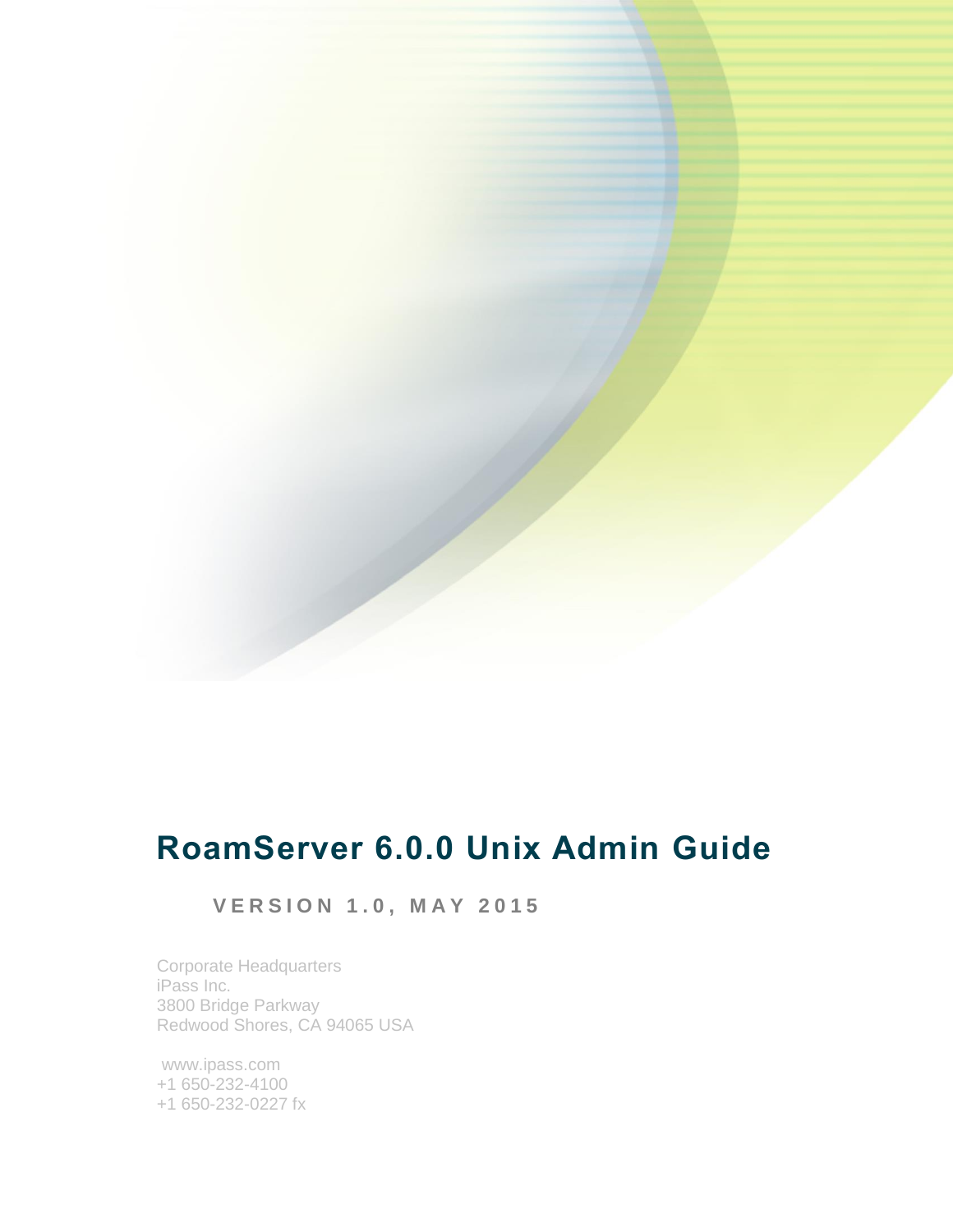### TABLE OF CONTENTS

| <b>Introduction</b>                 | 5  |
|-------------------------------------|----|
|                                     |    |
|                                     |    |
|                                     |    |
|                                     |    |
|                                     |    |
|                                     |    |
| <b>Installation</b>                 | 7  |
|                                     |    |
|                                     |    |
|                                     |    |
|                                     |    |
|                                     |    |
|                                     |    |
|                                     |    |
| <b>Uninstalling RoamServer</b>      | 10 |
| <b>Updating to RoamServer 6.0.0</b> | 11 |
|                                     |    |
|                                     |    |
|                                     |    |
|                                     |    |
| <b>Setup</b>                        | 12 |
|                                     |    |
|                                     |    |
|                                     |    |
|                                     |    |
|                                     |    |
|                                     |    |
|                                     |    |

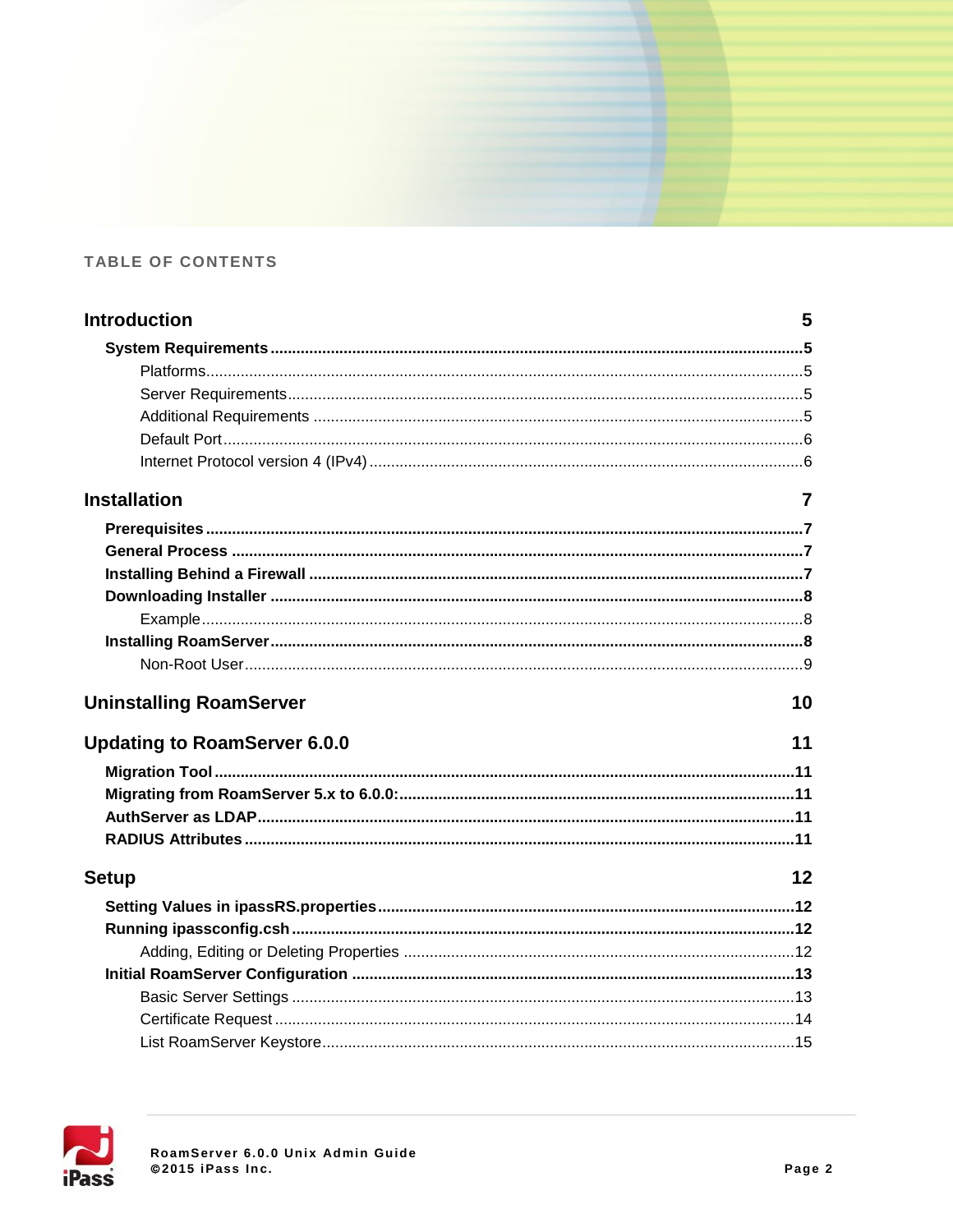| <b>TABLE OF CONTENTS</b>      |    |
|-------------------------------|----|
|                               |    |
|                               |    |
|                               |    |
| <b>Authentication Servers</b> | 19 |
|                               |    |
|                               |    |
|                               |    |
|                               |    |
|                               |    |
| <b>Accounting Servers</b>     | 22 |
|                               |    |
|                               |    |
|                               |    |
|                               |    |
| <b>Running RoamServer</b>     | 24 |
|                               |    |
|                               |    |
|                               |    |
|                               |    |
| ipassRS.properties            | 27 |
|                               |    |
|                               |    |
| <b>Configuration Options</b>  | 35 |
|                               |    |
| <b>Failover Configuration</b> | 38 |
|                               |    |
|                               |    |
|                               |    |

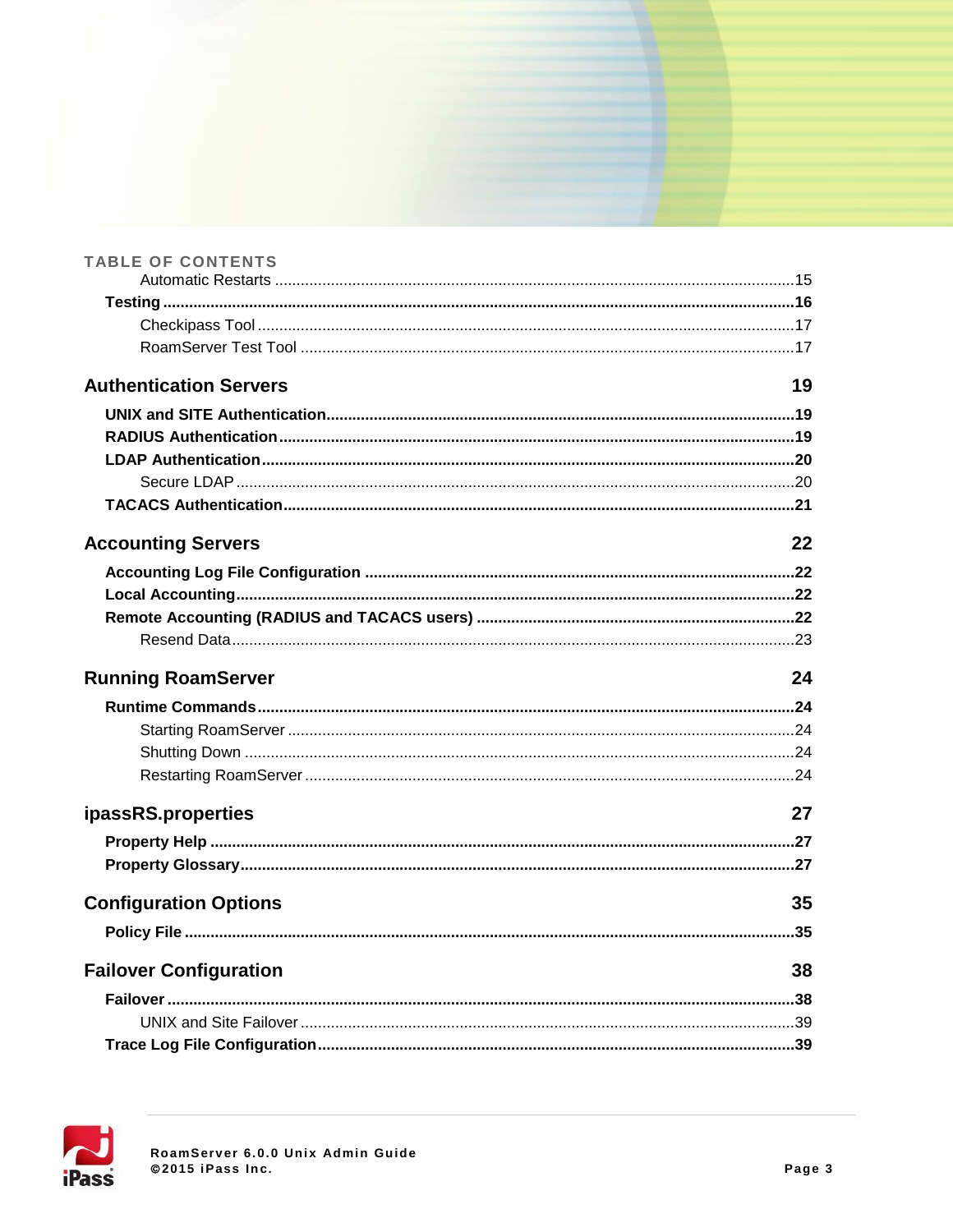| <b>TABLE OF CONTENTS</b>              |    |
|---------------------------------------|----|
|                                       |    |
|                                       |    |
|                                       |    |
|                                       |    |
|                                       |    |
| ipassLDAP.properties                  | 42 |
|                                       |    |
|                                       |    |
|                                       |    |
|                                       |    |
|                                       |    |
|                                       |    |
| <b>Appendix I: Error Messages</b>     | 50 |
| <b>Appendix II: RADIUS Attributes</b> | 59 |
|                                       |    |
|                                       |    |

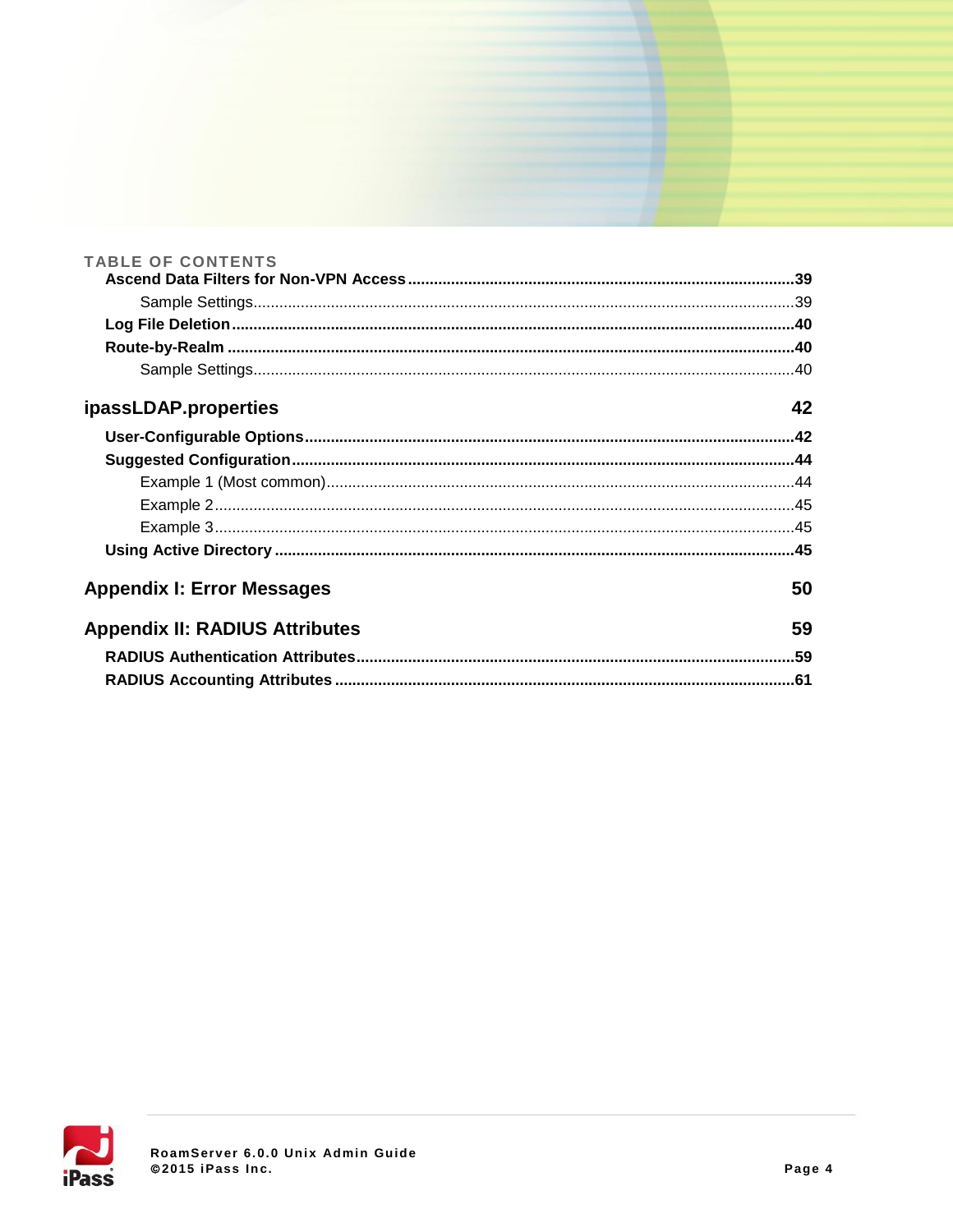# **Introduction**

The RoamServer 6.0.0 for Unix Administrator Guide provides instructions for installing RoamServer 6.0.0 for UNIX. It also includes instructions on how to configure RoamServer to use UNIX, SITE, RADIUS, LDAP, or TACACS as an authentication protocol.

#### **<RS\_Home>**

These instructions sometimes refer to a directory called **<RS\_Home>**. This is the directory in which RoamServer is installed. The default for RoamServer 6.0.0 is **/usr/ipass/roamserver/6.0.0**

## **System Requirements**

#### **Platforms**

- Red Hat Enterprise Linux (RHEL 6.5), 64-bit (Kernel Version 2.6.32-431.el6.x86\_64)
- Red Hat Enterprise Linux (RHEL 6.1), 64-Bit (Kernel Version 2.6.32-131.0.15.el6.x86\_64)
- Solaris Sparc 5.10 Generic\_147147-26 sun4v sparc SUNW, SPARC-Enterprise-T5220
- Ubuntu 14.04.1, 64-bit (Kernel Version- 3.13.0-39-generic)

*If RoamServer 6.0.0 32-Bit installer needs to be installed on 64-bit Ubuntu machine then following libraries should be pre-installed: libc6-i386, lib32gcc1, lib32z1, lib32stdc++6, and ia32-libs. You can install these libraries by running: apt-get install libc6-i386 lib32gcc1 lib32z1 lib32stdc++6 ia32-libs.*

#### **Server Requirements**

- **512 MB to 1 GB RAM (the RoamServer process requires 256 MB of RAM) 250 MB temporary disk space**
- 250 MB permanent disk space
- **Contract Contract** Root access is required (for installation and uninstallation)
- The server must have a static IP address and hostname (no DHCP) m.
- m. If installed behind a firewall, an accessible NAT IP address is required
- Installer must have administrative permissions on the host П

#### **Additional Requirements**

- **Redundancy:** RoamServer must be installed on at least two separate host machines, and failover must be m. configured between all hosts. No iPass service guarantees apply without having failover configured between at least two RoamServer hosts.
- **Connectivity:** Connectivity to an authentication database is required.
- **iPass Transaction Centers:** iPass Transaction Centers must be able to communicate with RoamServer on port 577 (or the port you configured). Please refer to the list of iPass Transaction Centers here: [http://help.ipass.com/doku.php?id=required\\_configurations\\_for\\_open\\_mobile\\_access#roamserver1](http://help.ipass.com/doku.php?id=required_configurations_for_open_mobile_access#roamserver1)

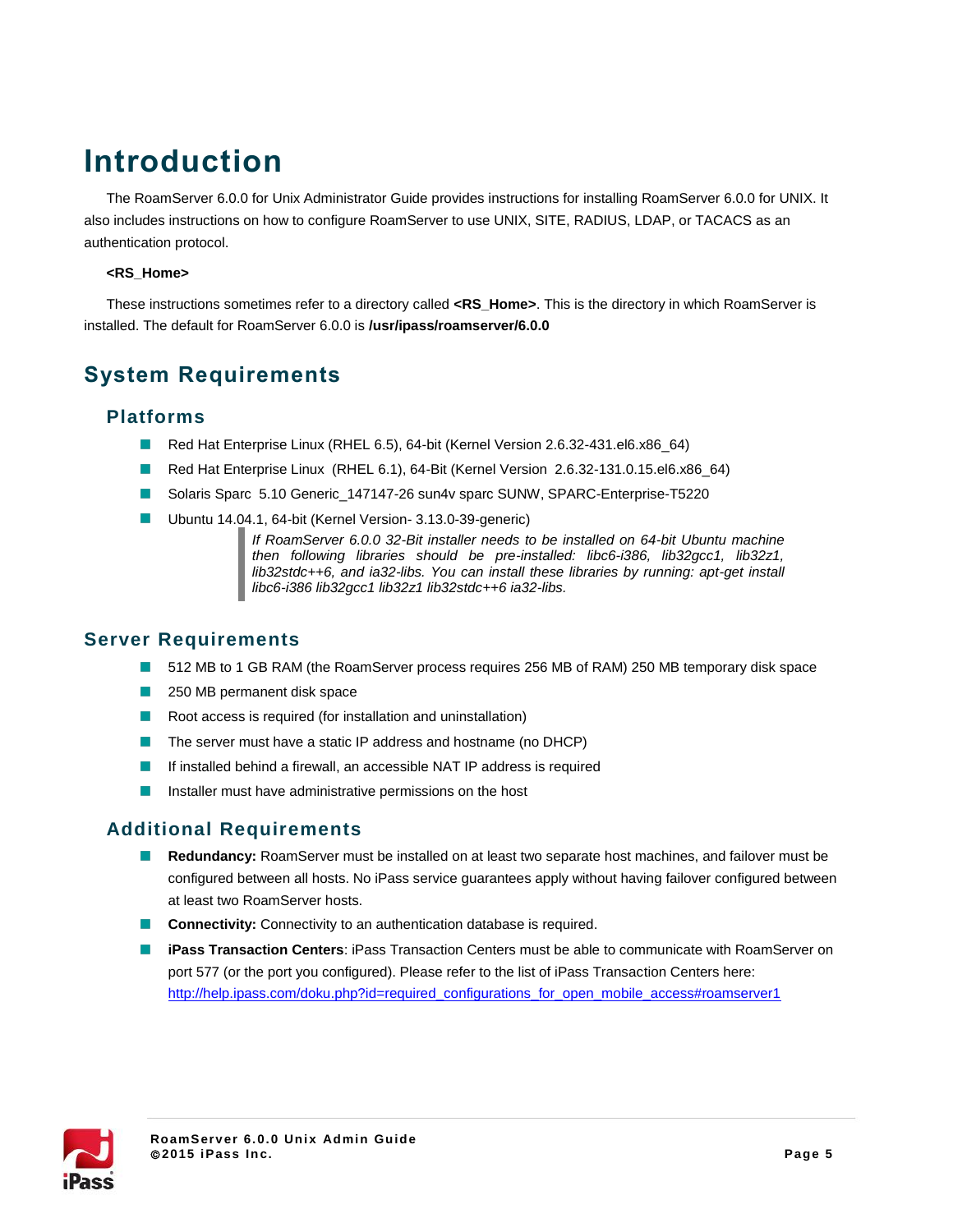### **Default Port**

The default RoamServer port is 577 (unless RoamServer is run by a user without root access in which case the port must be higher than 1024).

### **Internet Protocol version 4 (IPv4)**

RoamServer supports IP addresses in the IPv4 format.

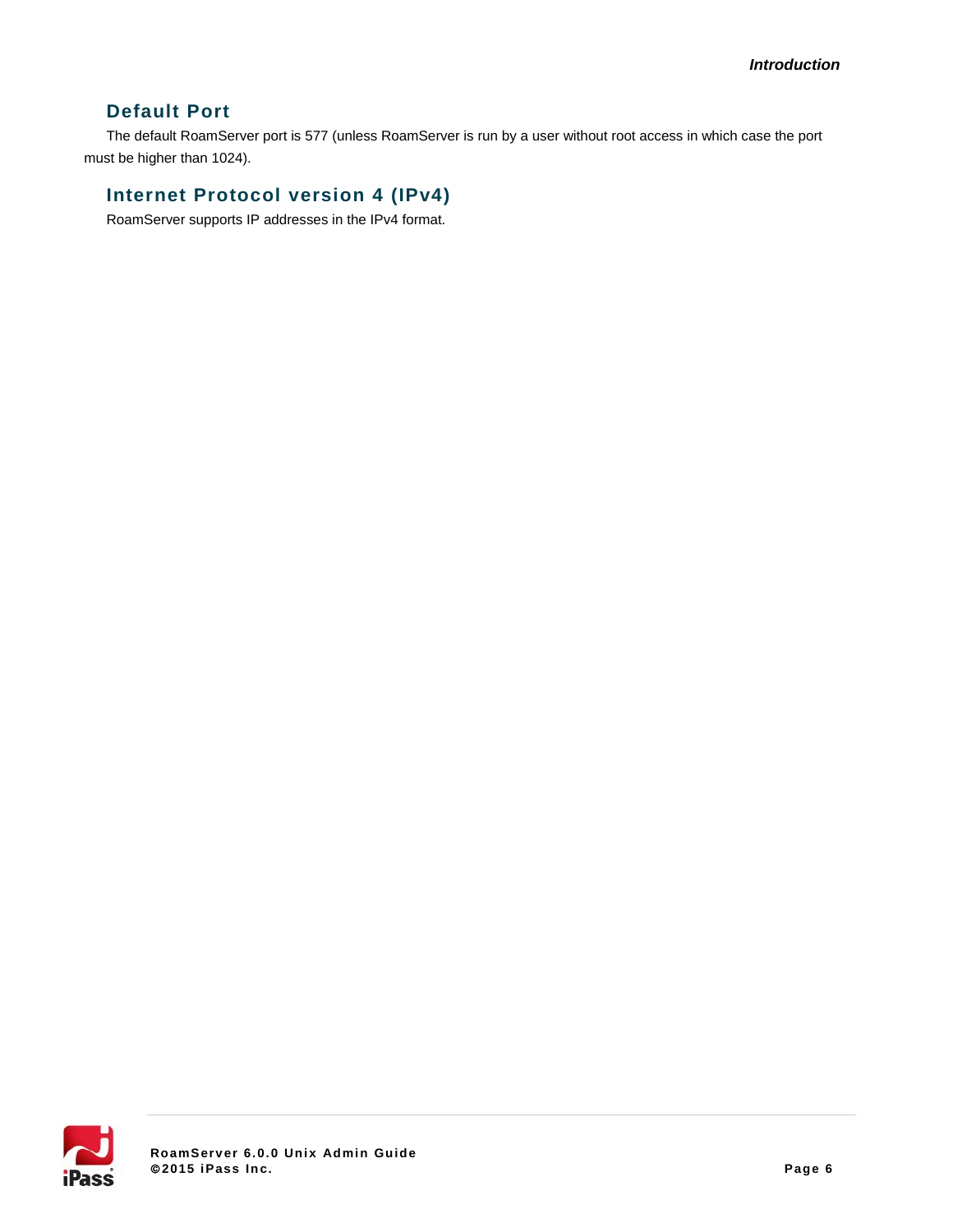# **Installation**

# **Prerequisites**

Before installing RoamServer, you will need the following:

- **Administrator rights on the RoamServer host**
- m. Your iPass Customer ID
- Your host's private and public IP addresses
- The port number on which RoamServer will listen (defaults to 577)
- $\mathbf{r}$ The host's operating system, including kernel and version number

## **General Process**

**To install RoamServer:**

- 1. Download the installation file.
- 2. Install the software.
- 3. Set initial configuration and certify the RoamServer.
- 4. Configure RoamServer to communicate with your authentication servers, and if desired, accounting servers.
- 5. Set any advanced options, such as:
	- **Policy File**
	- Secondary Servers for Failover
	- **Log Files**
- 6. Set additional properties in the ipassRS.properties file, if necessary.
- 7. Test the installation.
- 8. Repeat steps 2-7, as needed to install RoamServer on additional servers, and configure failover.

## **Installing Behind a Firewall**

iPass recommends that you install RoamServer behind a firewall. If you choose to do so, you will need to allow TCP traffic to the external IP of RoamServer on port 577 (unless RoamServer is run by a user without root access in which case the port must be higher than 1024) through to RoamServer. In addition, iPass will need a valid public IP address to set in its database. You may restrict traffic on that port to incoming packets only from the IP addresses of the iPass Transaction Centers. Please refer to the list of iPass Transaction Centers here:

#### [http://help.ipass.com/doku.php?id=required\\_configurations\\_for\\_open\\_mobile\\_access#roamserver1](http://help.ipass.com/doku.php?id=required_configurations_for_open_mobile_access#roamserver1)

If your firewall is performing Network Address Translation (NAT), you will need to provide the IP address of your firewall to your iPass Installation Engineer.

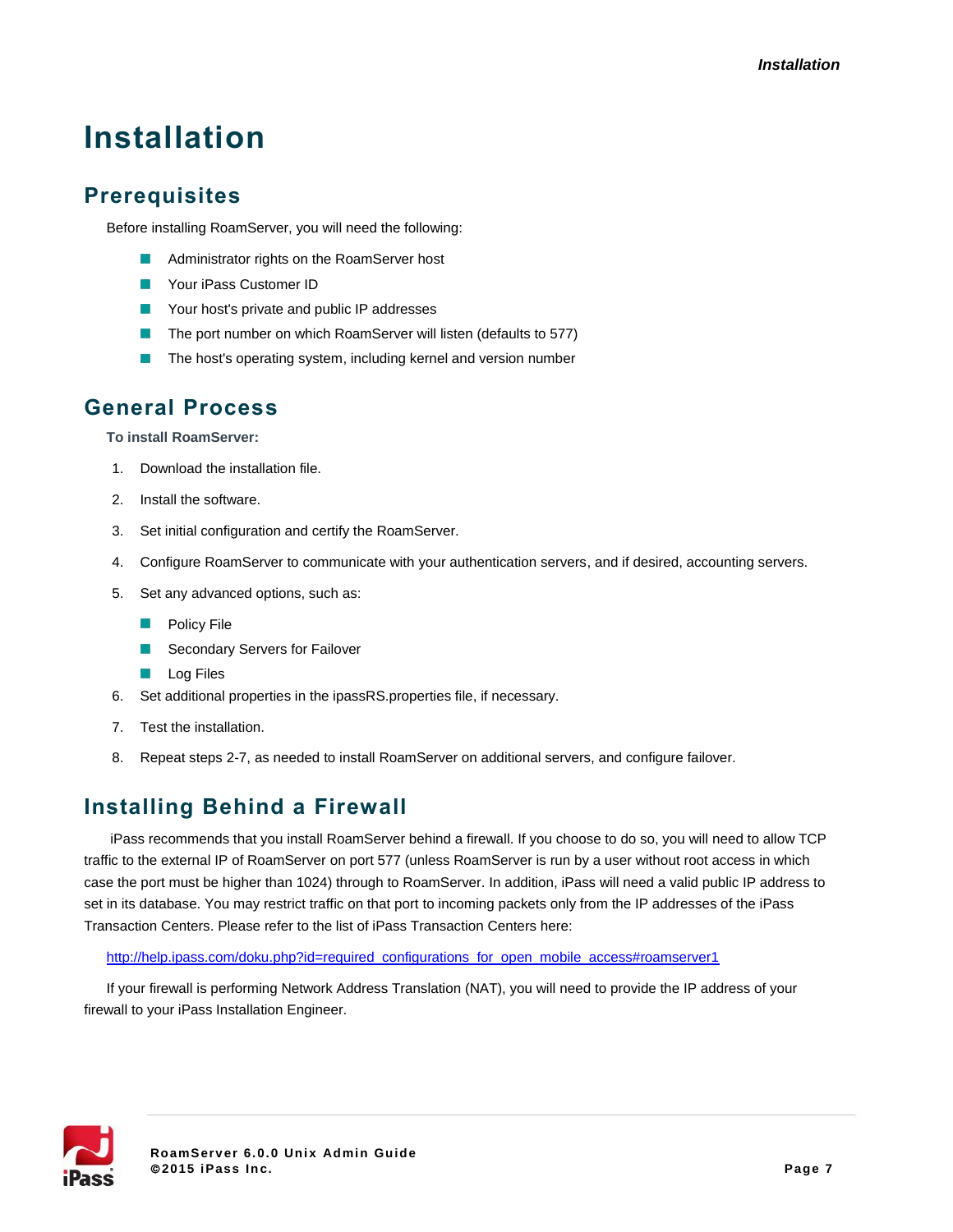# **Downloading Installer**

Before installing, you will need to download the installation file from the iPass FTP site, [ftp.ipass.com.](ftp://ftp.ipass.com/) **To download the installation file using FTP:**

- 1. FTP to **ftp.ipass.com**.
- 2. Enter the following:
	- **username:** roamserver  $\mathcal{L}_{\mathcal{A}}$
	- $\mathcal{L}_{\mathcal{A}}$ **password:** pass2roAm
- 3. To change to binary mode, type: **bin**.
- 4. To obtain a complete listing of directory contents, type: **ls**.
- 5. To change to the directory containing the software for your platform and region, type: **CD**. Remember that directory names and filenames are case-sensitive.
- 6. After locating the file appropriate to your platform and region, type: **get <filename>**
- 7. To exit the ftp application, type: **bye**
- 8. Once the file is downloaded, copy it to a tmp folder. To do so, type: cp <br/>**chuild server>/<filename> <tmp>**

#### **Example**

**roamserver\_6.0.0\_linux-x86.tar.gz** is the **<filename>** of an installer for a Linux 32-bit machine.

## **Installing RoamServer**

**To install RoamServer:**

- 1. Log in to the machine as a root user.
- 2. Type: **cd /tmp/<roamserver\_6.0.0\_linux-x86.tar.gz>**
- 3. Type: **chmod +x /tmp/<roamserver\_6.0.0\_linux-x86.tar.gz>**
- **4.** Type: **tar zxvf <roamserver\_6.0.0\_linux-x86.tar.gz>**

*Please use gtar command for extracting the build in solaris sparc machine from the path (/opt/csw/bin/gtar zxvf roamserver\_6.0.0\_solaris-sparcv9.tar.gz. If gtar package is not installed then install the gtar package. )*

- 5. It will create **roamserver\_installer** directory in **/tmp** directory
- 6. Type: **cd roamserver\_installer**
- 7. Execute: **./install.sh**
- 8. Review and approve the **End User License Agreement**.
- 9. Enter an absolute path, or press **<Enter>** to accept the default **[/usr/ipass]**

This will create a hierarchy in **/usr/ipass/roamserver/6.0.0** with all the necessary directories and files. In order for RoamServer to run correctly, you must keep the file hierarchy as it is installed. However, RoamServer can be installed in any location.

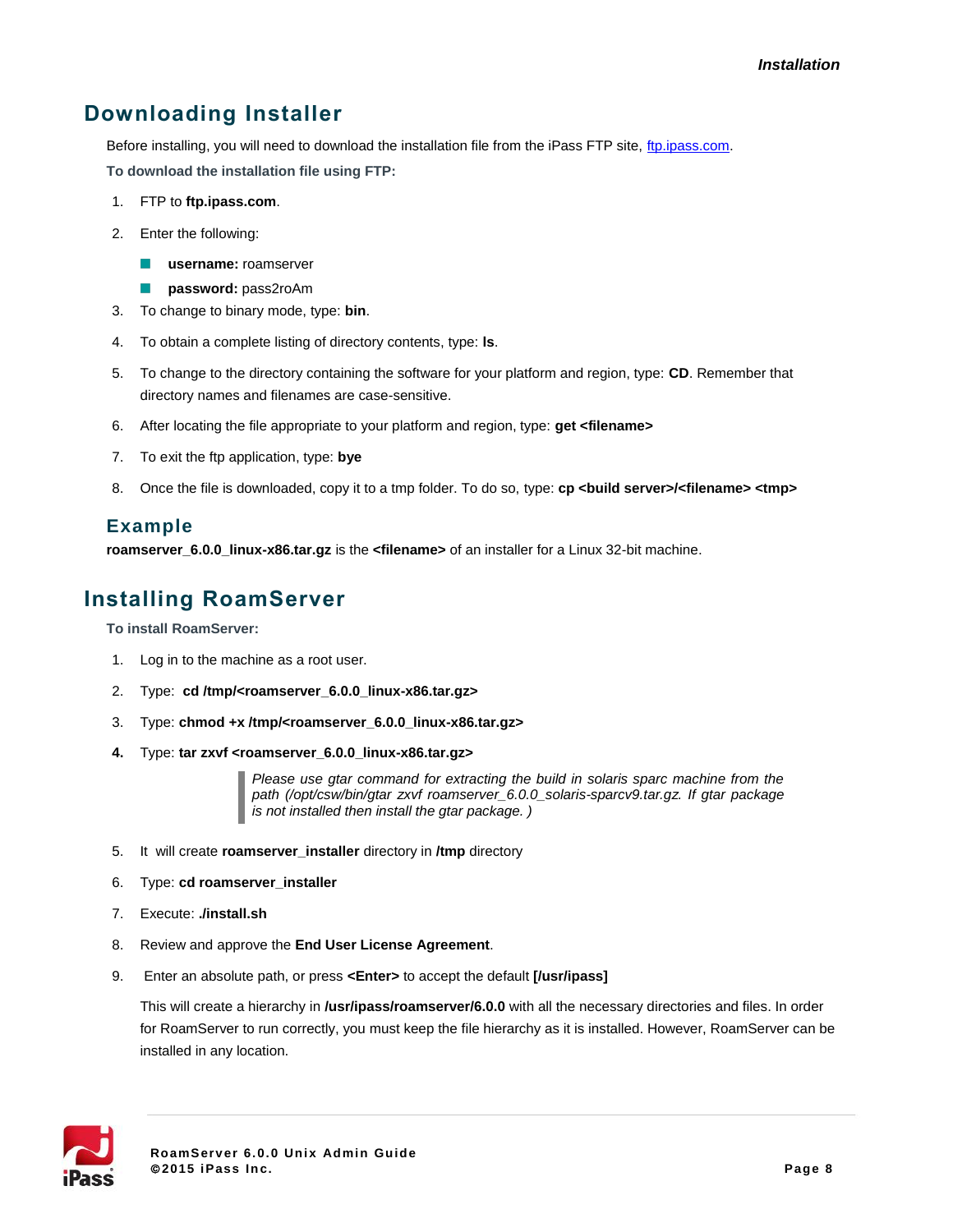10. Continue on to configuration and certification (see the **Setup** section.)

### **Non-Root User**

**To run RoamServer as a non-root user:**

- 1. Set the **curr\_user=<user>** in the file **roamserverd (/usr/ipass/roamserver/6.0.0/bin/)** with the <user> who will run RoamServer. By default, the user is: **root**. (Make sure you save the file and that the configured user exists.)
- 2. Change ownership to the user set in the previous step.
- 3. Set **ipass\_usr=<user>** in the **chg\_owner.sh script (/usr/ipass/roamserver/6.0.0/.scripts/)** and execute it.

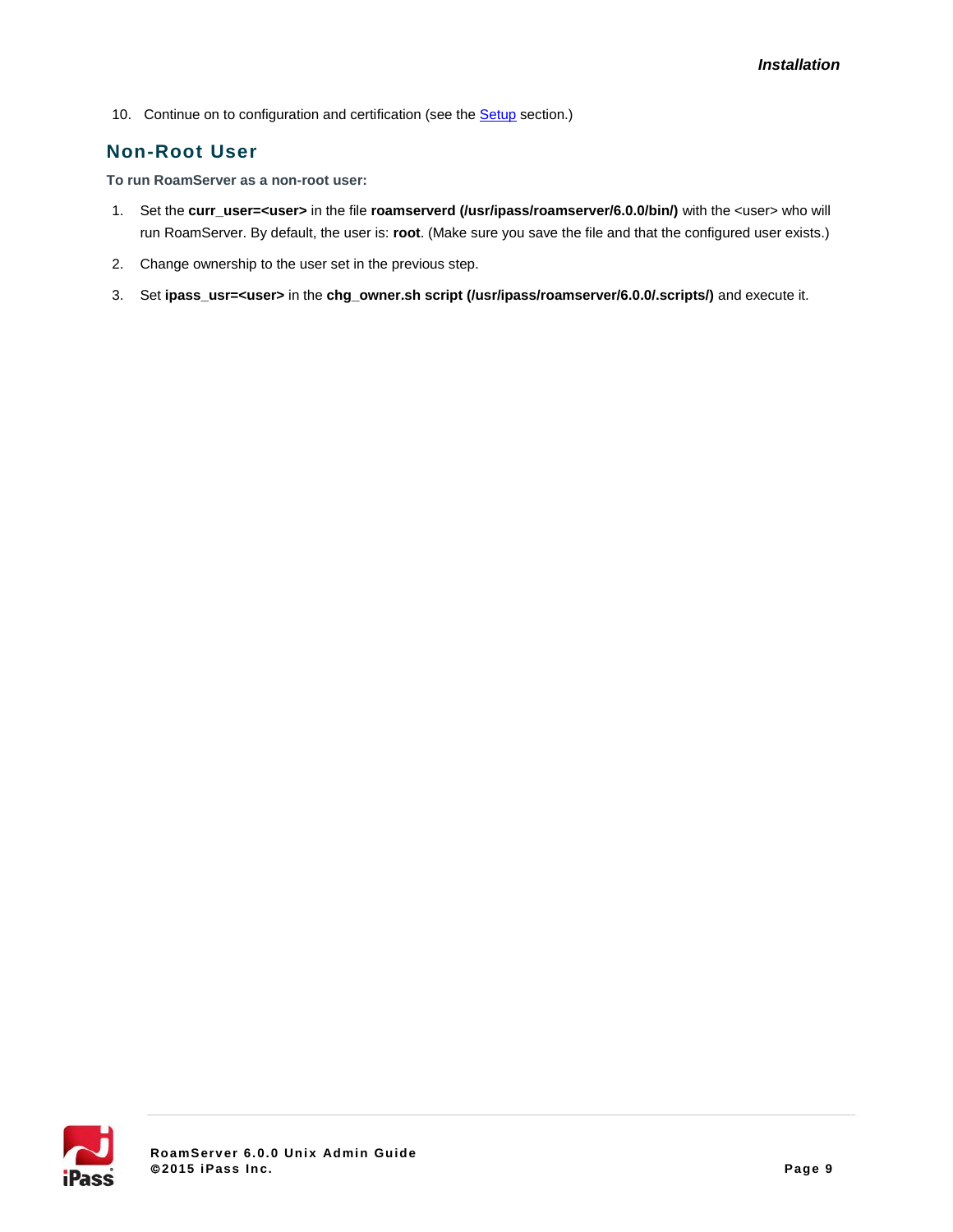# **Uninstalling RoamServer**

**To uninstall RoamServer:**

- 1. Go to **<RS\_Home>/UninstallerData**
- 2. Execute uninstaller.sh as **./uninstaller.sh** and follow the prompts to uninstall.

You may also need to manually delete any leftover files in the **<RS\_Home>** folder that were not created by the installer.

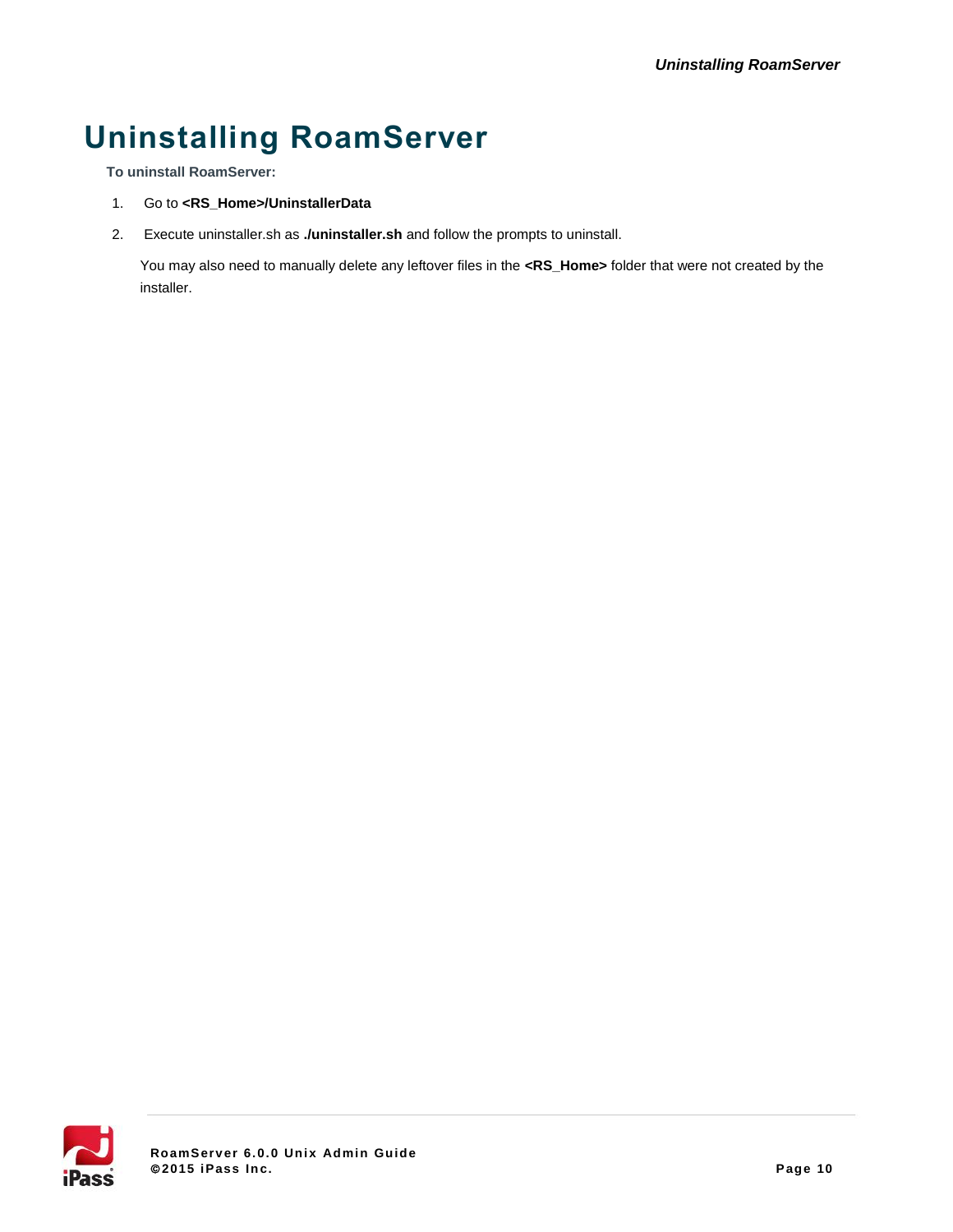# **Updating to RoamServer 6.0.0**

# **Migration Tool**

If you are upgrading from RoamServer 5.x to RoamServer 6.0.0, the Migration Tool must be run manually. The Migration Tool will migrate the RoamServer 5.x configuration files, the RoamServer 5.x certificate, and the key into the keystore (as per changes in RoamServer 6.0.0).

## **Migrating from RoamServer 5.x to 6.0.0:**

**To run the migration tool:**

- 1. Go to **<RS\_Home>/bin** directory and execute **rs\_migration\_tool.csh script** without any arguments.
- 2. When prompted for the path to migrate the files from, enter: **RS 5.x path /usr/ipass/roamserver/5.x**
- 3. Follow the instructions that appear.

**The following items will migrate:**

- **KeyStore** is added to ipassRS.properties.
- **AppSharedKey** is added to ipassRS.properties (This is an optional attribute. More information in the [Property Glossary.](#page-26-0))
- All .**pem files** are migrated to rs.keystore inside <RS\_Home>/certs directory.
- It will migrate the **policy.txt file** and **ipassLDAP.properties** (if available in RoamServer 5.x).

## **AuthServer as LDAP**

If your organization is using AuthServer as LDAP, the following configuration needs to be changed in in ipassRS.properties after migration:

**LdapConfigFile** path must change to **6.0.0** path explicitly in the AuthServer attribute

## **RADIUS Attributes**

When upgrading to RoamServer 6.0.0 and using RADIUS authentication, check your RADIUS logs to verify your RFC attributes. If an attribute is not shown in the tables in Appendix II on page 50, then you need to re-configure your RADIUS to eliminate the attribute



.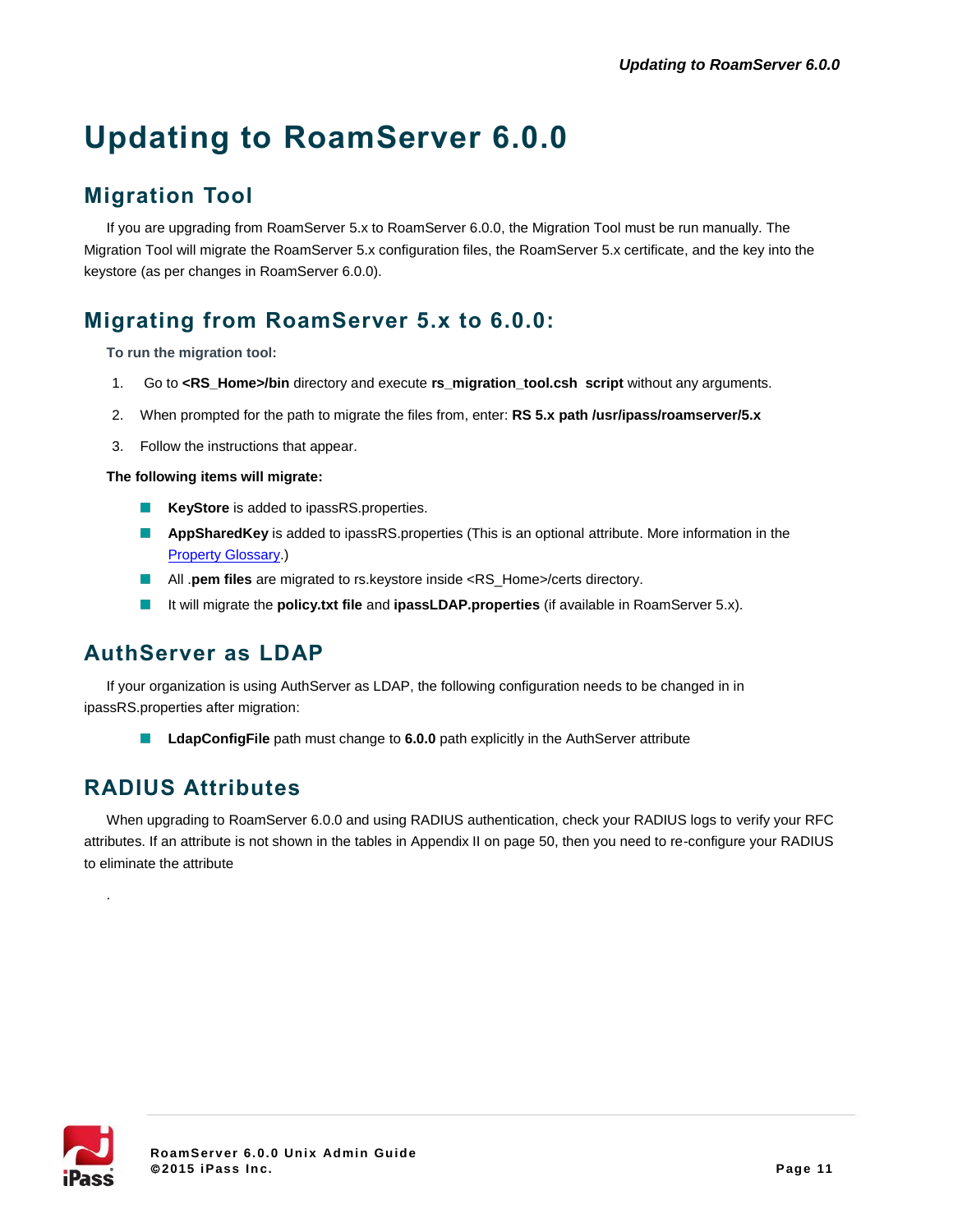# **Setup**

Before running RoamServer for the first time, you need to perform certain initial setup tasks and receive and install a digital certificate from iPass.

# <span id="page-11-0"></span>**Setting Values in ipassRS.properties**

By setting properties in the file ipassRS.properties, you can enable or disable RoamServer functions. Some properties are turned on by default, and it is necessary to change the value of the property in order to turn off. (Enabling some features may involve setting more than one attribute).

You can edit the file and add, change or delete properties in two ways:

- You can run **ipassconfig.csh** in your <RS Home>/bin directory. This is the recommended method and is explained in detail in the next section.
- **Not** You can also use a text editor to make changes. To set a new property value using a text editor, open the file and type in the name and value of a new attribute. (However, we strongly recommend use of the **ipassconfig.csh** script whenever possible, to ensure correct naming and formatting of property names and values.)
	- Properties are set in the following format: **<property name>=<value>**
	- Property names are case-sensitive, while property values are not. Valid values for Boolean properties are: true, false, yes, no, y, n.

See the [Property Glossary](#page-26-0) for a complete list of configuration options in ipassRS.properties.

## **Running ipassconfig.csh**

Configuration tasks can be performed quickly and easily by running a script called **ipassconfig.csh**, located in the **<RS\_Home>/bin** directory, which can be used to set properties in the ipassRS.properties file.

**To run ipassconfig.csh:**

- 1. In your **<RS\_Home>/bin** directory, type **ipassconfig.csh -conf**
- 2. The script requests important configuration information. Enter the requested information as needed.
- 3. The values in square brackets [ ] are default values. To enter a default value, press **ENTER**.

Multiple instances of **ipassconfig.csh** are not recommended. You should only run a single instance of the script at any one time, as simultaneous instances can overwrite each other's results.

## **Adding, Editing or Deleting Properties**

You can rerun the script after initial configuration to add, edit, or delete properties, as needed. If you rerun it, the script will read the default values from the existing ipassRS.properties, so you will not have to re-enter those values.

For instance, two months after you install RoamServer, you decide to add a secondary authentication server. Run the **ipassconfig.csh -conf**, skip all the questions not having to do with authentication servers by entering default values

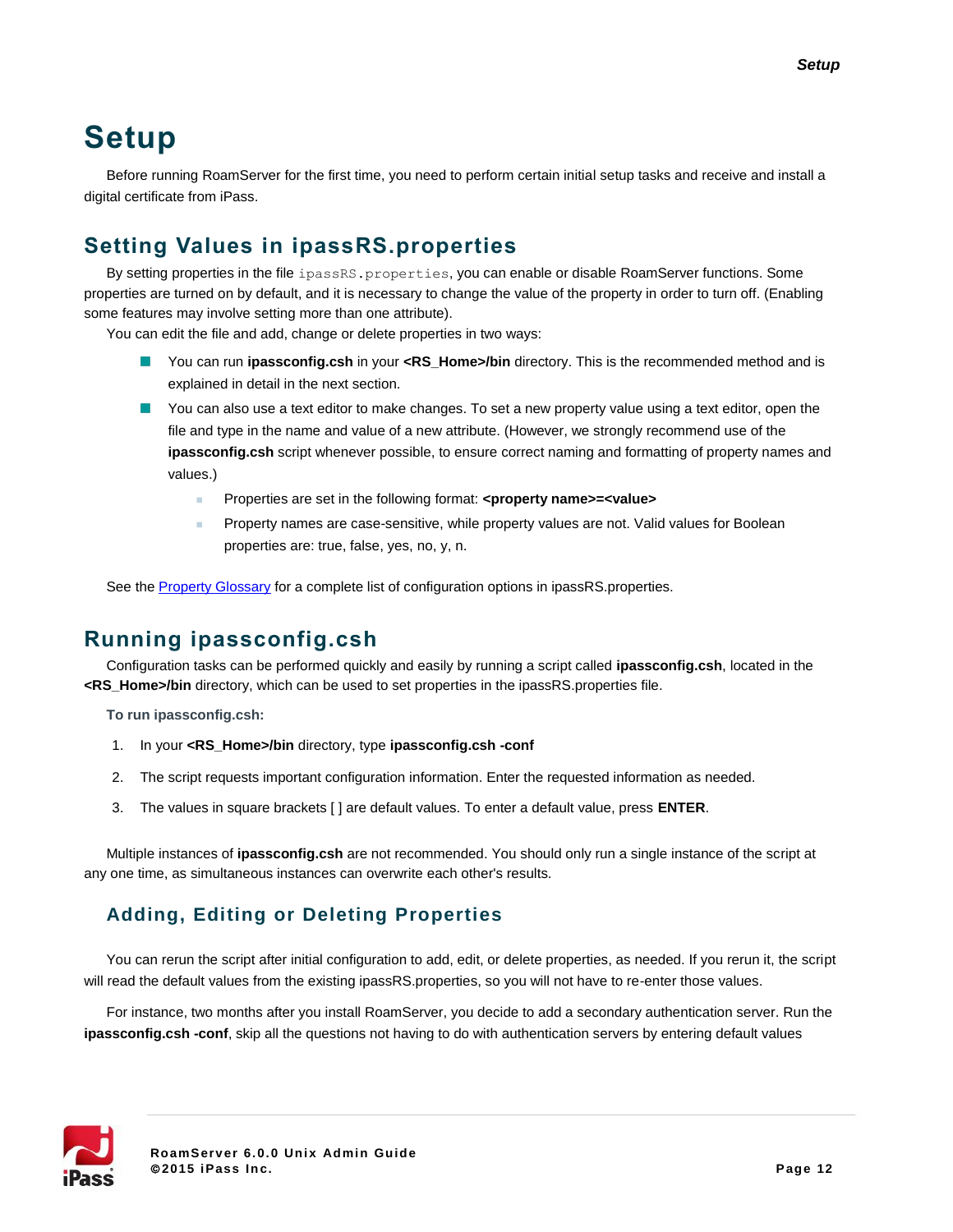(press ENTER each time), and only enter the configuration information for the new authentication server when the script requests this information.

## **Initial RoamServer Configuration**

Initial configuration is done by running the **ipassconfig.csh** script, which sets many of the properties in your ipassRS.properties file. After setting the properties, you must then request a certificate from iPass, and install it on your server host. Finally, you must configure the server for auto-restart.

### **Basic Server Settings**

**To configure your basic server settings:**

- 1. In the **<RS\_Home>/bin** directory, run **ipassconfig.csh -conf**. Supply the requested information as outlined here. For each script entry, the value shown in square brackets [ ] is the default. Where applicable, you can press **Enter** to use default values for the information.
- 2. **Time and Date Verification:** (Default Value=YES.) The date/time stamp must be correct and correspond with the information in the iPass database in order to validate the certificate.
- 3. **Customer ID:** (Default Value=0) Enter your customer ID, supplied by iPass. This is the same ID number used for your iPass Portal login.
- 4. **Policy File:** (Default Value=No) If you want to use a Policy File to allow or deny users access, enter Yes.
- 5. **Debug Level:** (Default Value=0): Debug level determines how debugging and error messages are logged to a trace file. Debug level can be any value from 0 to 5, with 0 generating only critical error messages and 5 generating the most detailed and extensive amount of information. Production servers should normally be run with a debug level set to 0.
- 6. **Port:** (Default Value=577) Enter the RoamServer listening port as 577.
- 7. If you want to allow users to run RoamServer without root access, you have to change this port to a number higher than 1024.
- 8. **Authentication Servers:** (Default Value=no). If you wish to configure your authentication server(s), enter yes. You will need to enter each server's authentication protocol, IP address and other relevant configuration parameters. See [Authentication Servers](#page-18-0) for more information.
- 9. **Accounting Servers:** (Default Value=no). If you wish to configure your accounting server(s), enter yes. You will need to enter each server's IP address and other relevant configuration parameters. Note that this is not mandatory since iPass records all accounting information at in its central Clearing House system. See the **[Accounting Servers](#page-21-0)** section for more information.
- 10. **KeyStore:** (Default Value=KeyStorePath=\$ipass.server.home/certs/rs.keystore ). You will need to mandatorily configure KeyStore settings for SSL communications. The tool will prompt with following information required to generate the keystore. Verify the similar console output as given below:

The next step is to configure your server KeyStore with an KeyStorePath, KeyAlias, Salt, KeyPassword, and KeyStorePassword.

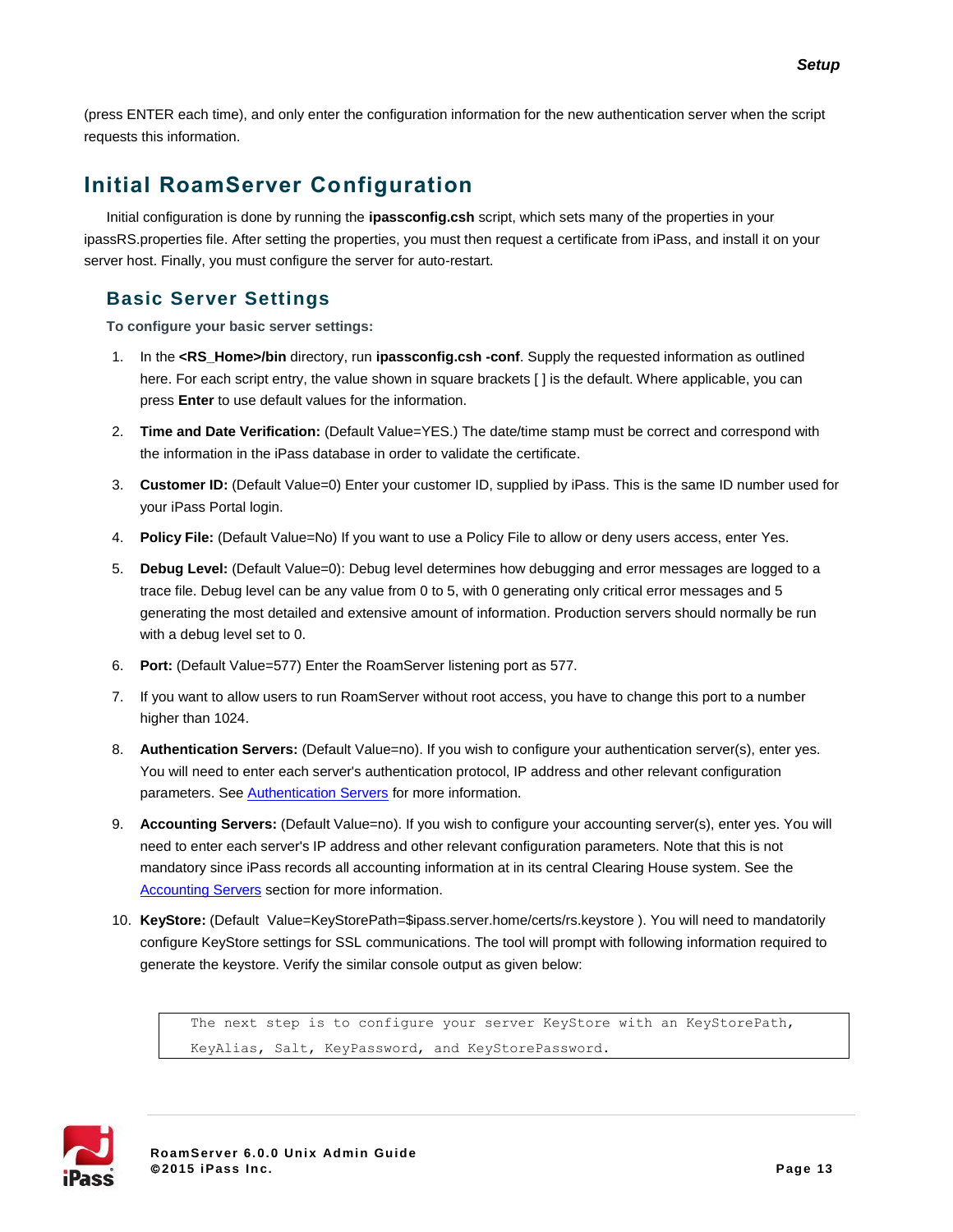```
KeyStore=KeyStorePath=$ipass.server.home/certs/rs.keystore
   Please enter the 
KeyStorePath:[/usr/ipass/roamserver/current_version/certs/rs.keystore]
   Please enter the KeyAlias:[rs]
   Please enter the CertAlias: [ipassca]
   Please enter the Salt: [iPassRS]
   Please enter the KeyPassword:[changeme]
   Please enter the KeyStorePassword:[changeme]
  New KeyStore settings: 
KeyStorePath=/usr/ipass/roamserver/current_version/certs/rs.keystore,KeyAlias=r
s,CertAlias=ipassca,Salt=iPassRS,KeyPassword=ZyQ0s/ObjBliu64IJGbCNw==,KeyStoreP
assword=ZyQ0s/ObjBliu64IJGbCNw==
```
- 11. **Private key and Certificate Signing Request for KeyStore**: Enter the information needed to generate your SSL certificate, including:
	- Enter key size (multiples of 512) (range between 1024 and 16384):[2048]  $\mathcal{L}_{\mathcal{A}}$
	- $\mathcal{L}_{\mathcal{A}}$ 2-character Country Code: (Default Value=US)
	- State or Province Name: (Default Value=Some-State)
	- City or Town Name: (Default Value=Some-City)
	- Company or Organization Name: (Default Value=Some-Organization)
	- Public IP Address of the RoamServer Host: (Default Value=<Local IP>). This must be the public or external IP address, and may differ from the IP address you entered previously. The IP address will not be stored by RoamServer but will be used to generate your public key certificate. If you are using NAT (Network Address Translation), please supply this external address to your iPass installation engineer as well.
	- Fully Qualified Domain Name of the RoamServer Host: (Default Value=N/A).
	- The domain name will not be stored by RoamServer but will be used to generate your public key certificate.
	- **Nour E-mail Address: (Default Value=N/A).**

### **Certificate Request**

After entering your basic server information, you must submit a request for a signed certificate. The x509 certificate will allow SSL 128-bit encrypted communication between the iPass transaction server and the RoamServer.

**To submit your certification request:**

- 1. Log in to the iPass Portal and open a Support Ticket requesting a signed RoamServer certificate.
- 2. Send the **CSR mail\_cert\_req.data** file contents to iPass Customer Care to get the signed certificates.

**To finish the certification process:**

- 1. iPass will ftp the signed certificate and then send you downloadable instructions.
- 2. The contents of your signed certificate will look like this:

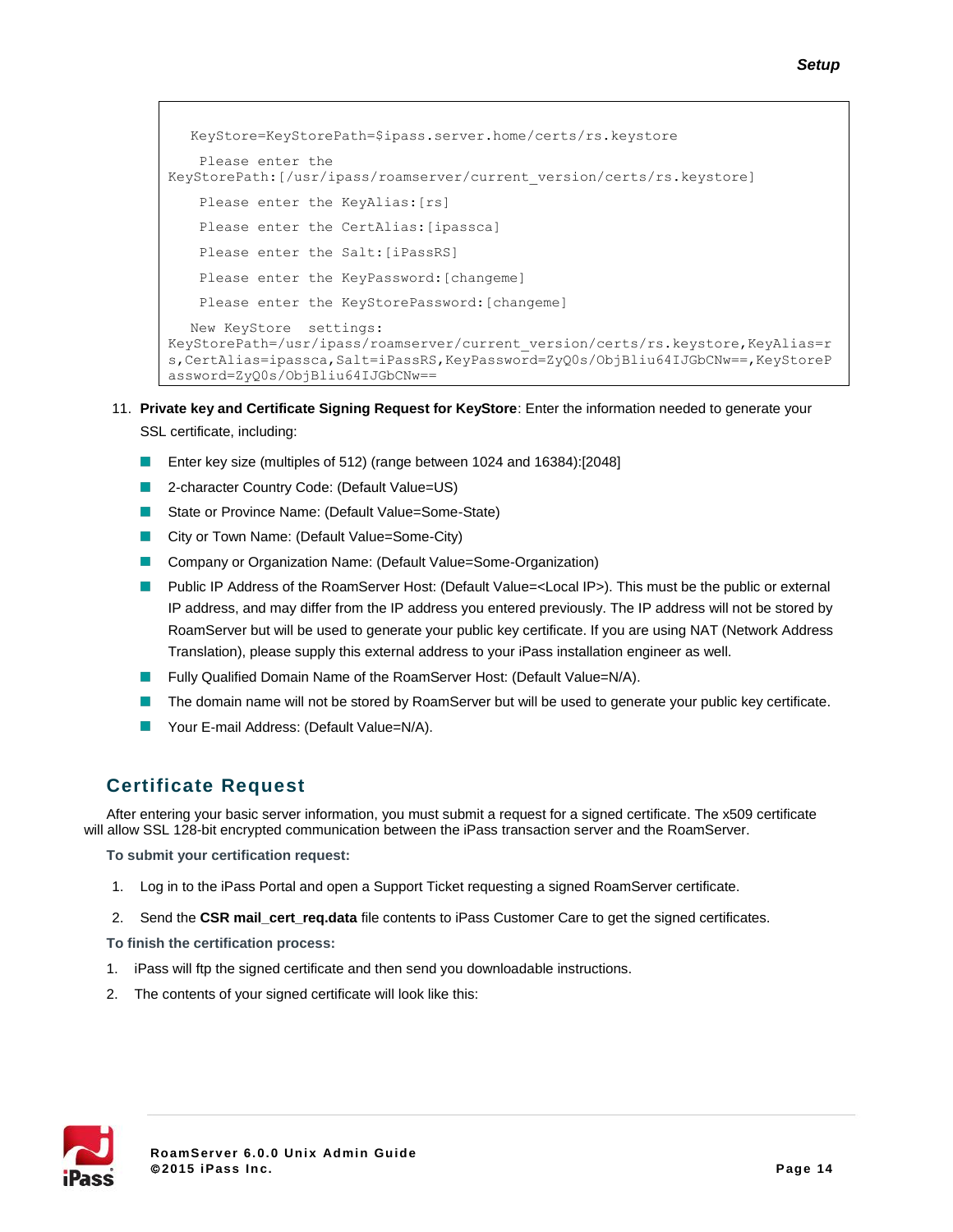- **BEGIN CERTIFICATE REQUEST** 20xLTArBgkqhkiG9w0BCQEWHmRhdmlkZ0Byc3RIc3Rzb2xhcmlzLmlw 2XN2LinNvbTBcMA0GCSqGSIb3DQEBAQUAA0sAMEgCQQDOJvFcK<br>WXN2LinNvbTBcMA0GCSqGSIb3DQEBAQUAA0sAMEgCQQDOJvFcK<br>9V6oppGZIGCTURU/jJRpAbqEZx7GAQg4axjvh7jhEXy3CKNgOL6c4QD<br>e4YSrQ+/9AZbHhXP61P7GDIVAgMBAAGgADANBgkqhkiG9w0BAQQF<br>AANBAIYvXUd UegbMjgLkLzyNhKaAKhhHNnfEujMWWjdtlvMr89S8SSIUm33liBIQA98s **END CERTIFICATE REQUEST-**
- 3. Save the downloaded certificate as **isp\_cert.pem under <RS\_Home>/certs** folder.
- 4. Import the certificate to **KeyStore<RS\_Home>/certs/rs.keystore]** using the following command:
	- П Run the script: **load\_RS\_keystore.csh in <RS\_Home>/bin**

### **List RoamServer Keystore**

 **To list your keystore:**

1. In <RS\_Home>/bin, run the script: **list\_RS\_keystore.csh**

#### **Usage:**

- **I** list\_RS\_keystore.csh
- $\mathcal{C}$ list\_RS\_keystore.csh <KeyStoreFilePath>
- $\mathcal{L}_{\mathcal{A}}$ list\_RS\_keystore.csh <KeyStoreFilePath> <Password>

#### **For example**:

list\_RS\_keystore.csh ../certs/rs.keystore changeme

This will list the keystore. Keystore alias entries in keystore should be valid/non-expired in order to start RoamServer.

#### **Automatic Restarts**

Finally, you must configure RoamServer to restart automatically, in case the RoamServer host cycles through power failure or reboots. Run the below scripts once the RoamServer is started successfully.

**To set up automatic restarts:**

- 1. Log in as a user with root access.
- 2. Edit the **roamserverd** file located under **<RS\_Home>/bin**.
- 3. Set the user that is running RoamServer (the default is root) in the **curr\_usr** variable.
- 4. Make sure that this user has execution permission and ownership of the RoamServer folder:
	- $\mathcal{L}_{\mathcal{A}}$ Type: **ls -al <RS\_Home>**
	- Make sure that the permission is 744 and ownership is to the user. **COL**
- 5. Add the RoamServer RC scripts into the run level by running the script setup\_init.sh:
	- Type: **cd /<RS\_Home>/bin** m.
	- **Type: ./setup\_init.sh**

**To test automatic restarts:**

- 1. Type the command: **reboot**
- 2. After you have waited a little while, log in again and grep the RoamServer process:

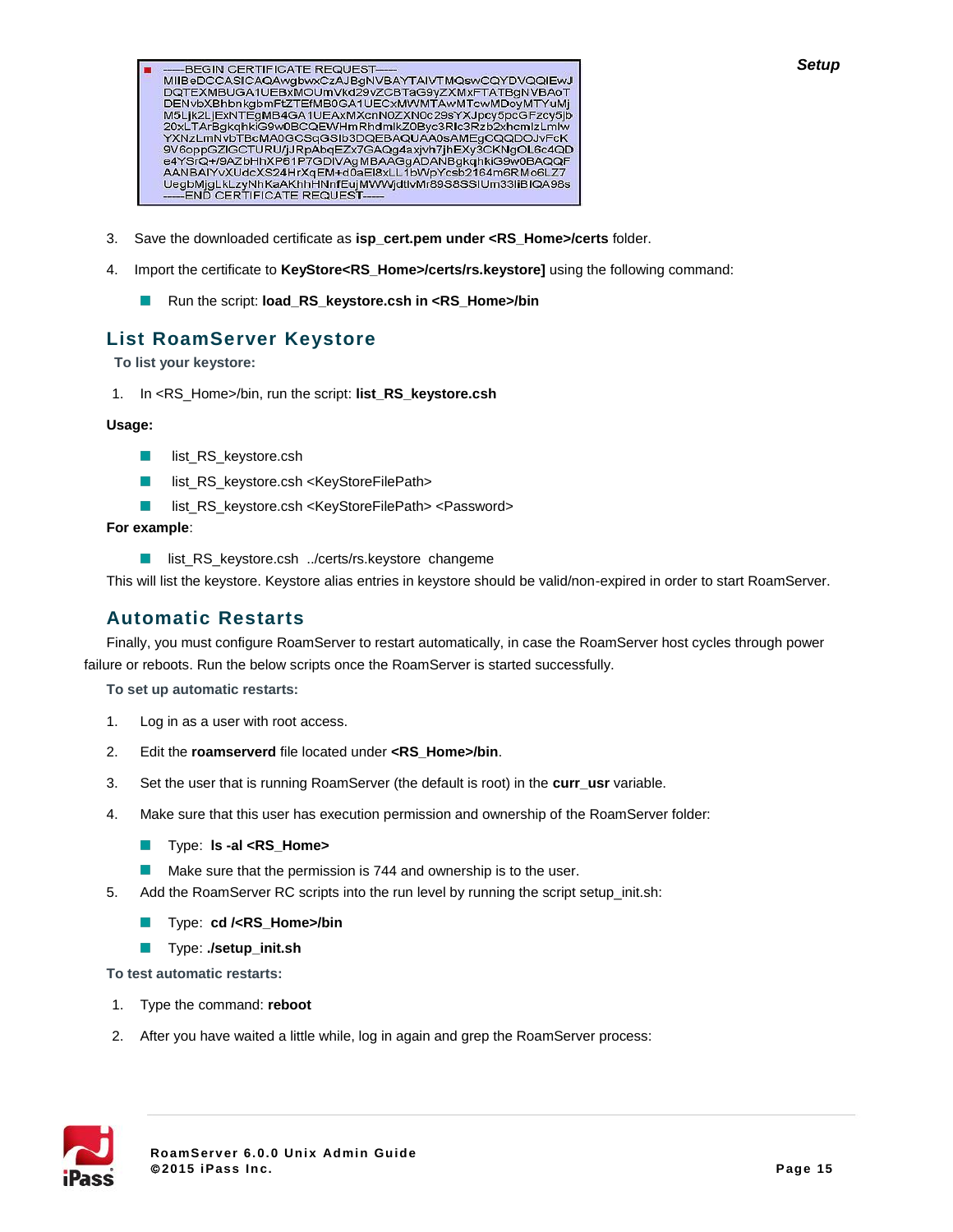#### **Type: ps -ef | grep roamserver**

3. Make sure that RoamServer is started with the user set in **curr\_user** variable (the default is root).

#### **To remove automatic restarts (if necessary):**

- 1. If you find it necessary to remove the automatic restart scripts:
	- **Type: cd <RS\_Home>/bin**
	- П Type: **./setup\_remove.sh**

#### **To set up ipasskeepalive monitoring:**

If the RoamServer process is not running the **ipasskeepalive.sh** script will start the server process automatically based on the time interval added in the crontab entry ( In step1step2)

- 1. Log in as a user with root access.
- 2. Add the RoamServer **ipasskeepalive** monitoring scripts by running the script setup\_cron.sh:
	- $\mathcal{C}$ Type: **cd /<RS\_Home>/bin**
	- $\mathcal{C}^{\mathcal{A}}$ Type: **./setup\_cron.sh**

#### **To remove ipasskeepalive monitoring:**

- 1. If you find it necessary to remove the automatic restart scripts:
	- Type: **cd <RS\_Home>/bin** П
	- Type: **./remove\_cron.sh The State**

#### **To test ipasskeepalive monitoring restarts:**

1. Type the command: **crontab –l**

0,5,10,15,20,25,30,35,40,45,50,55 \*\*\*\* \*/usr/ipass/roamserver/current\_version'/bin/ipasskeepalive.sh

- 2. Grep the RoamServer process:
	- **Type: ps -ef | grep roamserver**

*The RoamServer process can also be started by executing ipasskeepalive.sh script from the <RS\_Home> /bin.*

## **Testing**

There are three tests that should be performed following every installation and configuration of RoamServer to ensure proper functionality:

- checkipass Tool П
- **RoamServer Test Tool**

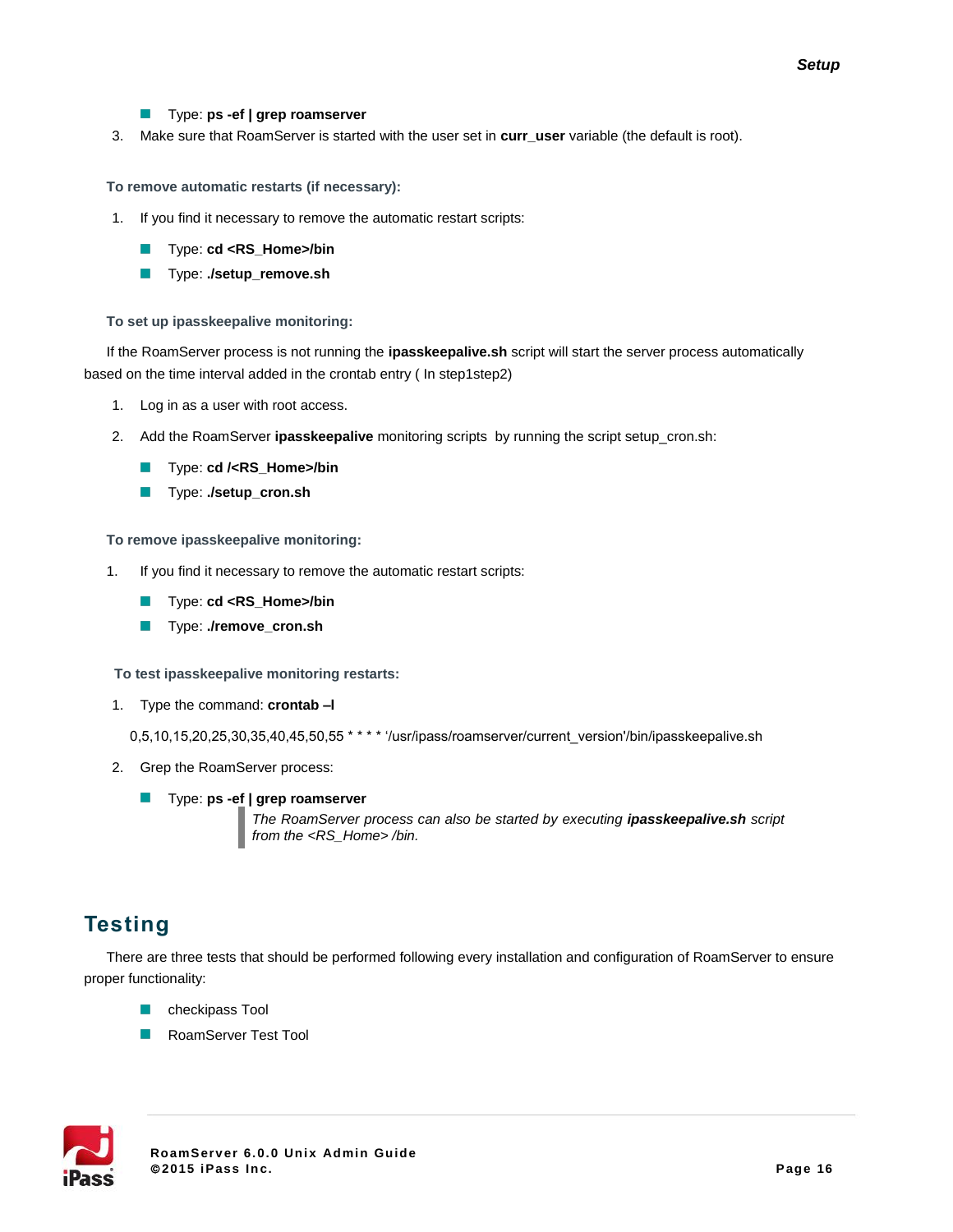When testing RoamServer, it is recommended that you perform all of these tests in the order that they are presented here. Depending on the complexity of your system, it may take lesser or more troubleshooting to confirm that everything is functioning properly.

### **Checkipass Tool**

The checkipass test is a simulated request from RoamServer to the AAA server, which stays local to your network. To test RoamServer using the checkipass test, you will need to run the **checkipass.csh** test tool as an administrator.

This test simply verifies that RoamServer can authenticate a local user by communicating with the AAA server. This procedure only tests RoamServer. No realm should be prefixed to the user name unless it is required by your AAA. The authentication request goes from the **checkipass.csh** test tool to RoamServer, then to the AAA server for authentication, and finally back to RoamServer and **checkipass.csh** tool.

**checkipass.csh** is found in the test subdirectory of your **<RS\_Home>** directory. You will need to use a valid user name and password for the host on which RoamServer is installed.

**To run checkipass:**

- 1. Run: **./checkipass.csh -u <username>**
- 2. Enter the password when prompted.
- 3. The authentication status result will either be **Accept** or **Reject**.
- 4. If accounting start and stop status=ack, then RoamServer is properly installed, configured and working, and you may proceed to the next test.
	- **Possible causes for a Reject here include:** 
		- **Invalid user name or password:** The user in this test must have local login privileges to that system or should be authorized in the AAA server.
		- **Invalid certificate:** If the certificate is corrupt, then it will need to be replaced.
		- **Improper configuration:** Verify that you have correctly entered all the information in the setup program.
		- **Invalid shared secret** (for RADIUS users): Verify that your shared secret is entered properly. A shared secret cannot contain the comma (,) or equals sign (=) characters.

### **RoamServer Test Tool**

The RoamServer Test Tool extends the verification performed in the checkipass test by sending a simulated authentication request across the iPass network. In this test:

- An authentication request is generated by the tool and sent directly to an iPass Transaction Server, where the user name, domain, and password are verified.
- **The Transaction Server resolves the domain to your account from the iPass database and forwards this** authentication request to the Primary RoamServer at your company on port 577 (unless RoamServer is run by a user without root access in which case the port will be higher than 1024).
- **RoamServer receives the request, drops the domain name, and either authenticates the user name and** password locally (UNIX or SITE), or forwards the request to your AAA server (RADIUS, LDAP or TACACS)

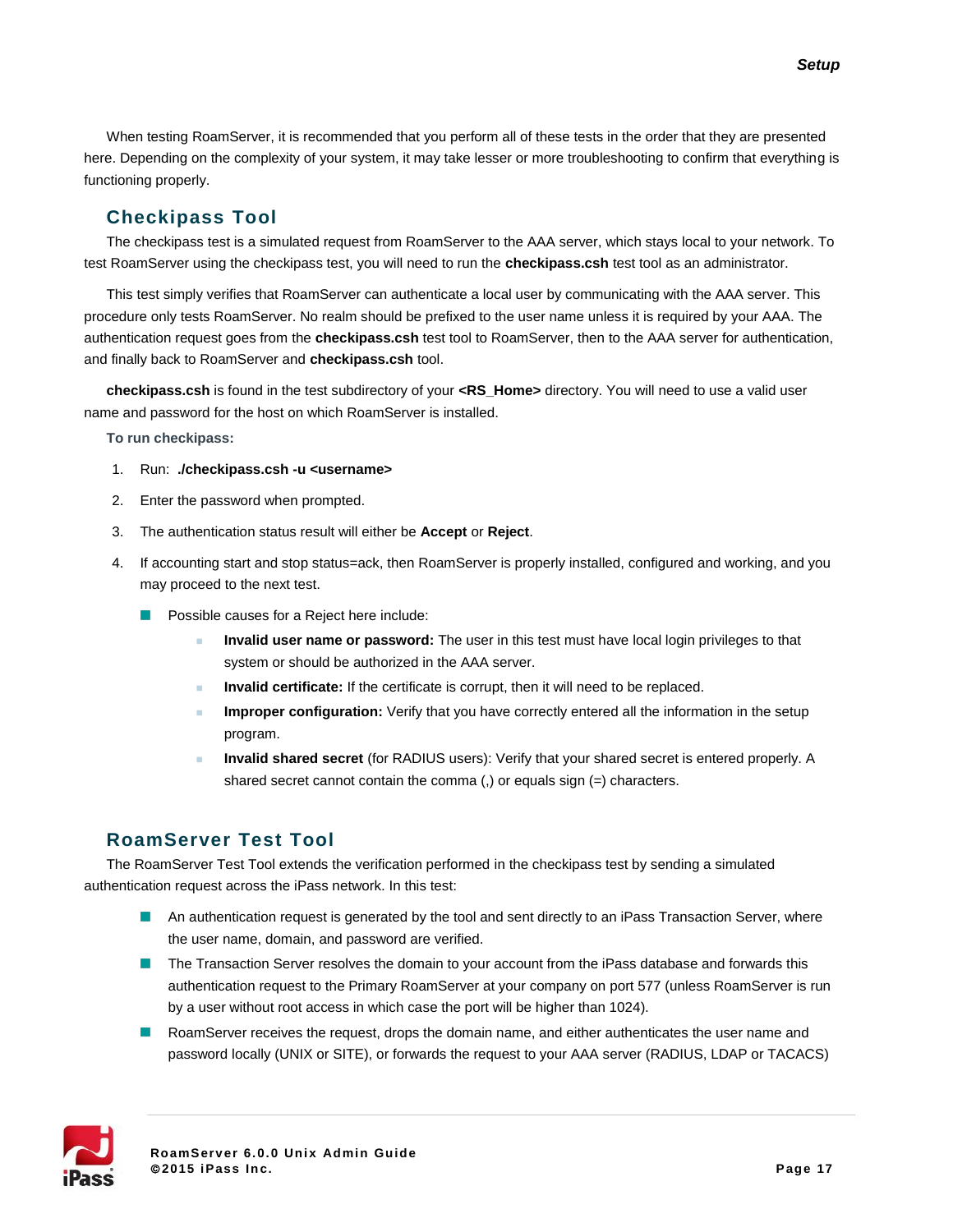Upon successful authentication, the request is relayed using SSL encryption back to the RoamServer Test Tool. Unlike **checkipass.csh**, in which the local network user name and password were used, for this test you will need to provide a user name and domain name that are specific to the iPass Network.

This test tool is available as a Web-based tool, and can be reached from the iPass Portal.

**To run the Test tool:**

- 1. Log in to Open Mobile Portal.
- 2. Under the **Tools** tab, select **RoamServer Test Tool**.
- 3. Choose the type of test you want to perform.
- 4. **Enter username:** enter a username that you know works and include the domain (i.e. @domain.com). The tool will use the domain to find the RoamServer you are testing. (This is a required step).
- 5. **Enter password:** enter the password for the username you entered. (This is a required step).
- 6. **Choose RoamServer:** select DEFAULT to test your primary RoamServer or select another RoamServer (by IP address) from the drop-down list (if available).
- 7. **Class of Service:** select the class of service from the drop-down list.
- 8. Click **Test Authentication**.
- 9. In addition to performing this test with a valid user name and password, you should also run the test with invalid credentials to ensure that the authentication attempt will be rejected.

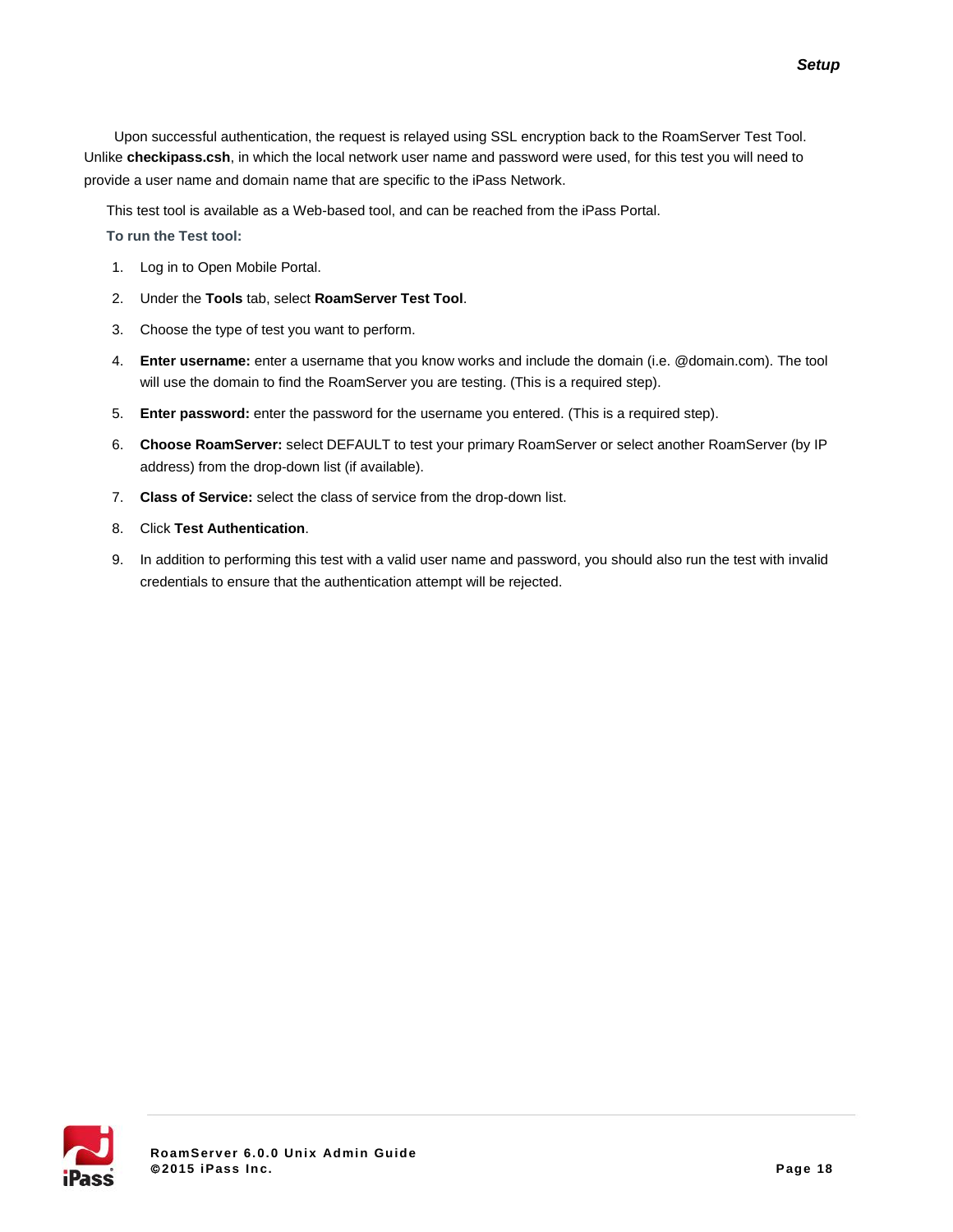# **Authentication Servers**

This section discusses configuring RoamServer to communicate with your authentication servers. These instructions assume that you are installing RoamServer behind your firewall or on the same host as your AAA server. If you are installing RoamServer outside your firewall or on the firewall server, you may need to modify some of these settings. Consult with your iPass RoamServer Installation Engineer for assistance.

# <span id="page-18-0"></span>**UNIX and SITE Authentication**

If you would like RoamServer to authenticate using your UNIX system's password file, the type of authentication protocol you choose will be based on the type of passwords used.

> *If your system does not use shadow passwords, UNIX authentication should be used. If your system uses shadow passwords, SITE authentication should be used instead.*

**To enable UNIX authentication:**

- 1. Run: **ipassconfig.csh -conf**
- 2. When the script requests authentication server information, enter **UNIX**.

**To enable SITE authentication:**

- **1.** Run: **ipassconfig.csh -conf**
- 2. When the script requests authentication server information, enter **Site**.
- 3. For Site File, enter the name of the password file (typically, this is **/etc/shadow**).

## **RADIUS Authentication**

RoamServer can forward authentication requests and accounting packets to a RADIUS server running on the network. RoamServer will format the request as a standard RADIUS request and forward it to the RADIUS daemon at the address and port number specified during the installation. You must know the IP address and port number that will be used to reach your RADIUS server.

Additionally, you must make the RADIUS encryption key (shared secret) available to RoamServer. RoamServer uses this shared secret to encrypt the RADIUS packet contents before sending them to the RADIUS server. The RADIUS server then uses the shared secret to decrypt the packet contents. (A shared secret cannot contain the comma (,) or equals sign (=) characters.)

> *Your system must have a static, routable IP address, and cannot be blocked by a firewall.*

**To configure RoamServer for RADIUS authentication:**

- 1. Run **ipassconfig.csh (with option '- conf')**. Enter radius as an authentication protocol and enter:
	- $\blacksquare$  the server's IP address [127.0.0.1]
	- port number [1812]

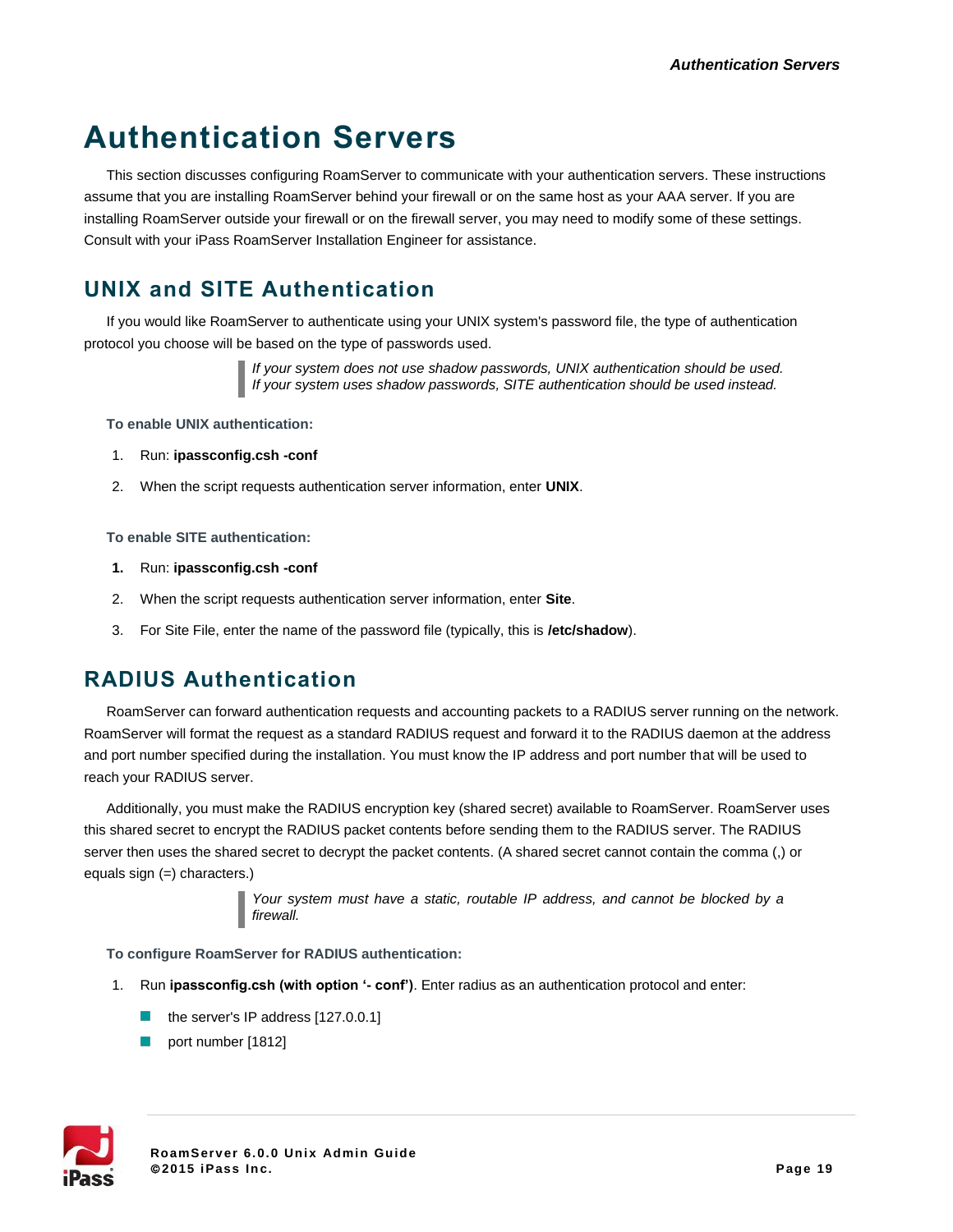- RADIUS shared secret [mysecret]
- $\blacksquare$  attempts [3]
- idle timeout in milliseconds[5000]
- $\blacksquare$  if the prefix should be included [N]
- if the domain should be included [N]
- 2. Verify that RoamServer is entered as a client of your RADIUS. You will need to edit the appropriate configuration file on your RADIUS server by adding the IP address of the RoamServer, and the corresponding shared secret, that you entered above.
- 3. If you make any changes to your RADIUS, you will have to restart it to make sure the changes take effect.
- 4. Restart RoamServer. RoamServer will now be able to authenticate against your RADIUS Server.

RoamServer can contain the IP address of more than one RADIUS authentication or accounting Server for failover purposes. For more information, see the **Failover** section.

## **LDAP Authentication**

RoamServer can forward authentication requests to an LDAP server running on the network. RoamServer will format the request as a standard LDAP request and forward it to the LDAP daemon at the address and port number that is specified during the installation. You must know the IP address and port number that will be used to reach your LDAP server. Additionally, you must configure/customize how RoamServer will perform authentication at the LDAP server. LDAP-specific configuration is set in a file called ipassLDAP.properties. For more information, refer to ipassLDAP.properties on page 32, and the ipassLDAP.properties.example file included in the RoamServer package.

**To configure RoamServer for LDAP authentication:**

- 1. Open the **<RS\_Home>/ipassLDAP.properties** file.
- 2. Run **ipassconfig.csh (with option '- conf').** Enter LDAP as an authentication protocol and enter:
	- The server's IP address [127.0.0.1]
	- LDAP configuration file name [/usr/ipass/roamserver/6.0.0/ipassLDAP.properties]
	- **Port number [389]**
	- I Idle timeout in milliseconds [10000]
	- Enable SSL? [N] Enter Yes to support LDAP over SSL connections. (See Secure LDAP on page 15.)
- 3. Customize the contents of the ipassLDAP.properties file as needed.
- 4. Save and exit the file.
- 5. Restart RoamServer. RoamServer will now authenticate against your LDAP server.

RoamServer can contain the IP address of more than one LDAP Authentication Server for failover purposes. For more information, see the **Failover** section.

#### **Secure LDAP**

RoamServer can support LDAP over SSL connections. Server-side authentication is performed in the SSL handshake. If enabled, RoamServer will only require a list of certification authority (CA) certificates for validating the LDAP server. SSL is commonly done over port 636.

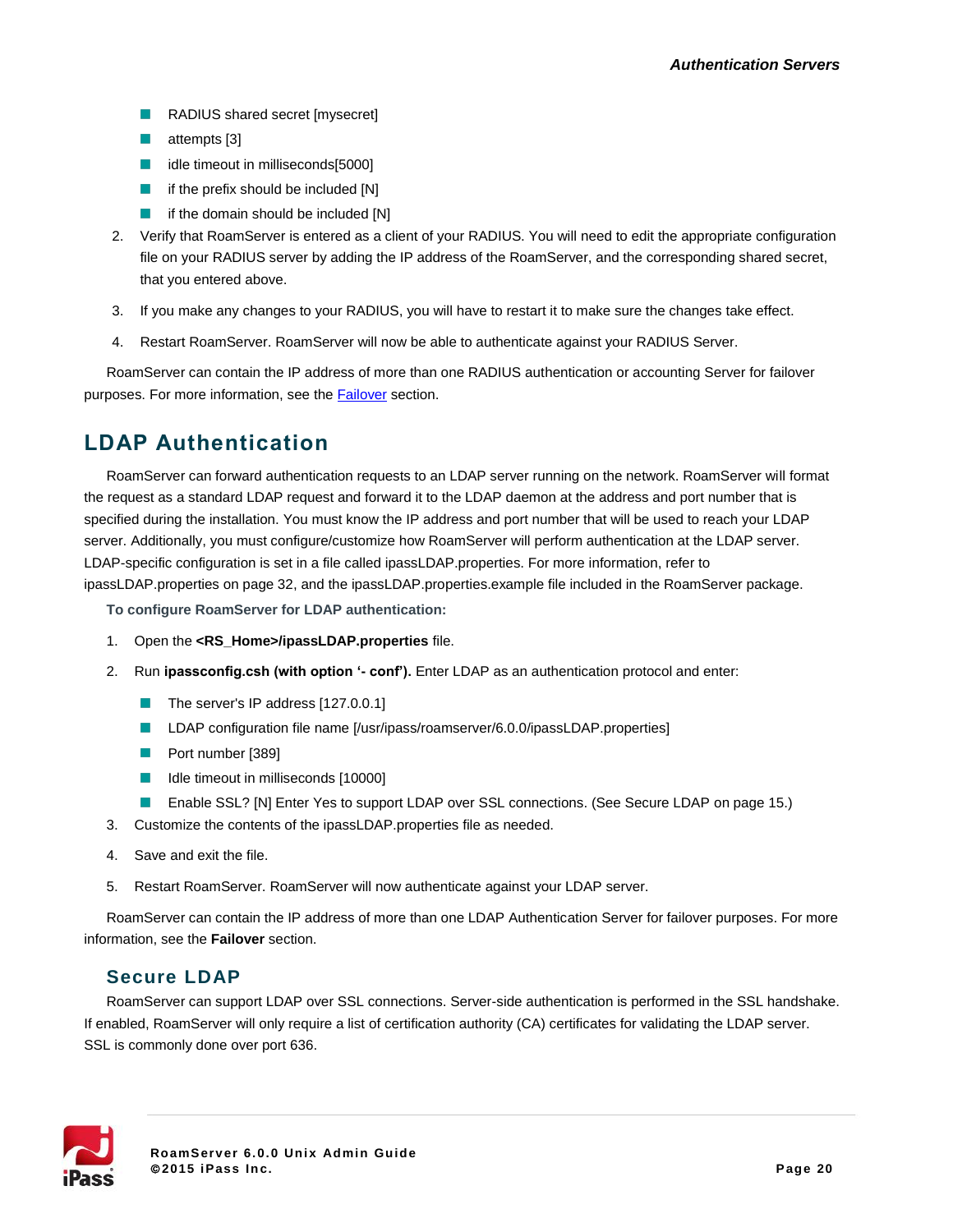By default, most secure LDAP servers allow client authentication in the SSL handshake but do not require it. To perform only server authentication, RoamServer must have the CA certificate loaded into its JRE default keystore using the **import\_CA\_certificate** script.

- **To list all certificates**, run list\_CA\_certificates.
- **To import additional CA certificates**, run import\_CA\_certificate <cert-alias-name> <cert-file-name>.
- To delete a certificate, run delete\_CA\_certificate <cert-alias-name>. m.

## **TACACS Authentication**

RoamServer can forward authentication requests to a TACACS server running on the network. RoamServer will format the request as a standard TACACS request and forward it to the TACACS daemon at the address and port number that is configured during the installation. You must know the IP address and port number that will be used to reach your TACACS server. Additionally, you must make the TACACS shared secret available to RoamServer. The shared secret is configured in the TACACS configuration file called **tac\_plus.conf**. RoamServer uses this shared secret to encrypt the TACACS packet contents before sending them to the TACACS server. The TACACS server then uses the shared secret to decrypt the packet contents. Refer to your TACACS documentation for more information on the **tac\_plus.conf** file and shared secret. The TACACS server can be located anywhere with a routable, static IP address, including on the same host as the RoamServer.

If the TACACS server is running on an alternative host on your network (that is, not on the server running RoamServer), you will need to install a copy of the **tac\_plus.conf** file on that server or on a network-addressable drive available to that server. You will also need to configure this file location in the RoamServer setup.

**To configure RoamServer for TACACS authentication:**

- 1. Run **ipassconfig.csh -conf**. Enter **tacacs** as an authentication protocol and enter:
	- $\blacksquare$  the server's IP address [127.0.0.1]
	- port number [49]
	- TACACS Shared Secret [mysecret]
	- idle timeout [10000]
- 2. Verify the settings in the configuration file for your TACACS server. You may need to edit the appropriate configuration file within your TACACS software by adding the IP address of the RoamServer.
- 3. If you make any changes to your TACACS, you will have to restart it to make sure the changes take effect.
- 4. Restart RoamServer. RoamServer will now be able to authenticate against your TACACS server.

RoamServer can contain the IP address of more than one TACACS authentication or accounting Server for failover purposes. For more information, see the **Failover** section.

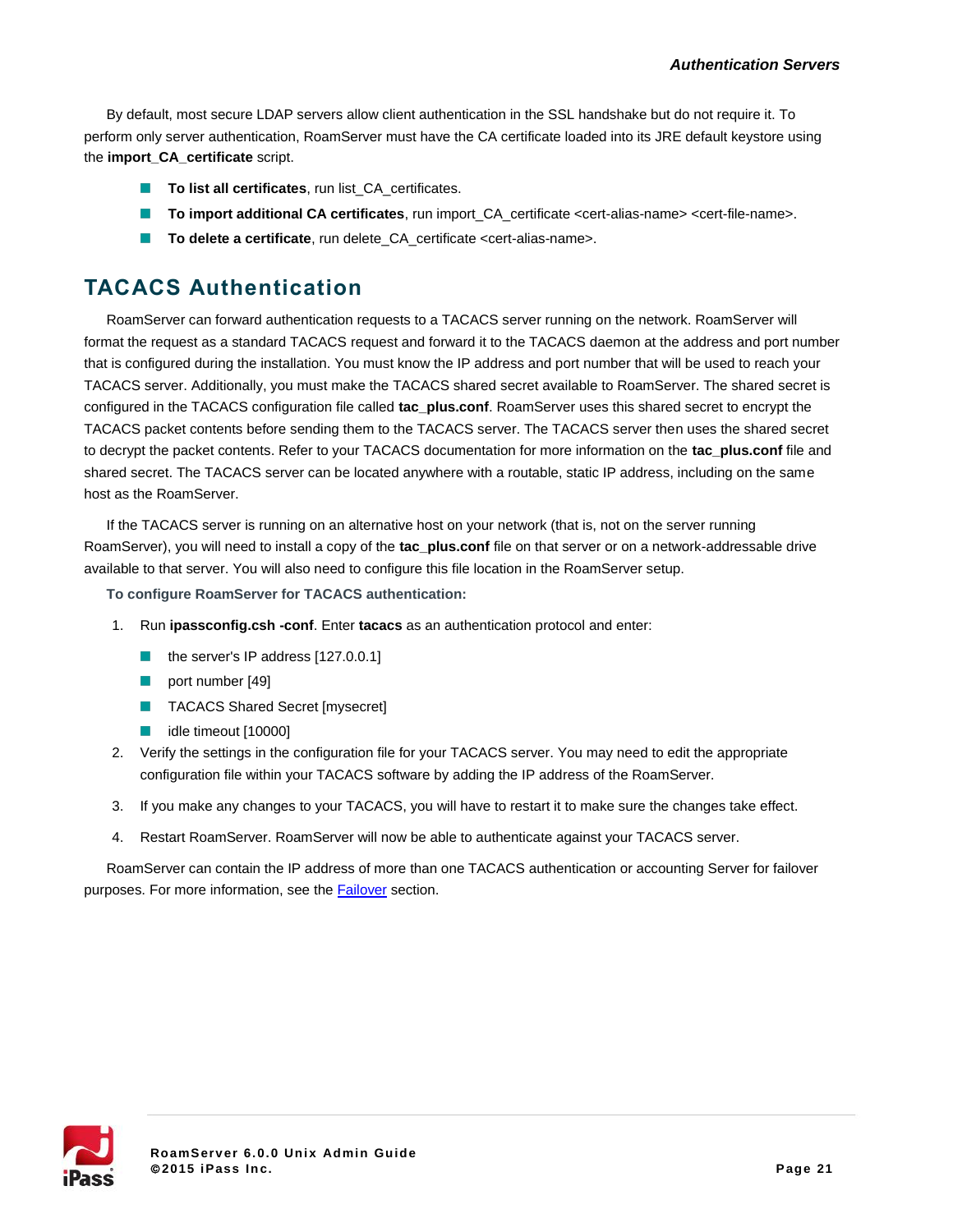# **Accounting Servers**

# <span id="page-21-0"></span>**Accounting Log File Configuration**

RoamServer can be configured to write accounting information to a log file. The log file rotation and backup process can be customized to suit your networking environment and business needs. Depending on the type of AAA used, RoamServer can use either local accounting logging or remote accounting logging.

## **Local Accounting**

For authentication protocols that do not have a built-in remote accounting server (that is, UNIX, SITE and LDAP), RoamServer can be configured to keep detailed local accounting records (AcctFile) at a location specified by the user. For authentication protocols which have a remote server capable of handling accounting transactions (that is, RADIUS, TACACS), RoamServer can forward the accounting record to the remote server for logging.

**To configure RoamServer to log in to a local accounting file:**

- 1. Run: **ipassconfig.csh -conf**.
- 2. Enter **Yes** when the following prompted appears **Do you wish to add a new AcctServer?**
- 3. If you wish to log accounting records to a local file, for Protocol, enter **AcctFile.**
- 4. Enter the path and name of your accounting file, or press **Enter** to use the default path.
- 5. After running the script, restart RoamServer.

# **Remote Accounting (RADIUS and TACACS users)**

Customers who have a remote server capable of handling accounting transactions (for example, RADIUS or TACACS) can forward the records to the remote server for logging,

**To configure RoamServer to forward accounting records to your remote AAA server:**

- 1. Run: **ipassconfig.csh –conf**
- 2. Enter **Yes** when the following prompted appears **Do you wish to add a new AcctServer?**
- 3. For Protocol, enter **RADIUS** or **TACACS** as appropriate.
- 4. Enter the details of the AAA server, as requested.
- 5. After running the script, restart RoamServer.

If a remote accounting server (RADIUS or TACACS) is unreachable for some reason, accounting data that was supposed to be forwarded to it can be stored in a local file until the remote server is reachable again. The data is stored in binary format in a file called **<RS\_Home>/logs/failedAcct**.

If the files are not needed, they can be deleted and remote accounting can be turned off.

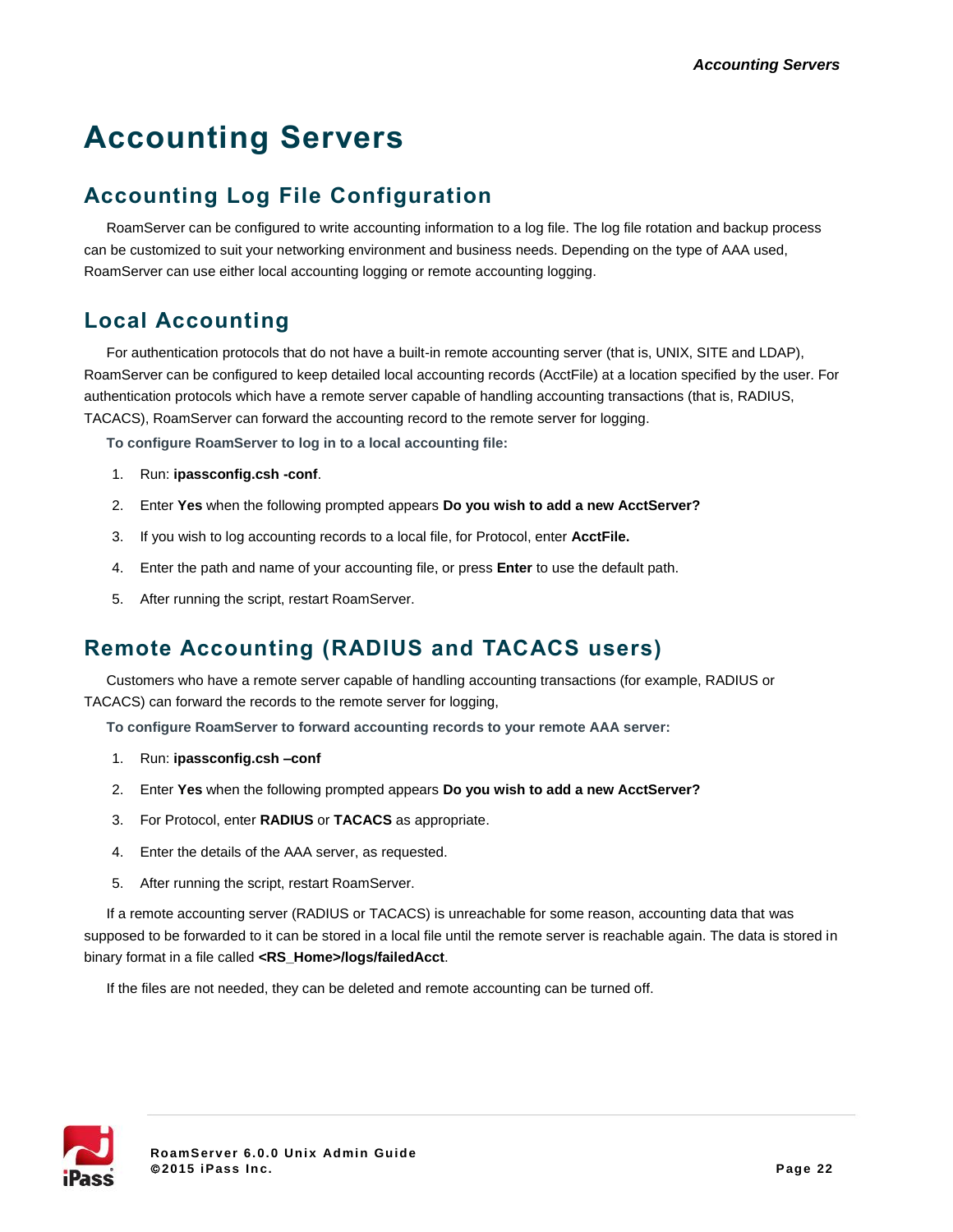#### **Resend Data**

**To resend the data,** run the script **resendacct.csh** from **<RS\_Home>/bin** folder. This forwards the **failedAcct** file to the AAA server and then deletes the file.

**This task can be automated by adding it to the crontab:**

1. Use **crontab -e** to edit the crontab file and add the line:

0 3 \* \* \* cd /usr/ipass/roamserver/current\_version/bin: ./resendacct.csh.

2. View the **crontab** file using **crontab –l**.

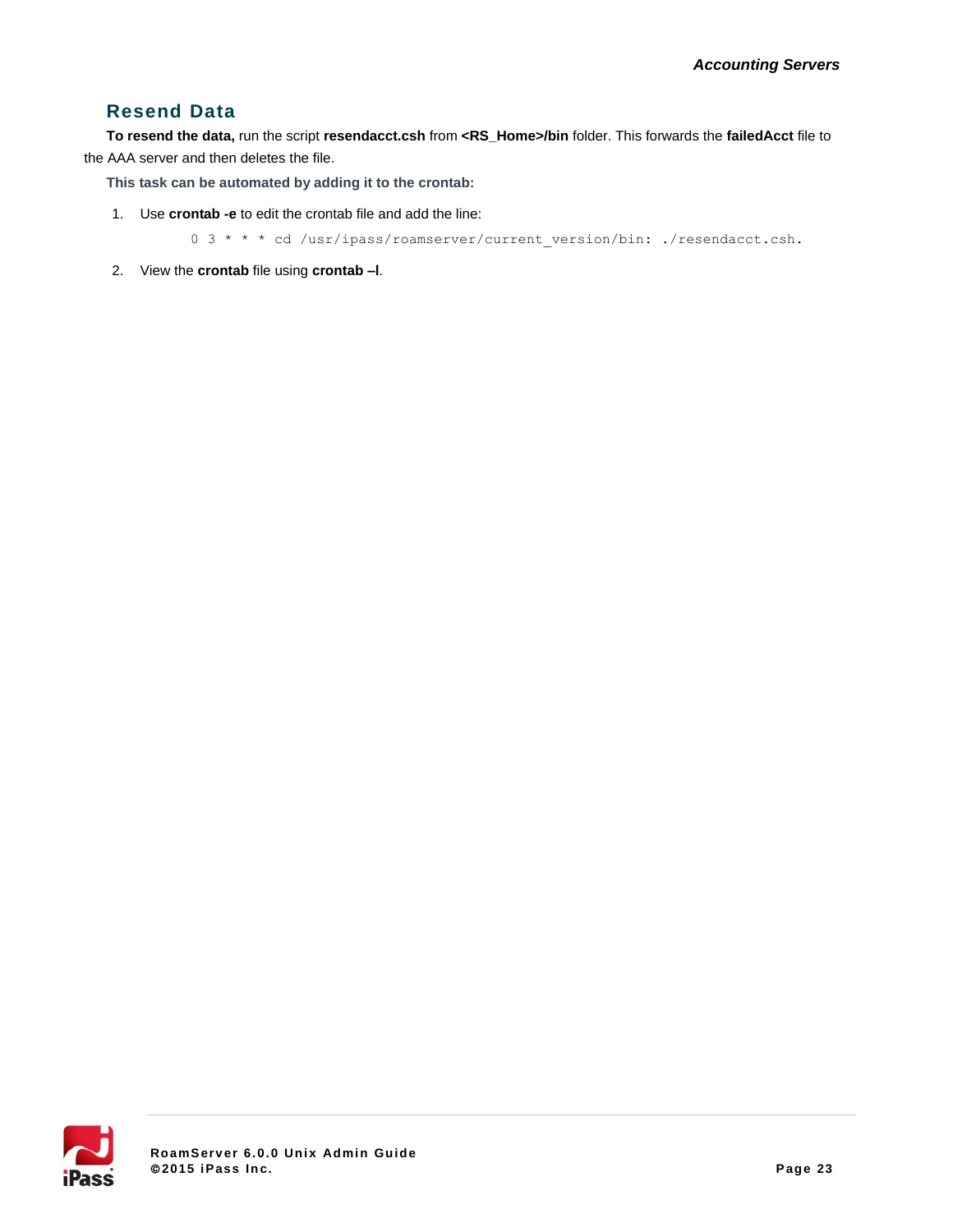# **Running RoamServer**

# **Runtime Commands**

The RoamServer process is named **roamserverd**.

#### **Starting RoamServer**

In the **<RS\_Home>/bin** directory, run: **roamserverd start**

Some systems will shut down all processes started by a user when that user logs off. If this is the case, run: **nohup roamserverd start**

### **Shutting Down**

In the **<RS\_Home>/bin** directory, run: **roamserverd stop**

### **Restarting RoamServer**

Whenever the configuration is modified, RoamServer has to be restarted.

To restart Roamserver, in the **<RS\_Home>/bin** directory, run: **roamserverd** restart.

#### *rs\_command*

You can also perform many runtime functions by using the tool **rs\_command.csh, in the <RS\_Home>/bin** directory.

**Usage**: rs\_command.csh <command options>.

#### **Command Options**

| -host <ip address=""></ip>    | Specifies the IP address of the machine to send the<br>command to.                                                                                                                                            |
|-------------------------------|---------------------------------------------------------------------------------------------------------------------------------------------------------------------------------------------------------------|
| -port <port number=""></port> | Specifies the server port number to send the command to.                                                                                                                                                      |
|                               | Default is the local server's listener port (577 unless)<br>RoamServer is run by a user without root access in which case<br>the port must be higher than 1024).                                              |
| -shutdown                     | The server will shut down.                                                                                                                                                                                    |
| -restart                      | The server will restart.                                                                                                                                                                                      |
| -reload config                | Causes the server to reload many (but not all) of the<br>propertiesfrom the ipassRS.properties file. These are:<br>AAA Servers (AuthServer and AcctServer properties)<br>Policy Rules, if feature is enabled. |
|                               | Log Rotation parameters.                                                                                                                                                                                      |
|                               | DebugLevel of server.                                                                                                                                                                                         |

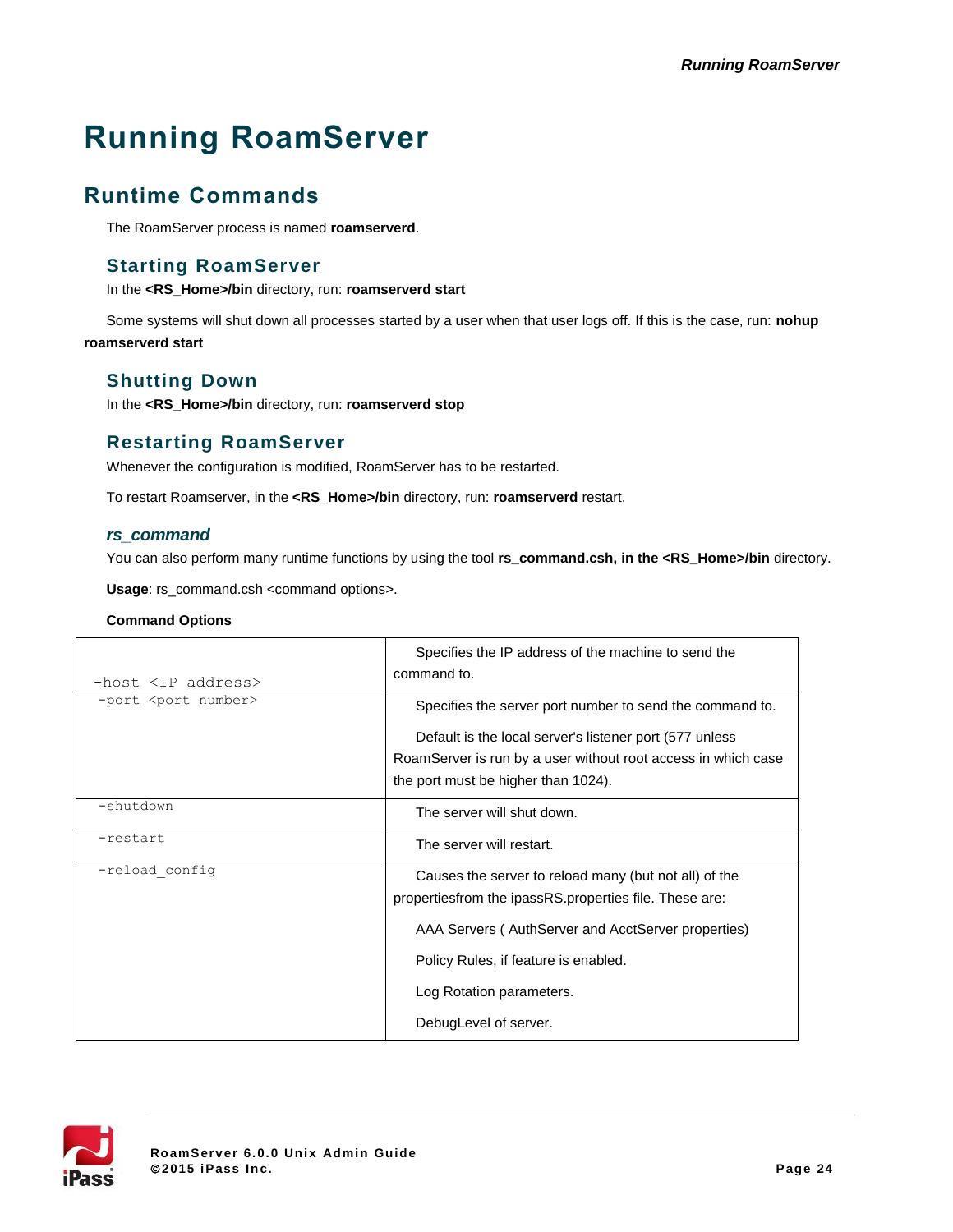|                                                                                                                                                                                                                | For a complete reload, you should use the -restart switch.                                                                                                                                                                                                                 |
|----------------------------------------------------------------------------------------------------------------------------------------------------------------------------------------------------------------|----------------------------------------------------------------------------------------------------------------------------------------------------------------------------------------------------------------------------------------------------------------------------|
| -dump queue                                                                                                                                                                                                    | The server will dump the queue elements to a file.                                                                                                                                                                                                                         |
| -get <filename> -host <ip<br>address&gt; -port <port< th=""><th>Get a file from a remote RoamServer. Use filename<br/>ipassRS properties to get the RoamServerproperties file.</th></port<></ip<br></filename> | Get a file from a remote RoamServer. Use filename<br>ipassRS properties to get the RoamServerproperties file.                                                                                                                                                              |
| number                                                                                                                                                                                                         | Use filename RS trace to get the RoamServer trace file.                                                                                                                                                                                                                    |
|                                                                                                                                                                                                                | Optionally, use any valid filename relative to the<br>RoamServer home directory.                                                                                                                                                                                           |
| $-post$                                                                                                                                                                                                        | To post configuration changes on a remote host. Where                                                                                                                                                                                                                      |
| <name=value; name1="value1"></name=value;>                                                                                                                                                                     | Name=Value pairs are the properties settings separated by a                                                                                                                                                                                                                |
| -host <ip address=""> -port<br/><port number=""></port></ip>                                                                                                                                                   | semicolon. (;) <ip address=""> is the IP address of the remote host<br/>and <port number=""> is the port number of the remote host.</port></ip>                                                                                                                            |
| -post file <file> -host<br/><ip address=""> -port <port<br>number</port<br></ip></file>                                                                                                                        | To post configuration changes on a remote host, where <file><br/>contains the configuration changes to be uploaded to<br/>RoamServer, <ip address=""> is the IP address of the remote<br/>host, <port number=""> is the port number of the remote host.</port></ip></file> |
| -version                                                                                                                                                                                                       | Prints the RoamServer release version.                                                                                                                                                                                                                                     |

### *Scripts Usage Available Under <RS\_Home>/bin*

| rs get version.csh   | Retrieve roamserver version, build number and JRE<br>version.                                                                                                                                                     |
|----------------------|-------------------------------------------------------------------------------------------------------------------------------------------------------------------------------------------------------------------|
| config help.csh      | -help <attribute name="">: Print help/usage for a<br/>specific attribute.<br/>-list: List the attributes in the server's properties file.<br/>-listall: List all of the server's internal attributes.</attribute> |
| list RS keystore.csh | To list your keystore<br>list RS keystore.csh<br>list_RS_keystore.csh <keystorefilepath><br/>list_RS_keystore.csh <keystorefilepath> <password></password></keystorefilepath></keystorefilepath>                  |
| load RS keystore.csh | To import the primary signed certificate into rs. keystore                                                                                                                                                        |

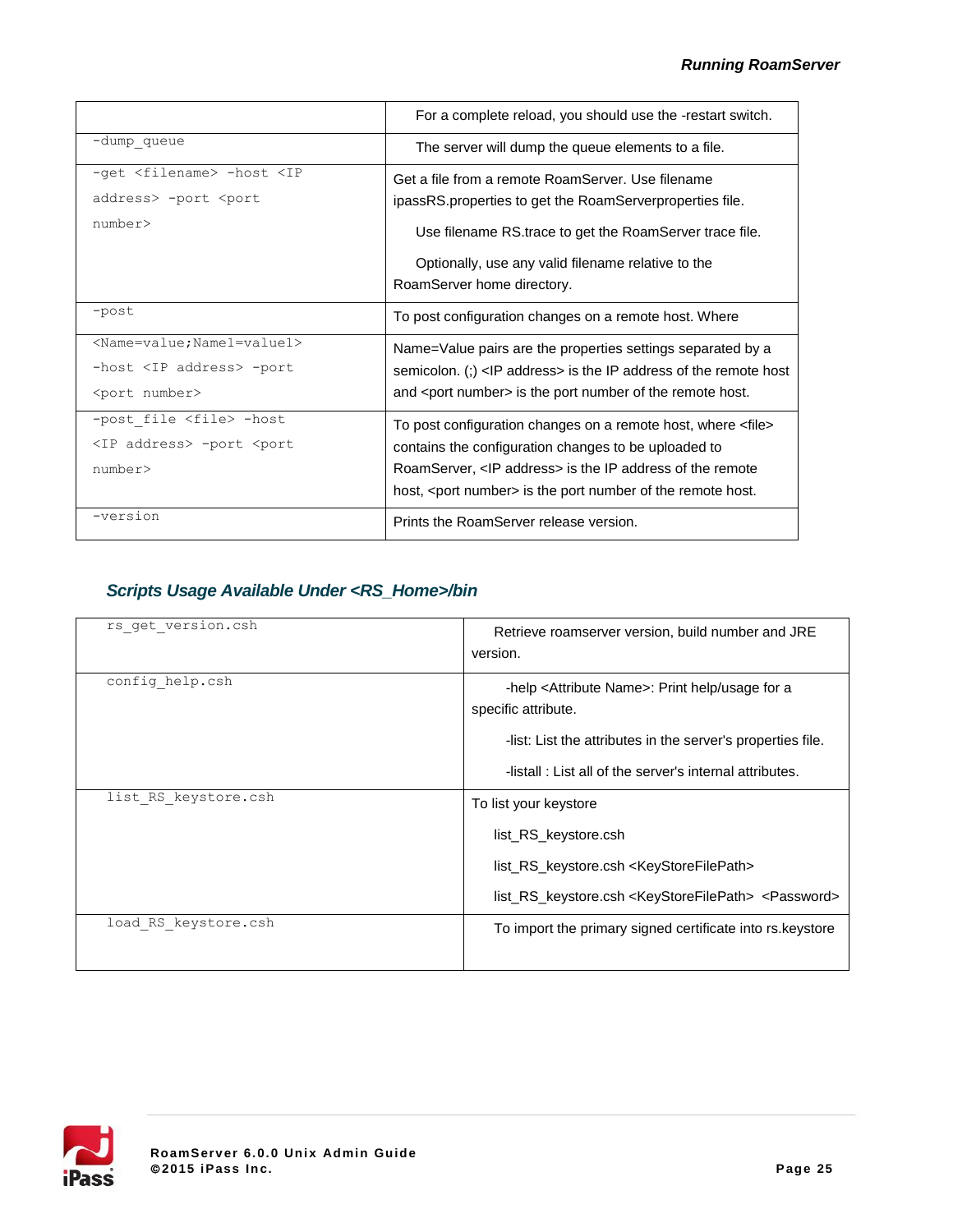| Ipassconfig.csh<br><options></options> | Use this to import ipassCA certificate and signed                       |
|----------------------------------------|-------------------------------------------------------------------------|
| -import cert                           | primary certificate to a Java keystore.                                 |
| -regen keystore                        | Use this to Regenerate the keystore and certificate<br>signing request. |

### *Scripts Usage Available Under RS\_Home/.scripts*

| create link.sh | To create the symbolic link to the RoamServer 6.0.0.     |
|----------------|----------------------------------------------------------|
| chq owner.sh   | To change the ownership of the roamserver to ipass user. |

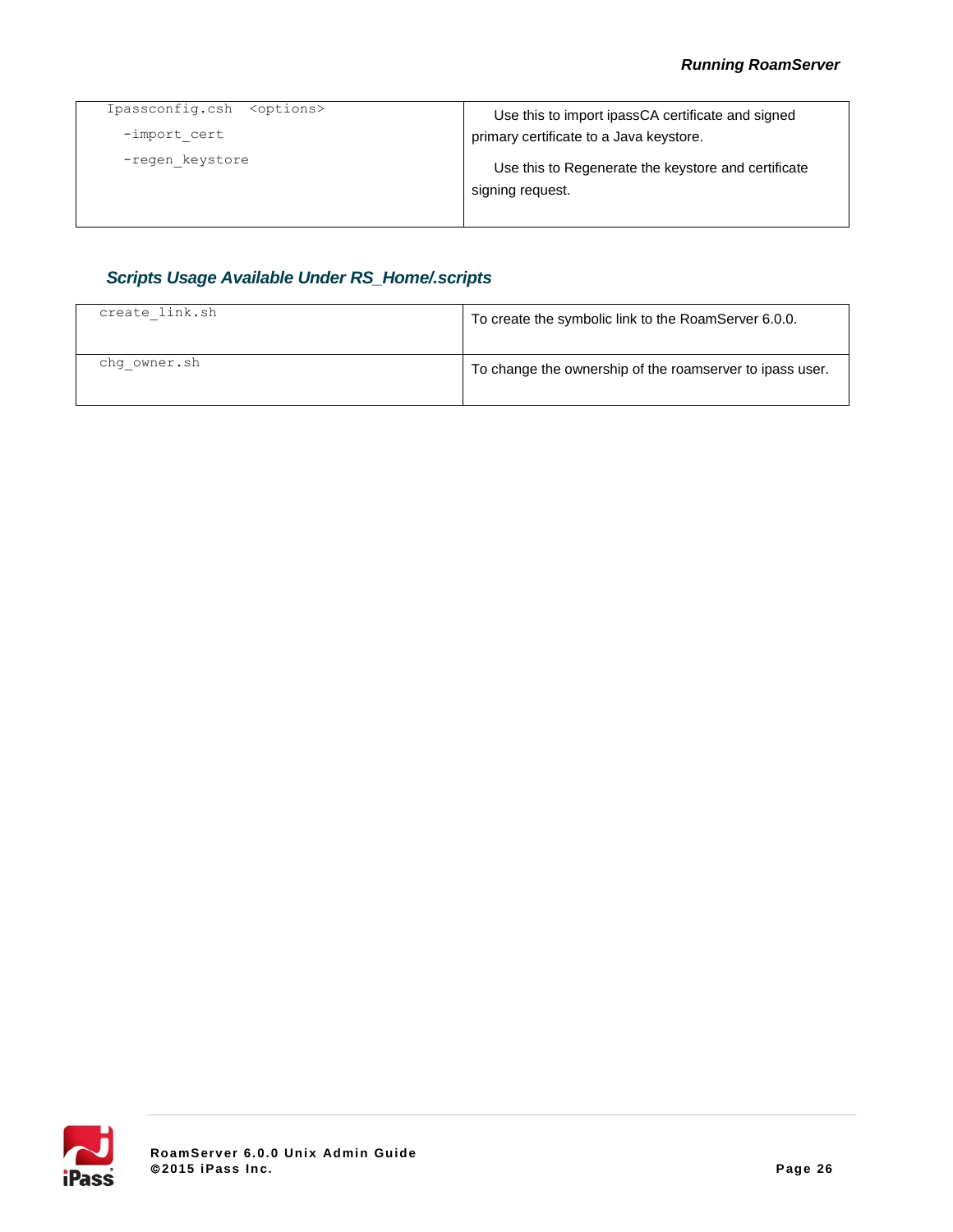# **ipassRS.properties**

The ipassRS.properties file allows customization of RoamServer features. By setting properties in the file, you can enable important RoamServer functions. Enabling some features may involve setting more than one property.

Property names are case-sensitive, but property values are not. Valid values for Boolean properties are: true, false, yes, no, y, n.

# **Property Help**

You can obtain help on any property, including those listed here, by using a tool called **config\_help.csh**, found in your

#### **<RS\_Home>/bin directory**.

- $\mathcal{C}^{\mathcal{A}}$ To list all server properties: **config\_help.csh -listall**
- To describe usage of a property: **config\_help.csh -help <property name>**

# <span id="page-26-0"></span>**Property Glossary**

This glossary defines all properties found in ipassRS.properties, including configurable parameters for each property.

| <b>Property</b>            | <b>Description</b>                                                                                                                                                      |
|----------------------------|-------------------------------------------------------------------------------------------------------------------------------------------------------------------------|
| AcctLogBackupType          | AcctLogBackupType= <backuptype> where <backuptype> is either<br/>MultipleWithTimestamp or SingleBackup. The default is MultipleWithTimestamp.</backuptype></backuptype> |
|                            | AcctLogBackupType sets the accounting log's backup file name when rotation is to be<br>performed on local accounting files.                                             |
| AcctLogRotationDays        | AcctLogRotationDays= <days></days>                                                                                                                                      |
|                            | Valid range is: 1 to 30 days. The default is 7 days.                                                                                                                    |
|                            | AcctLogRotationDays control how often the local accounting file is rotated.                                                                                             |
| AcctLogRotationMaxSi<br>ze | AcctLogRotationMaxSize= <max size=""></max>                                                                                                                             |
|                            | Minimum value is 100 kbytes. Maximum value is 20000 kbytes. The default is 10000                                                                                        |
|                            | kbytes.                                                                                                                                                                 |
|                            | AcctLogRotationMaxSize limits how large (in kbytes) the local accounting file can get<br>before it is rotated                                                           |
| AcctLogRotationType        | AcctLogRotationType= <rotationtype></rotationtype>                                                                                                                      |
|                            | Where <rotationtype> is either FileSize or NumberOfDays. The default is FileSize.</rotationtype>                                                                        |
|                            | AcctLogRotationType sets the type of rotation to be performed on the local<br>accounting files.                                                                         |
| AcctServer                 | Provides accounting server information, for example                                                                                                                     |
|                            | AcctServer1=name11=value11, name12=value12, name13=value13                                                                                                              |
|                            | AcctServer2=name21=value21, name22=value22, name23=value23                                                                                                              |
|                            | <b>AcctServer parameters:</b>                                                                                                                                           |

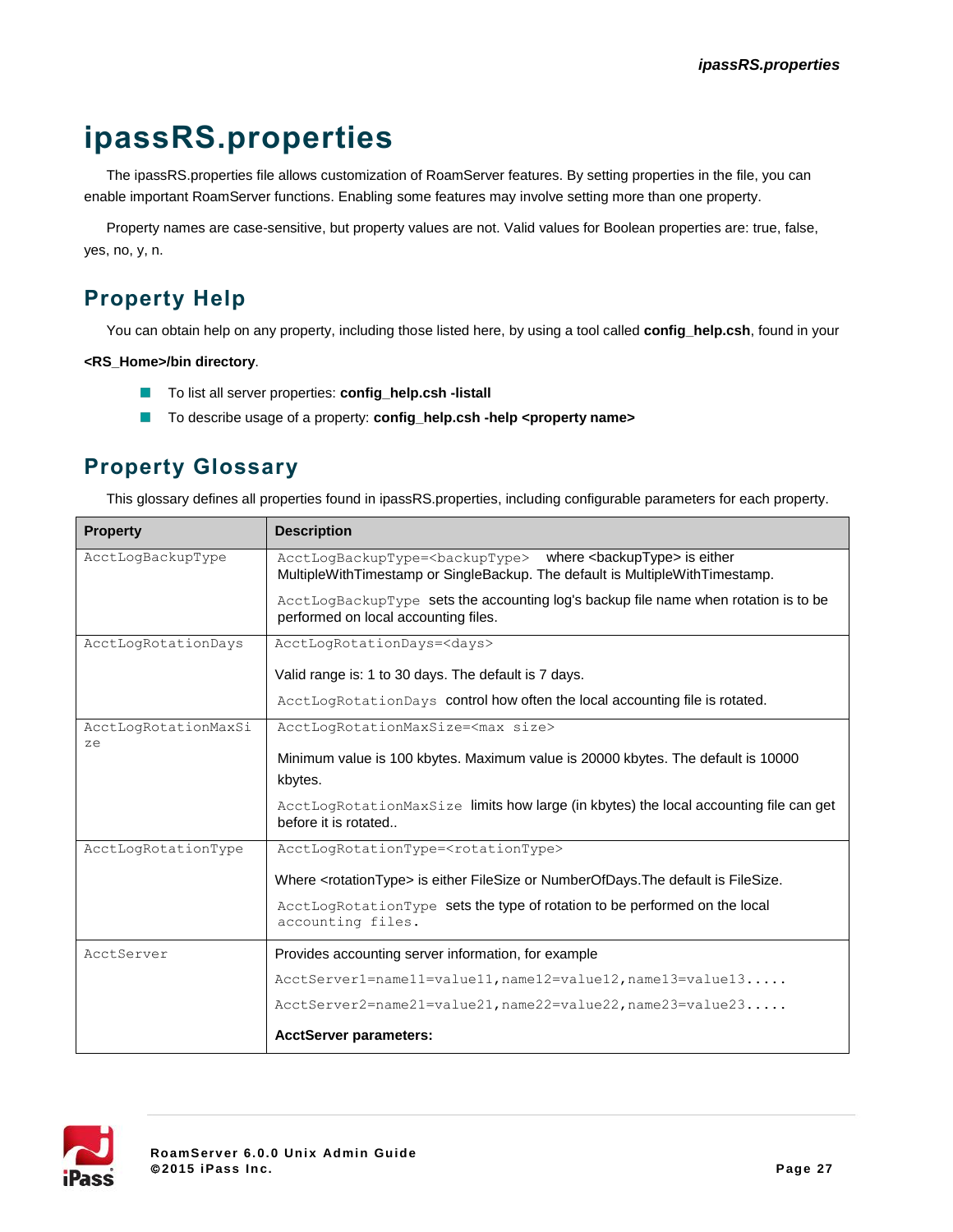|                  | <b>Protocol:</b> The server's protocol. Values can be: NT/Radius/LDAP/TACACS\                                                                                                                                                     |
|------------------|-----------------------------------------------------------------------------------------------------------------------------------------------------------------------------------------------------------------------------------|
|                  | EnableSsI: Flag used to enable/disable SSL connections to the LDAP servers. It is                                                                                                                                                 |
|                  | ignored when used for other Acct servers.                                                                                                                                                                                         |
|                  | <b>IpAddress:</b> The server's IP address.<br>a a s                                                                                                                                                                               |
|                  | Port: The server's port number.<br>m.                                                                                                                                                                                             |
|                  | LocallpAddress: The Local IP address to bind the socket to. (Optional and Only for<br>m.<br>RADIUS)                                                                                                                               |
|                  | Attempts: The number of attempts made to communicate with a server.<br>ш                                                                                                                                                          |
|                  | <b>IdleTimeout:</b> Timeout (in milliseconds) to wait for a response from a server for a given<br>ш<br>communication attempt.                                                                                                     |
|                  | SharedSecret: The shared secret used by a RADIUS/TACACS+ server.<br>ш                                                                                                                                                             |
|                  | <b>IncludeDomain:</b> Include the user's domain in the request sent to the server.<br>ш                                                                                                                                           |
|                  | <b>IncludeDomainAsWinPrefix:</b> Include the user's domain, as Windows style prefix, in<br>m.                                                                                                                                     |
|                  | the request sent to the server. For example, user@ntdomain would become<br>ntdomain\user                                                                                                                                          |
|                  | <b>IncludePrefix:</b> Include the user's routing prefix in the request sent to the server.                                                                                                                                        |
|                  | IncludeNasPortType: Include the NAS-Port-Type in the request sent to the RADIUS<br>m.                                                                                                                                             |
|                  | AAA server.                                                                                                                                                                                                                       |
|                  | StripRealm: Specifies a realm suffix to strip away from the user's domain. For<br>example, with StripRealm=example.com and IncludeDomainAsWinPrefix enabled,<br>the login of user@ntdomain.example.com would become user@ntdomain |
|                  | <b>NTDomain:</b> The NT domain used to authenticate window users.                                                                                                                                                                 |
|                  | <b>NTRasMode:</b> The NT RAS mode to use. 1=WINNT RAS mode, 0=WINNT.<br>ш                                                                                                                                                         |
|                  | <b>SiteFile:</b> The file used in Site (Unix Shadow file) authentication<br>ш                                                                                                                                                     |
|                  | LdapConfigFile: The file used to load LDAP specific properties for an LDAP server.<br>ш                                                                                                                                           |
|                  | ValidateAuthenticator: Specifies in the RADIUS Authenticator should be validated.<br>m.<br>Values are YES or NO. Default is YES.                                                                                                  |
|                  | ProtocolVersion: Used by the TACACS+ server to specify the Minor Version. Values                                                                                                                                                  |
|                  | are 1 or 0. Default is 1.                                                                                                                                                                                                         |
|                  | EnableLocalAcct: Used by an AcctFile server to enable/disable local accounting.<br>Values are YES or NO. Default is NO.                                                                                                           |
|                  | RetryDelay: The time delay, in minutes, before retrying a server that recently failed a<br>m.                                                                                                                                     |
|                  | connection request. When a connection fails to a server, it is reordered to the end of                                                                                                                                            |
|                  | the list. Once the RetryDelay expires, that server is brought back to the top of the list.                                                                                                                                        |
| AppSharedKey     | The default value is 15 minutes. Valid range is: $>=0$ .<br>AppSharedKey= <secret key=""> for encryption and decryption</secret>                                                                                                  |
|                  |                                                                                                                                                                                                                                   |
|                  | This entry determines the salt used for encrypting and decrypting the LDAP bind<br>password.                                                                                                                                      |
|                  |                                                                                                                                                                                                                                   |
|                  | The passwords in LDAP property file will not be encrypted if it is not set.                                                                                                                                                       |
| AuthCacheEnabled | AuthCacheEnabled=yes/no.                                                                                                                                                                                                          |

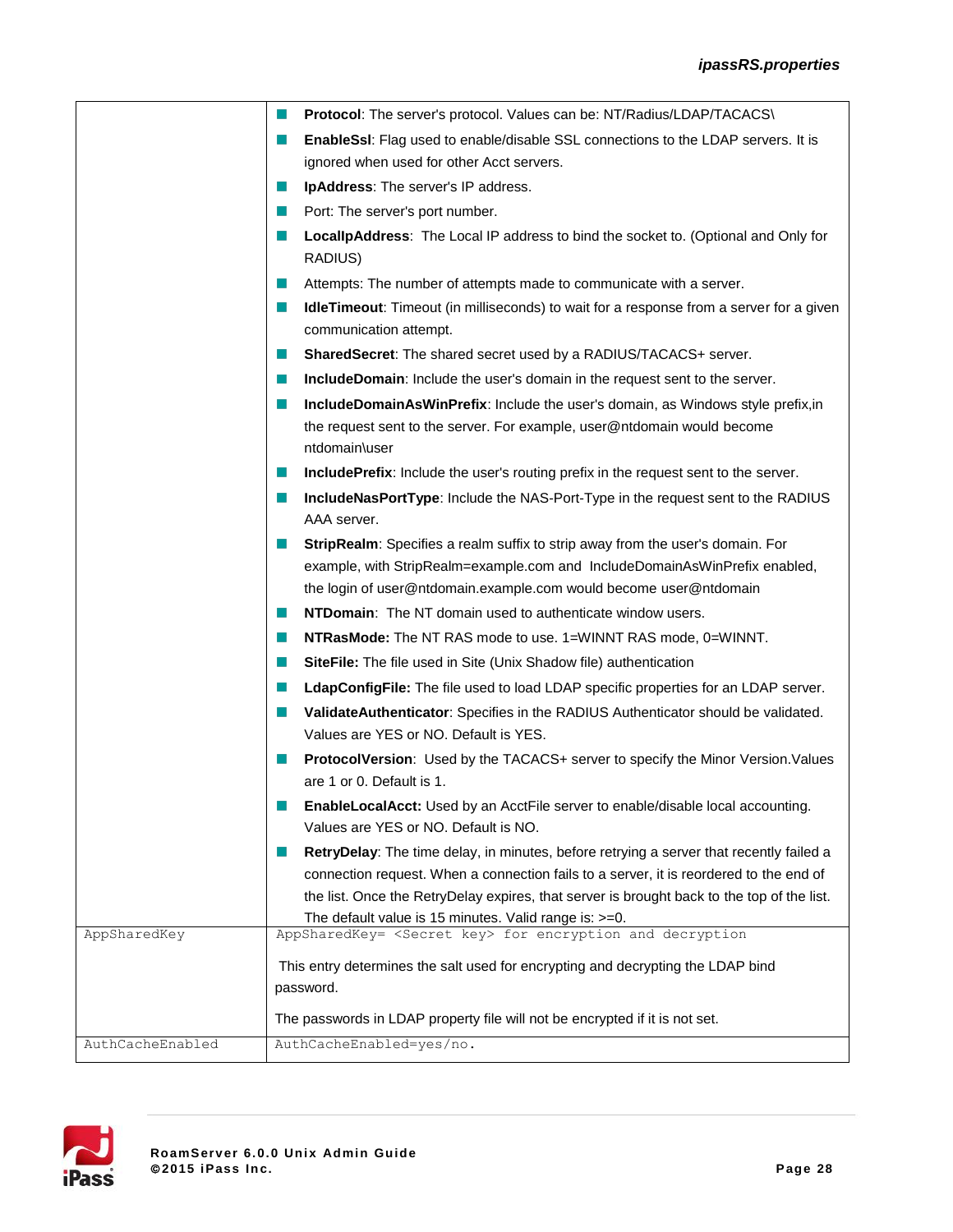|                  | Determines if the caching of successful authentication requests is enabled.                                                                                                                                                                       |
|------------------|---------------------------------------------------------------------------------------------------------------------------------------------------------------------------------------------------------------------------------------------------|
|                  | Default is set to YES.                                                                                                                                                                                                                            |
| AscendDataFilter | AscendDataFilter1= <valid ascend-data-filter="" for="" string=""></valid>                                                                                                                                                                         |
|                  | This is used as an anti-Spam feature for some providers and will block the email port (25)<br>at the provider. If the AAA server does not send it to us, we will use the<br>AscendDataFilter(s) specified to send back in the auth accept packet. |
|                  | An example entry is:                                                                                                                                                                                                                              |
|                  | AscendDataFilter1=ip in forward tcp est                                                                                                                                                                                                           |
|                  | AscendDataFilter2=ip in forward dstip xxx.xxx.xxx.xxx/yy                                                                                                                                                                                          |
|                  | AscendDataFilter3=ip in drop tcp dstport=25                                                                                                                                                                                                       |
|                  | AscendDataFilter4=ip in forward                                                                                                                                                                                                                   |
|                  | The string "ip in drop tcp dstport=25" is a mandatory AscendDataFilter<br>attribute. When no AscendDataFilter is configured, this feature is disabled. See page 33<br>for more information.                                                       |
| AuthServer       | Provides authorization server information, for example:                                                                                                                                                                                           |
|                  | AuthServer1=name11=value11, name12=value12, name13=value13                                                                                                                                                                                        |
|                  | $\text{AuthServer2=name21=value21, name22=value22, name23=value23}$                                                                                                                                                                               |
|                  | <b>AuthServer parameters:</b>                                                                                                                                                                                                                     |
|                  | <b>Protocol:</b> The server's protocol. Values can be: NT/Radius/LDAP/TACACS                                                                                                                                                                      |
|                  | <b>EnableSsI:</b> Flag used to enable/disable SSL connections to the LDAP servers. It is<br>a a s                                                                                                                                                 |
|                  | ignored when used for other Auth servers.                                                                                                                                                                                                         |
|                  | IpAddress: The server's IP address.<br>ш                                                                                                                                                                                                          |
|                  | <b>Port:</b> The server's port number.<br>$\mathbf{r}$                                                                                                                                                                                            |
|                  | LocallpAddress: The Local IP address to bind the socket to. (Optional and Only for<br>ш<br>RADIUS)                                                                                                                                                |
|                  | Attempts: The number of attempts made to communicate with a server.<br>ш                                                                                                                                                                          |
|                  | IdleTimeout: Timeout (in milliseconds) to wait for a response from a server for a given<br>communication attempt                                                                                                                                  |
|                  | <b>SharedSecret:</b> The shared secret used by a RADIUS/TACACS+ server.                                                                                                                                                                           |
|                  | <b>IncludeDomain:</b> Include the user's domain in the request sent to the server.                                                                                                                                                                |
|                  | <b>IncludeDomainAsWinPrefix: Include the user's domain, as Windows style</b>                                                                                                                                                                      |
|                  | prefix, in the request sent to the server. For example, user@ntdomain would become<br>ntdomain\user                                                                                                                                               |
|                  | IncludePrefix: Include the user's routing prefix in the request sent to the server.                                                                                                                                                               |
|                  | IncludeNasPortType: Include the NAS-Port-Type in the request sent to the RADIUS                                                                                                                                                                   |
|                  | AAA server.                                                                                                                                                                                                                                       |
|                  | <b>StripRealm:</b> Specifies a realm suffix to strip away from the user's domain. For                                                                                                                                                             |
|                  | example, with StripRealm=example.com and IncludeDomainAsWinPrefix                                                                                                                                                                                 |

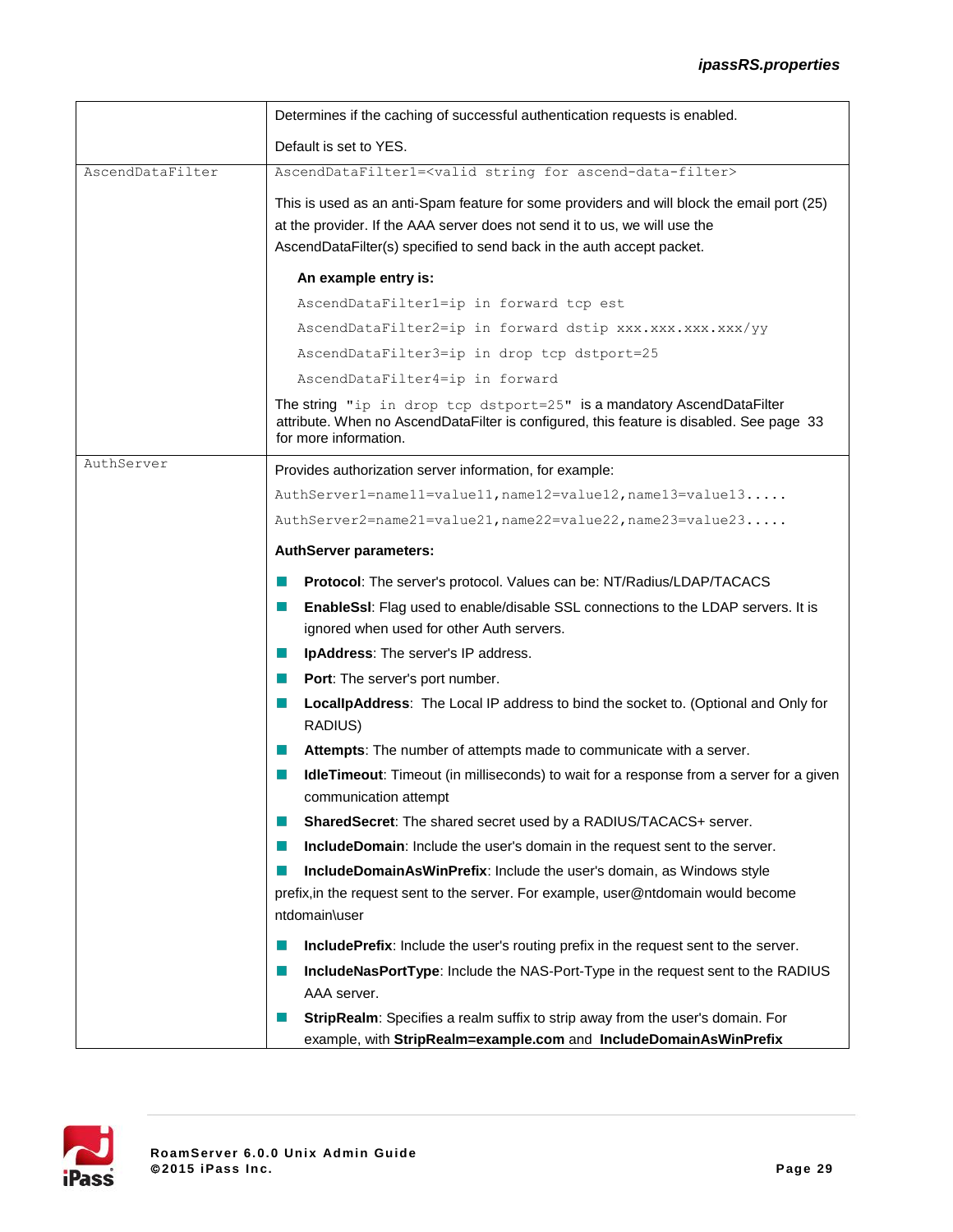|                  | enabled, the login of user@ntdomain.example.com would become user@ntdomain                                                                                              |
|------------------|-------------------------------------------------------------------------------------------------------------------------------------------------------------------------|
|                  | NTDomain: The NT domain used to authenticate window users.                                                                                                              |
|                  | NTRasMode: The NT RAS mode to use. 1=WINNT RAS mode, 0=WINNT.<br>ш                                                                                                      |
|                  | SiteFile: The file used in Site (Unix Shadow file) authentication<br>ш                                                                                                  |
|                  | LdapConfigFile: The file used to load LDAP specific properties for an LDAP Server.<br>ш                                                                                 |
|                  | ValidateAuthenticator: Specifies in the RADIUS Authenticator should be validated.<br>ш                                                                                  |
|                  | Values are YES or NO. Default is YES.                                                                                                                                   |
|                  | ProtocolVersion: Used by the TACACS+ server to specify the Minor Version. Values<br>ш<br>are 1 or 0. Default is 1.                                                      |
|                  | <b>EnableLocalAcct:</b> Used by an AcctFile server to enable/disable local accounting.<br>ш                                                                             |
|                  | Values are YES or NO. Default is NO.                                                                                                                                    |
|                  | <b>RetryDelay:</b> The time delay, in minutes, before retrying a server that recently failed a<br>ш                                                                     |
|                  | connection request. When a connection fails to a server, it is reordered to the end of                                                                                  |
|                  | the list. Once the RetryDelay expires, that server is brought back to the top of the list.                                                                              |
| CustomerId       | The default value is 15 minutes. Valid range is: >=0.<br>CustomerId= <ipass code="">.</ipass>                                                                           |
|                  | This is the same number as your iPass portal customer ID. If you do not yet have such                                                                                   |
|                  | code, or are unsure what this code is, contact your iPass representative.                                                                                               |
| DebugLevel       | DebugLevel= <level>.</level>                                                                                                                                            |
|                  | Debug level determines if debug and error messages are logged to the trace file. The                                                                                    |
|                  | following levels are supported.                                                                                                                                         |
|                  | Debug Level 0 - Only severe messages are logged.                                                                                                                        |
|                  | Debug Level 1 - Error messages are logged.                                                                                                                              |
|                  | Debug Level 2 - Error and Debug messages are logged.                                                                                                                    |
|                  | Debug Level 3 - Error, Debug, and Packet parsing information is logged.                                                                                                 |
|                  | Debug Level 4 - Error, Debug, Packet parsing, and Packet dumping is logged.                                                                                             |
|                  | Debug Level 5 - Detailed Packet and debug information is logged.                                                                                                        |
|                  |                                                                                                                                                                         |
|                  | The default value for this property is 0                                                                                                                                |
|                  | Note: Production servers should normally run with debug level 0.                                                                                                        |
| FailedAcctLogDir | FailedAcctLogDir= <failed accounting="" directory=""></failed>                                                                                                          |
|                  | If an accounting record cannot be sent to the AAA server due to a communication error,                                                                                  |
|                  | the RoamServer writes the record to this file. The RoamServer writes one file per failed                                                                                |
|                  | record. The file name of these files would have the timestamp as the suffix.                                                                                            |
|                  | Use the AcctLog tool to retransmit these records to the RoamServer, which will then<br>resend it to the Accounting Server.                                              |
|                  | The failed account directory should specify either the full path to the directory or the path<br>relative to the iPass server home via the \$ipass. server. home macro. |
|                  | Default value for this property is set to \$ipass.server.home/logs/failedAcct/                                                                                          |

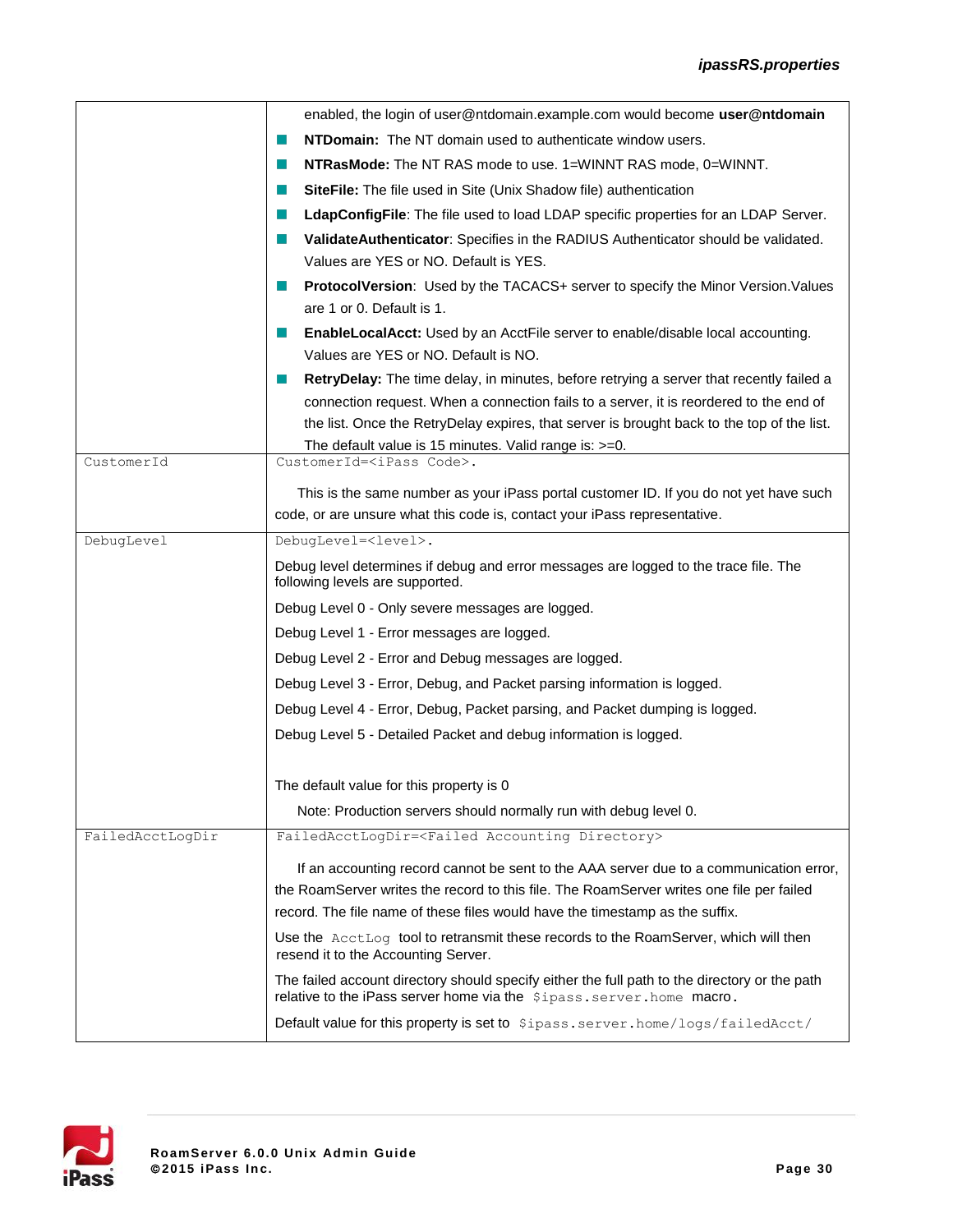| FilterRequest     | FilterRequest= <filter in="" minutes="" time=""></filter>                                                                                                                                                                                                                                            |
|-------------------|------------------------------------------------------------------------------------------------------------------------------------------------------------------------------------------------------------------------------------------------------------------------------------------------------|
|                   | This property determines the amount of time to keep users in the local authentication<br>cache. This cache is used to filter duplicate request and authenticate cached users.                                                                                                                        |
|                   | Valid range is 0 to 10 minutes. A value of 0 will turn off local authentication cache. The                                                                                                                                                                                                           |
|                   | FilterRequest default is 0 minutes.                                                                                                                                                                                                                                                                  |
| HeartBeatInterval | HeartBeatInterval= <number minutes="" of=""></number>                                                                                                                                                                                                                                                |
|                   | This entry determines the time interval between heartbeat messages. This is an advanced                                                                                                                                                                                                              |
|                   | setting. The server may not function properly if this value is set incorrectly.                                                                                                                                                                                                                      |
|                   | Default value for this property is set to 15 minutes.                                                                                                                                                                                                                                                |
| HeartBeatMessage  | HeartBeatMessage=yes/no.                                                                                                                                                                                                                                                                             |
|                   | This entry determines if the heartbeat is turned on or off. This is an advanced setting.                                                                                                                                                                                                             |
|                   | The server may not function properly if this value is set incorrectly. Default value for this<br>property is set to no (heartbeat messages are turned off).                                                                                                                                          |
| IMonServer        | Provides IMonServer information. The IMonServers are central iPass servers used to                                                                                                                                                                                                                   |
|                   | receive HeartBeat Messages from this server. Sample format of the entries:                                                                                                                                                                                                                           |
|                   | IMonServer1=name11=value11, name12=value12,                                                                                                                                                                                                                                                          |
|                   | $IMonserver2 = name21 = value21, name22 = value22, $                                                                                                                                                                                                                                                 |
|                   | <b>IMonServer attributes:</b>                                                                                                                                                                                                                                                                        |
|                   | IpAddress: The IMonServer's IP address.                                                                                                                                                                                                                                                              |
|                   | Port: The IMonServer's port number.                                                                                                                                                                                                                                                                  |
|                   | Do not change the default values set internally, unless instructed by iPass. Refer to iPass                                                                                                                                                                                                          |
|                   | NetServer Documentation for more details.                                                                                                                                                                                                                                                            |
| Listener          | List of the Listeners for this server. Expected format:                                                                                                                                                                                                                                              |
|                   | Listener1=Type= <protocol>, Port=<port number="">, IpAddress=<local ip<br="">address&gt;</local></port></protocol>                                                                                                                                                                                   |
|                   | Listener2=Type= <protocol>, Port=<port number="">, IpAddress=<local ip<br="">address&gt;</local></port></protocol>                                                                                                                                                                                   |
|                   | Default Listeners are:                                                                                                                                                                                                                                                                               |
|                   | Listener1=Port=577                                                                                                                                                                                                                                                                                   |
|                   | NumOfThreads: You can improve connectivity to a RoamServer by increasing the number<br>of threads accepting requests on port 577. This can be helpful for if your RoamServer is<br>under heavier stress, such as 10 or more requests per second. For example:<br>Listener1=Port=577, NumOfThreads=10 |
|                   | This is an advanced setting. The server may not function properly if this value is set                                                                                                                                                                                                               |
|                   | incorrectly.                                                                                                                                                                                                                                                                                         |
| KeyStore          | Provides KeyStore information.                                                                                                                                                                                                                                                                       |
|                   | Sample format of this entry:                                                                                                                                                                                                                                                                         |

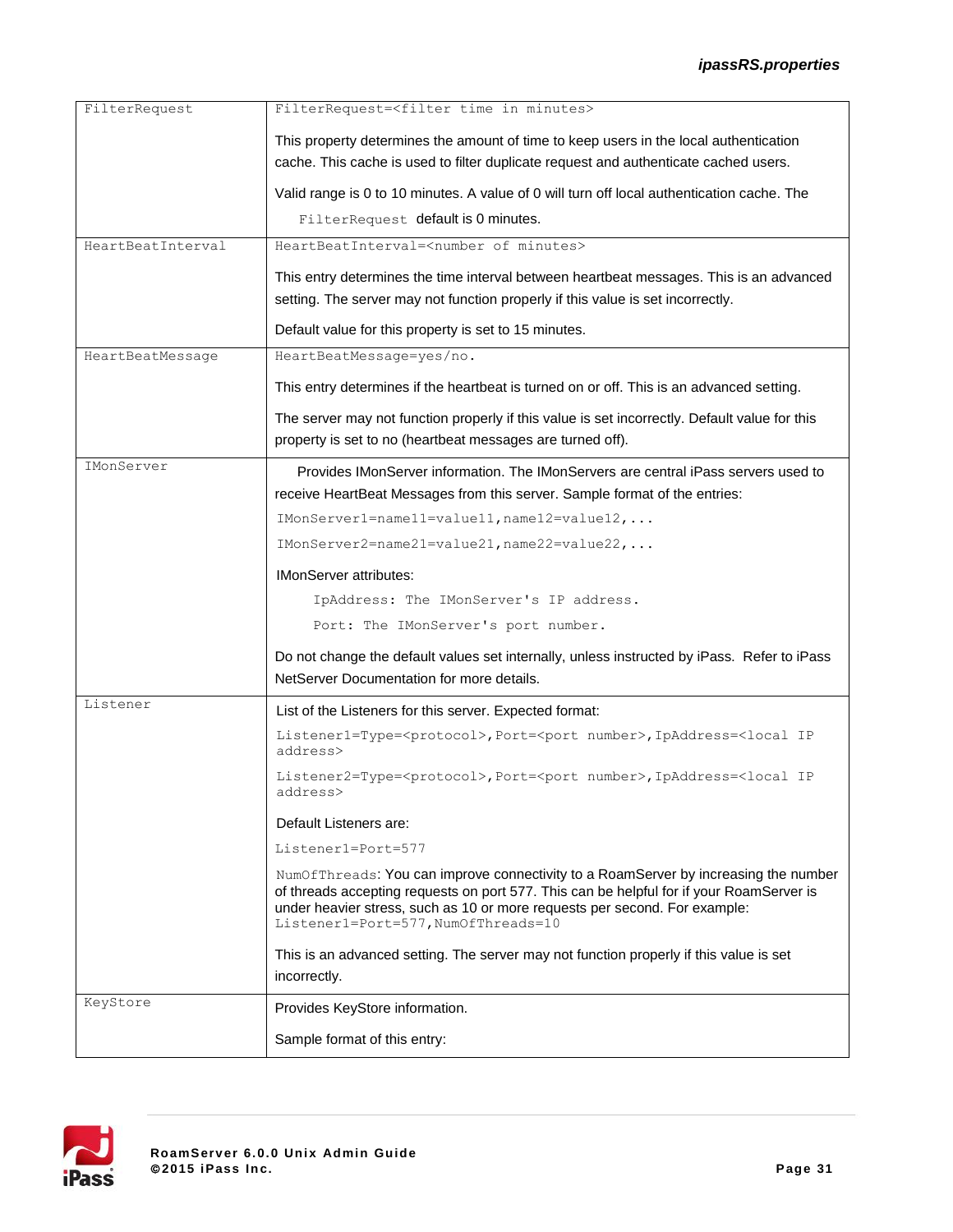|                      | KeyStore=name11=value11, name12=value12,                                                                                                                                                                                                                                                                                                                                                                                                                |
|----------------------|---------------------------------------------------------------------------------------------------------------------------------------------------------------------------------------------------------------------------------------------------------------------------------------------------------------------------------------------------------------------------------------------------------------------------------------------------------|
|                      | Below are the list of various KeyStore attributes:                                                                                                                                                                                                                                                                                                                                                                                                      |
|                      | (These are advanced settings. The server will not start properly if these values are set                                                                                                                                                                                                                                                                                                                                                                |
|                      | incorrectly.)                                                                                                                                                                                                                                                                                                                                                                                                                                           |
|                      | KeyStorePath: This entry determines the java keystore path. Default value for this<br>property is set to C:\ipass\roamserver 6.0.0\certs\[rs.keystore]                                                                                                                                                                                                                                                                                                  |
|                      | KeyPassword: This entry determines the password required to get keys from java<br>keystore. Default value for this property is set to changeme                                                                                                                                                                                                                                                                                                          |
|                      | KeyAlias: This entry determines the java keystore private key Alias. Default value for this<br>property is set to rs                                                                                                                                                                                                                                                                                                                                    |
|                      | CertAlias: This entry determines the java keystore trusted certificate alias. Default value<br>for this property is set to ipassca                                                                                                                                                                                                                                                                                                                      |
|                      | KeyStorePassword: This entry determines the password required to open java keytore.<br>Default value for this property is set to changeme                                                                                                                                                                                                                                                                                                               |
|                      | Salt: This entry determines the salt used for encrypting KeyPassword and<br>KeyStorePassword. Default value for this property is set to iPassRS                                                                                                                                                                                                                                                                                                         |
| LogDirFileDeletionAg | LogDirFileDeletionAge= <age days="" in=""></age>                                                                                                                                                                                                                                                                                                                                                                                                        |
| е                    | Valid range is: 0 to 180 days. The default is 90 days. A value of 0 means deletion is<br>DISABLED.                                                                                                                                                                                                                                                                                                                                                      |
|                      | LogDirFileDeletionAge determines how old files in the directory <ipass<br>ServerHome&gt;/logs must be before they are deleted. The check for file age is done only<br/>when the log file rotation happens. See page 34 for more information.</ipass<br>                                                                                                                                                                                                 |
| PolicyFile           | PolicyFile= <policy file="" name=""></policy>                                                                                                                                                                                                                                                                                                                                                                                                           |
|                      | This entry, when present enables policy management (access control). The policy file<br>contains a list of access control rules. Each rule can identify a country, class of service, a                                                                                                                                                                                                                                                                  |
|                      | username, and whether roaming access is allowed or denied. This file can be created                                                                                                                                                                                                                                                                                                                                                                     |
|                      | using the Policy Tool.                                                                                                                                                                                                                                                                                                                                                                                                                                  |
| ReplyClass           | ReplyClass=yes/no                                                                                                                                                                                                                                                                                                                                                                                                                                       |
|                      | Configuration to enable passing Class attribute coming from the AAA server. When                                                                                                                                                                                                                                                                                                                                                                        |
|                      | enabled, Roamserver will pass the Class attribute coming from AAA server. Default value                                                                                                                                                                                                                                                                                                                                                                 |
|                      | is no (disabled).                                                                                                                                                                                                                                                                                                                                                                                                                                       |
|                      | When disabled, Roamserver will block the Class attribute coming from AAA server.<br>However, Roamserver may add its own Class attribute values even if ReplyClass is<br>disabled.                                                                                                                                                                                                                                                                       |
| RouteByRealm         | RouteByRealm=yes/no                                                                                                                                                                                                                                                                                                                                                                                                                                     |
|                      | Configuration to enable routing based on user realms (domains). When enabled, the                                                                                                                                                                                                                                                                                                                                                                       |
|                      | RoutingRealm1, RoutingRealmX are used to specify the servers to route to for a given                                                                                                                                                                                                                                                                                                                                                                    |
|                      | realm. Default value is no.                                                                                                                                                                                                                                                                                                                                                                                                                             |
|                      | Routing by realm allows routing requests to specific AAA servers, based on the user's<br>realm or domain. Routing can also be done by routing prefix. This allows you to use<br>different types of authentication server, if necessary. For example, you could use both a<br>RADIUS server and an LDAP server simultaneously. Requests from one domain, or with<br>one prefix, can be directed to one server while requests from another domain or with |

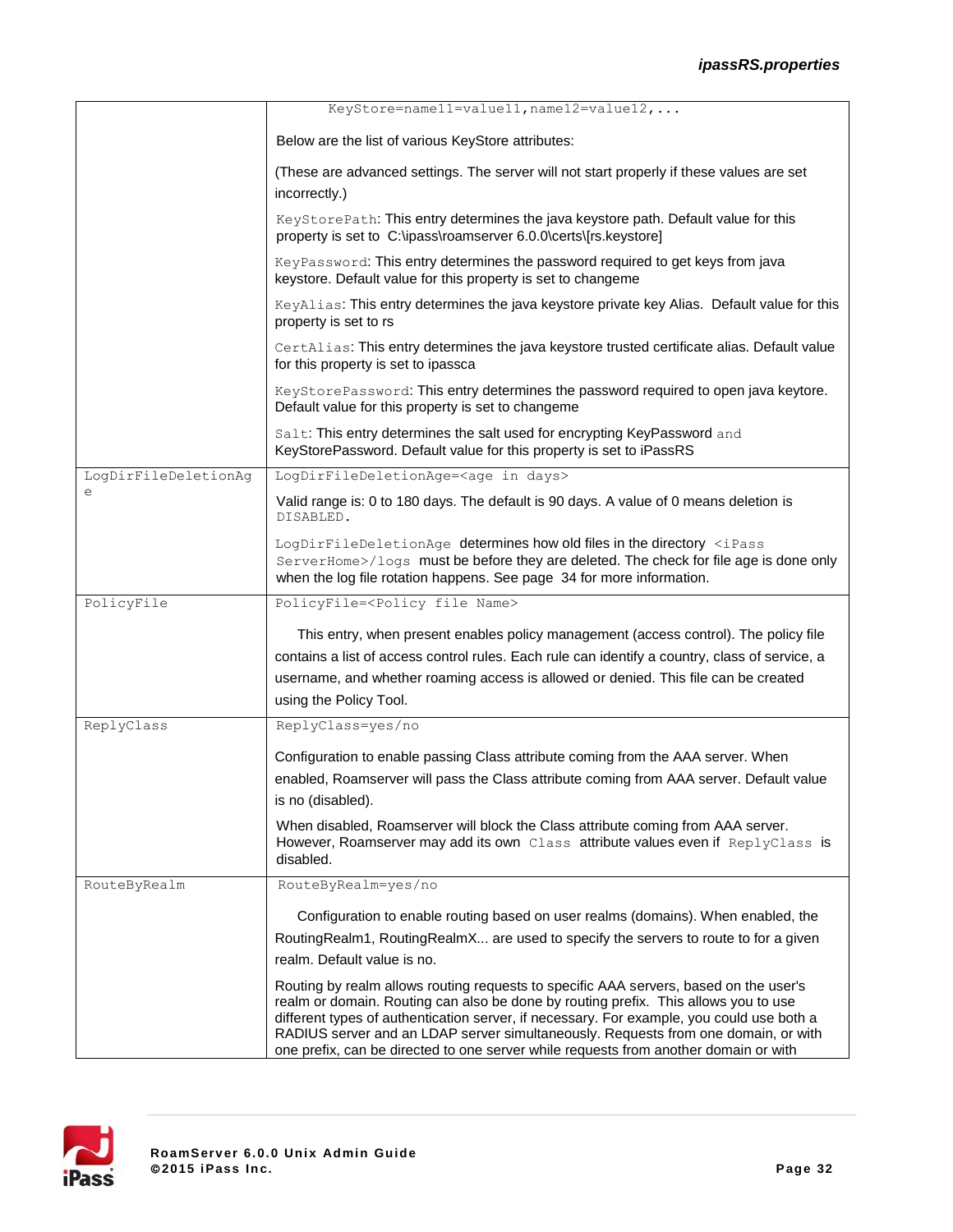#### *ipassRS.properties*

|                                 | another prefix can be directed to a second server. If routing by realm is enabled on your<br>RoamServer, you will also need to set other properties to specify your other AAA servers,<br>including RoutingRealm, Realm, AuthServer, AcctServer                                |
|---------------------------------|--------------------------------------------------------------------------------------------------------------------------------------------------------------------------------------------------------------------------------------------------------------------------------|
|                                 | <b>Example</b>                                                                                                                                                                                                                                                                 |
|                                 | RouteByRealm=YES                                                                                                                                                                                                                                                               |
|                                 | RoutingRealm1=Realm=example.com, AuthServer1=AuthServer1,                                                                                                                                                                                                                      |
|                                 | AcctServer1=AcctServer1                                                                                                                                                                                                                                                        |
|                                 | RoutingRealm2=Realm=XY, AuthServer1=AuthServer2,                                                                                                                                                                                                                               |
|                                 | AcctServer1=AcctServer2                                                                                                                                                                                                                                                        |
|                                 | RoutingRealm3=Realm=DEFAULT, AuthServer1=AuthServer1, AcctServer1=<br>AcctServer 1                                                                                                                                                                                             |
| RouteByRealmScheme              | RouteByRealmScheme= <scheme><br/>Where <scheme> is either EndsWith or StartsWith. The default is EndsWith.</scheme></scheme>                                                                                                                                                   |
|                                 | RouteByRealmScheme indicates how the RoutingRealm properties are matched up<br>with the domain (or realm) of the incoming user request.<br>See page 34 for more information on routing by realm.                                                                               |
| RoutingRealm                    | RoutingRealm= <valid domain="" or="" prefix="" routing=""><br/>See also RouteByRealm for examples of proper use and formatting.</valid>                                                                                                                                        |
| ServerInfold                    | This feature is not currently in use.                                                                                                                                                                                                                                          |
| StartUpMessage                  | StartUpMessage=yes/no.<br>This entry determines if a message is generated by the server on startup. This is an<br>advanced setting. The server may not function properly if this value is set incorrectly.                                                                     |
| StoreFailedAcct                 | Default value for this property is set to no (startup messages are turned off)<br>StoreFailedAcct=yes/no Of true/false.                                                                                                                                                        |
|                                 | Determines if the RoamServer will store accounting to a local file if it fails to<br>communicate with any and all of the AAA accounting servers. The resendacct tool<br>can then be used to resend each of those accounting records to the RoamServer once                     |
| TraceLogBackupType              | the AAA is back up. Default setting is: false<br>TraceLogBackupType= <backuptype></backuptype>                                                                                                                                                                                 |
|                                 | Where <backuptype> is either MultipleWithTimestamp or SingleBackup. The default is<br/>SingleBackup.</backuptype>                                                                                                                                                              |
|                                 | TraceLogBackupType sets the trace log's backup file name when rotation is to be<br>performed on the local trace files.                                                                                                                                                         |
| TraceLogRotationHou<br>rs       | TraceLogRotationHours= <hours><br/>Valid range is: 1 to 720 hours. The default is 168 hours (1 week).</hours>                                                                                                                                                                  |
|                                 | TraceLogRotationHours controls how often the local trace file is rotated.                                                                                                                                                                                                      |
| TraceLogRotationMax<br>Siz<br>e | TraceLogRotationMaxSize= <max size=""><br/>Minimum value is 100 kB. Maximum value is 20000 kB. The default is 10000 kB.</max>                                                                                                                                                  |
|                                 | TraceLogRotationMaxSize limits how large (in kilobytes) the local trace file can get<br>before it is rotated.                                                                                                                                                                  |
| UpdateInterval                  | UpdateInterval= <dayofweek hour:minute=""><br/>Where DayOfWeek ranges from Sunday to Saturday and Hour is between 0-23. Default<br/>value for this property is set to Monday 2:00.<br/>This entry determines when RoamServer contacts the update server. Note: The</dayofweek> |
|                                 | UpdateInterval mechanism synchronizes with the system clock every sixty minutes.<br>See also AutoUpdate.                                                                                                                                                                       |
| UpdateServer                    | Provides iPass software Update Server information. Sample format of the entries:                                                                                                                                                                                               |
|                                 | UpdateServer1=name11=value11, name12=value12,<br>UpdateServer2=name21=value21, name22=value22,                                                                                                                                                                                 |
|                                 |                                                                                                                                                                                                                                                                                |

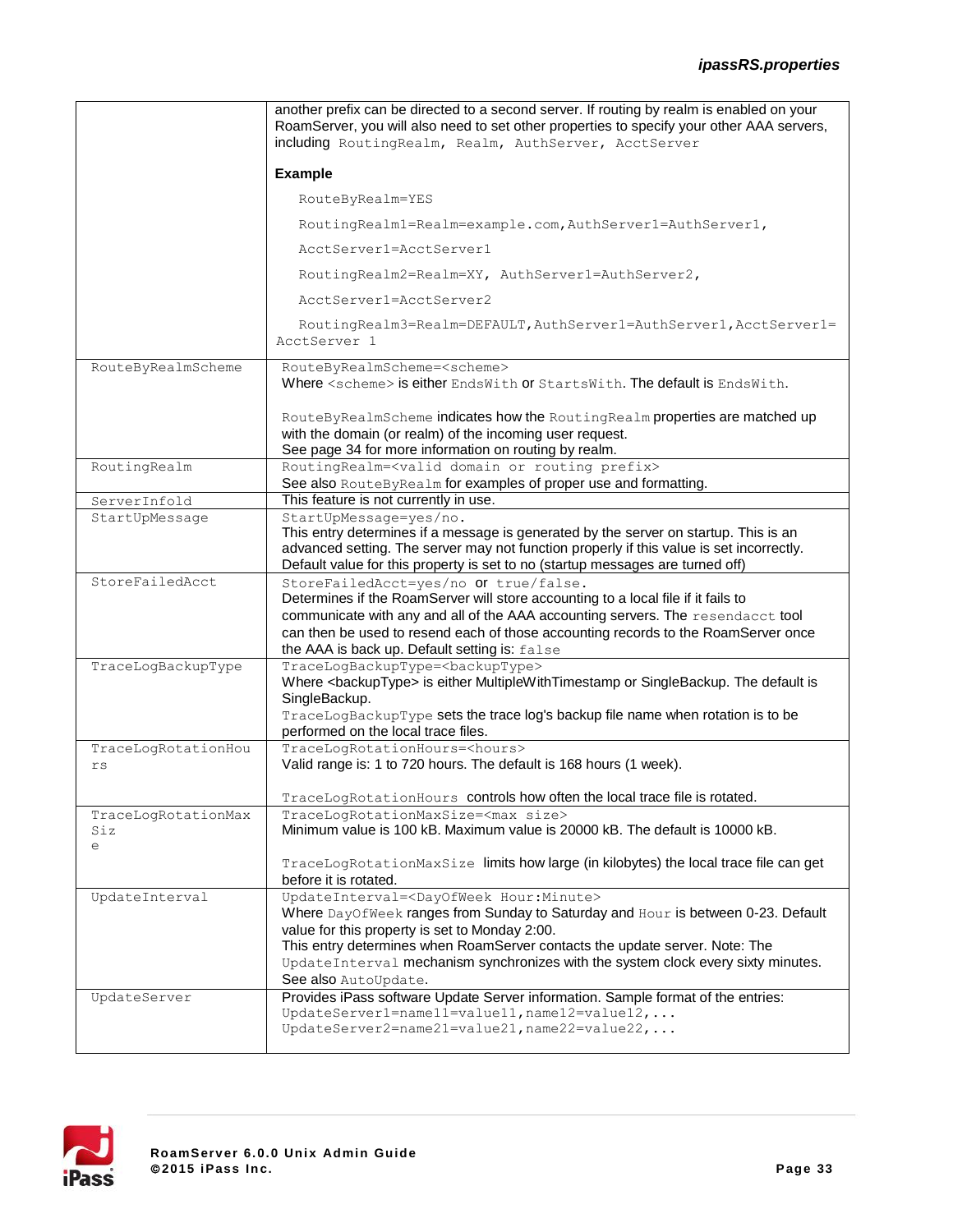|                    | UpdateServer attributes:                                                                                                                     |  |  |  |
|--------------------|----------------------------------------------------------------------------------------------------------------------------------------------|--|--|--|
|                    | IpAddress: The URL of the iPass software update server                                                                                       |  |  |  |
|                    | RetryDelay: The time delay, in minutes, before retrying a server that recently                                                               |  |  |  |
|                    | failed a connection request. When a connection fails to a server, it is reordered to                                                         |  |  |  |
|                    | the end of the list. Once the RetryDelay expires, that server is brought back to                                                             |  |  |  |
|                    | the top of the list. The default value is 15 minutes. Valid range is: $>=0$ .                                                                |  |  |  |
|                    | FailureThreshold: Once the failure count exceeds the                                                                                         |  |  |  |
|                    | FailureThreshold, the server is reordered to the end of the list. The default                                                                |  |  |  |
|                    | value is 0.                                                                                                                                  |  |  |  |
|                    |                                                                                                                                              |  |  |  |
| UploadServer       | Refer to iPass NetServer Documentation for more details.<br>Provides iPass software Upload Server information. Sample format of the entries: |  |  |  |
|                    | $UploadServer1 = name11 = value11, name12 = value12, $                                                                                       |  |  |  |
|                    | $UploadServer2 = name21 = value21, name22 = value22, $                                                                                       |  |  |  |
|                    |                                                                                                                                              |  |  |  |
|                    | UploadServer attributes:                                                                                                                     |  |  |  |
|                    | IpAddress: The URL of the iPass software update server                                                                                       |  |  |  |
|                    | RetryDelay: The time delay, in minutes, before retrying a server that recently                                                               |  |  |  |
|                    | failed a connection request. When a connection fails to a server, it is reordered to                                                         |  |  |  |
|                    | the end of the list. Once the RetryDelay expires, that server is brought back to                                                             |  |  |  |
|                    | the top of the list. The default value is 15 minutes. Valid range is: $>=0$ .                                                                |  |  |  |
|                    |                                                                                                                                              |  |  |  |
|                    | FailureThreshold: Once the failure count exceeds the                                                                                         |  |  |  |
|                    | FailureThreshold, the server is reordered to the end of the list. The default                                                                |  |  |  |
|                    | value is 0.                                                                                                                                  |  |  |  |
|                    | Refer to iPass NetServer Documentation for more details.                                                                                     |  |  |  |
| UsePolicyFile      | UsePolicyFile=y/n                                                                                                                            |  |  |  |
|                    | This property determines if the server uses policy file for authentication. Default value                                                    |  |  |  |
|                    | for this property is set to n. This is an advanced setting. The server may not function                                                      |  |  |  |
|                    | properly if this value is set incorrectly                                                                                                    |  |  |  |
| ZipLogFilesEnabled | ZipLogFilesEnabled=true/false.<br>Determines whether or not trace and log files are zipped. Default is set to true.                          |  |  |  |
|                    |                                                                                                                                              |  |  |  |

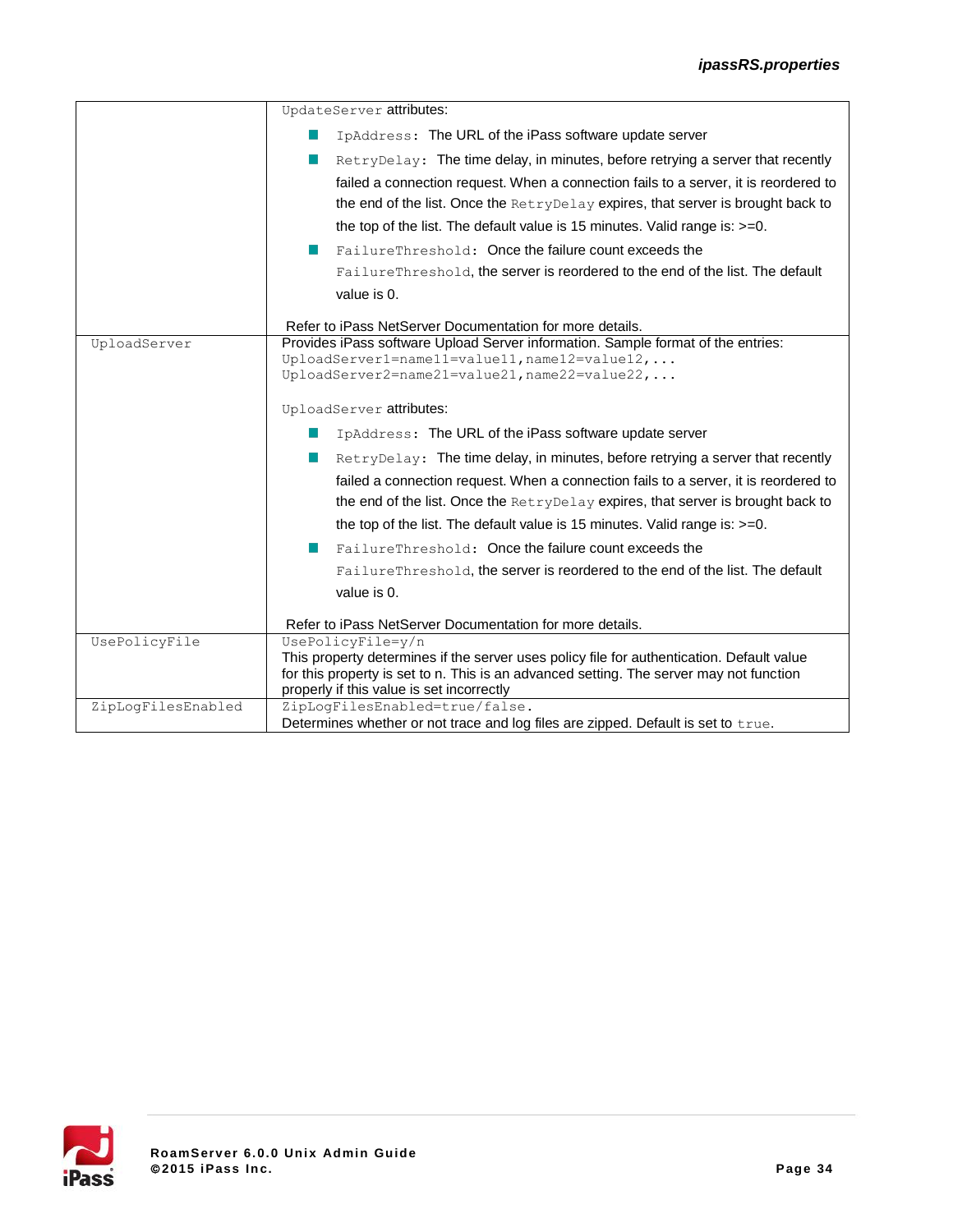# **Configuration Options**

This section discusses some RoamServer configurable options in detail. For more information on setting properties, see the Property Glossary on page 22.

# **Policy File**

A Policy File allows you to filter the requests being sent to your authentication server. RoamServer will validate all users against this file before contacting your authentication server. This feature may be helpful if you wish RoamServer to authenticate from a large user database, but only want a small group of those users to be able to roam, or conversely, if you only wish to deny roaming access to a small group.

The Policy Tool, rs\_policy.csh, located in your <RS\_Home>/bin directory, is an application used for creation and maintenance of a Policy File. Although the Policy File is a text file, iPass recommends you use the Policy Tool for creating, editing and maintaining your Policy File. This will ensure proper formatting and correct policy criteria.

**To create a policy file:**

- 1. In the **<RS\_Home>/bin** directory, run the file **rs\_policy.csh**
- 2. If the tool detects that no Policy File exists, it will create one in the default directory.

**To enable use of a Policy File:**

- 1. Run **ipassconfig.csh -conf**
- 2. Enter **Yes** when prompted with the following **Do you wish to use the PolicyFile during authentication?**
- 3. Enter the path and name of your policy file, or press **Enter** to accept the default.

**To edit or manage your policy file:**

- 1. In the policy tool, choose your option from the menu:
	- Add a rule
	- Remove a rule
	- $E$ dit a rule
	- **EXplain an existing rule**
	- $\blacksquare$  List the rules
	- Save the rules
	- $\mathcal{C}$ List Country Code
	- $\Box$ Quit
- 2. When done, **enter 8 to quit the Tool**. You must restart RoamServer so that it can read a newly edited Policy File.

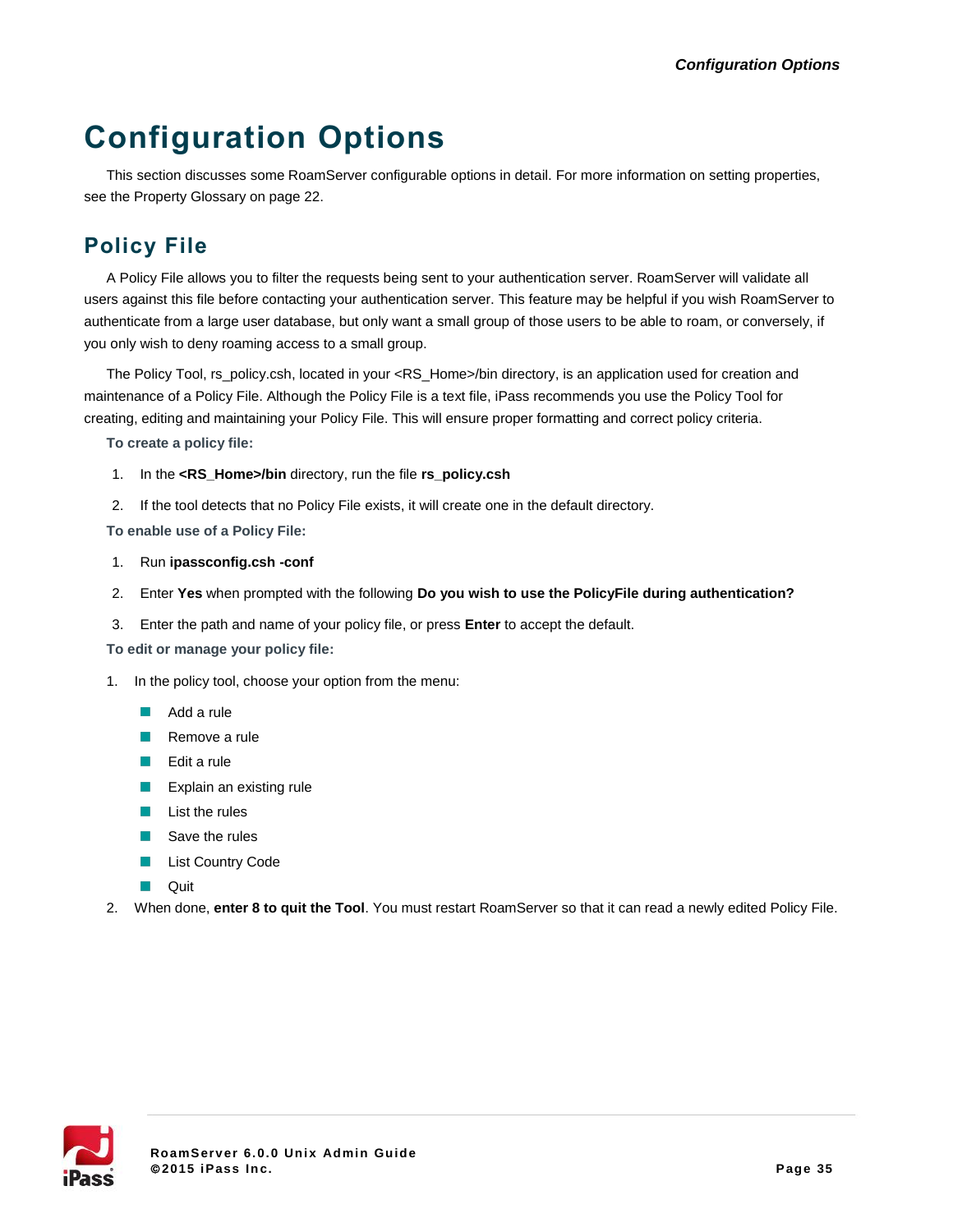#### *Policy File Pattern Matching*

| #class of service | auth_domain | user_id | country_code |
|-------------------|-------------|---------|--------------|
|                   |             |         |              |
|                   |             |         |              |
|                   |             |         |              |
|                   |             |         |              |
|                   |             |         |              |
|                   |             |         |              |
|                   |             |         |              |
|                   |             |         |              |
|                   |             |         |              |
|                   |             |         |              |
|                   |             |         |              |
|                   |             |         |              |
|                   |             |         |              |
|                   |             |         |              |
|                   |             |         |              |
|                   |             |         |              |

The policy file pattern matching is from most specific to the least, as follows:

All rules are read and the most specific rule to match a given request is used. For example, these entries in a policy file would block all wireless access, except in the US.

| #class of service | auth domain | user id | country_code | <b>Allow access</b> |
|-------------------|-------------|---------|--------------|---------------------|
| <b>WIRELESS</b>   | $\ast$      | *       | $\star$      | N                   |
| <b>WIRELESS</b>   | $\star$     | *       | US           |                     |

Because the policy file is written with permissions of root/admin, lowering the privileges required to run the policy tool will cause the tool to fail. Accordingly, you may wish to do one of the following to ensure policy file permissions are valid:

- Reset policy file permissions every time the policy tool is run.
- Set up a cron job to periodically reset the file permission regardless of when policy tool is run.  $\mathcal{L}_{\mathcal{A}}$

#### *Policy File Mapping*

This table shows the mappings of NAS port type numbers to the class of service.

| Nas-port-type  | <b>Class of service</b> |
|----------------|-------------------------|
| 0              | DIAL-UP                 |
| 1              | DIAL-UP                 |
| $\overline{c}$ | DIAL-UP-ISDN            |
| 3              | DIAL-UP-ISDN            |
| 4              | DIAL-UP                 |
| $\overline{5}$ | DIAL-UP-PHS             |
| 6              | DIAL-UP                 |
| $\overline{7}$ | DIAL-UP                 |
| 8              | DIAL-UP                 |
| 9              | DIAL-UP                 |

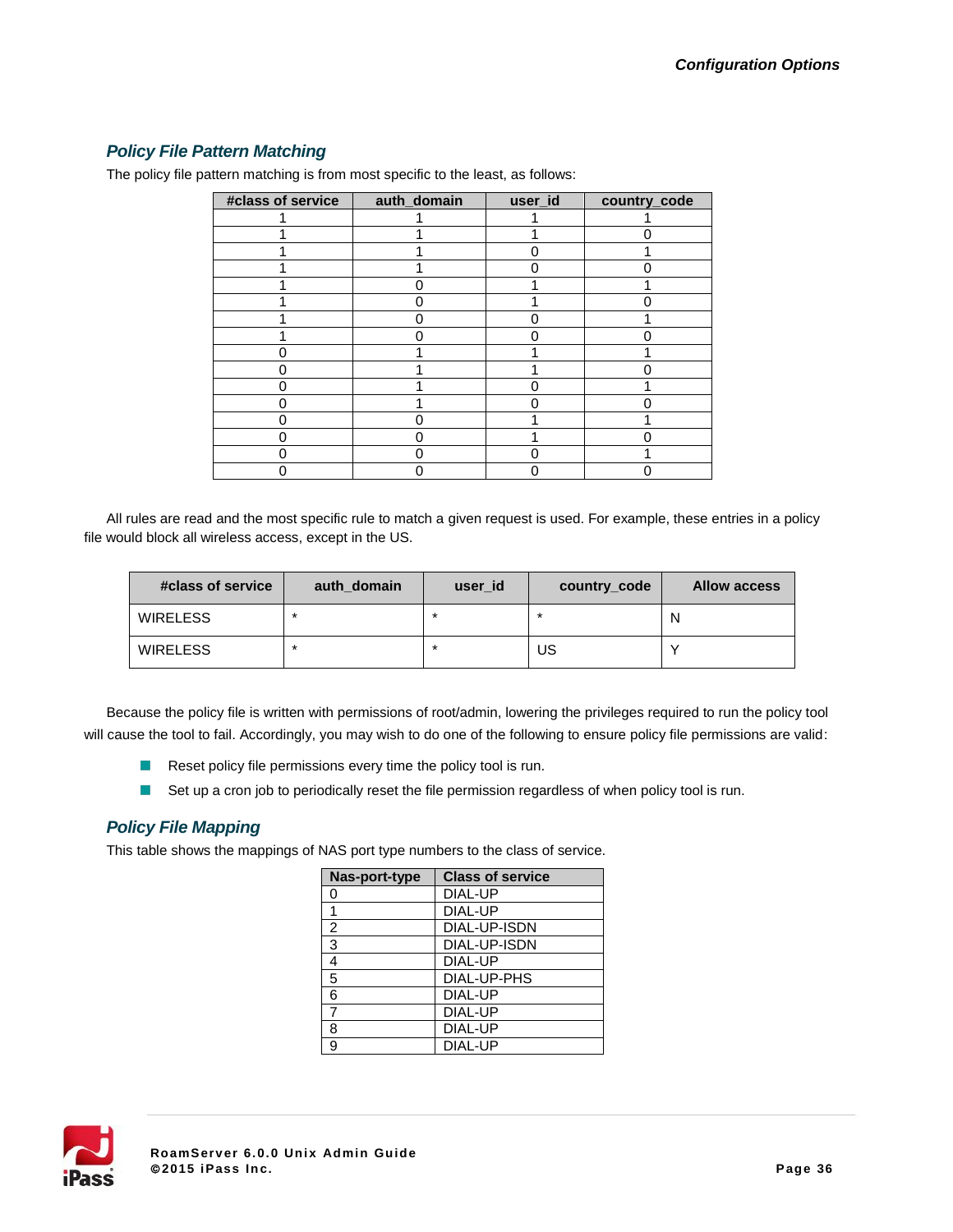| 10                | <b>WIRED</b>      |
|-------------------|-------------------|
| 11                | <b>WIRED</b>      |
| 12                | <b>WIRED</b>      |
| 13                | <b>WIRED</b>      |
| 14                | <b>WIRED</b>      |
| 15                | WIRED             |
| 16                | <b>WIRED</b>      |
| 17                | <b>WIRELESS</b>   |
| 18                | <b>WIRELESS</b>   |
| 19                | <b>WIRED</b>      |
| 20                | WIRED             |
| 21                | MOBILEDATA        |
| 22                | MOBILEDATA        |
| 23                | <b>MOBILEDATA</b> |
| 24                | <b>WIRELESS</b>   |
| 25                | <b>WIRED</b>      |
| <b>ALL OTHERS</b> | DIAL UP           |

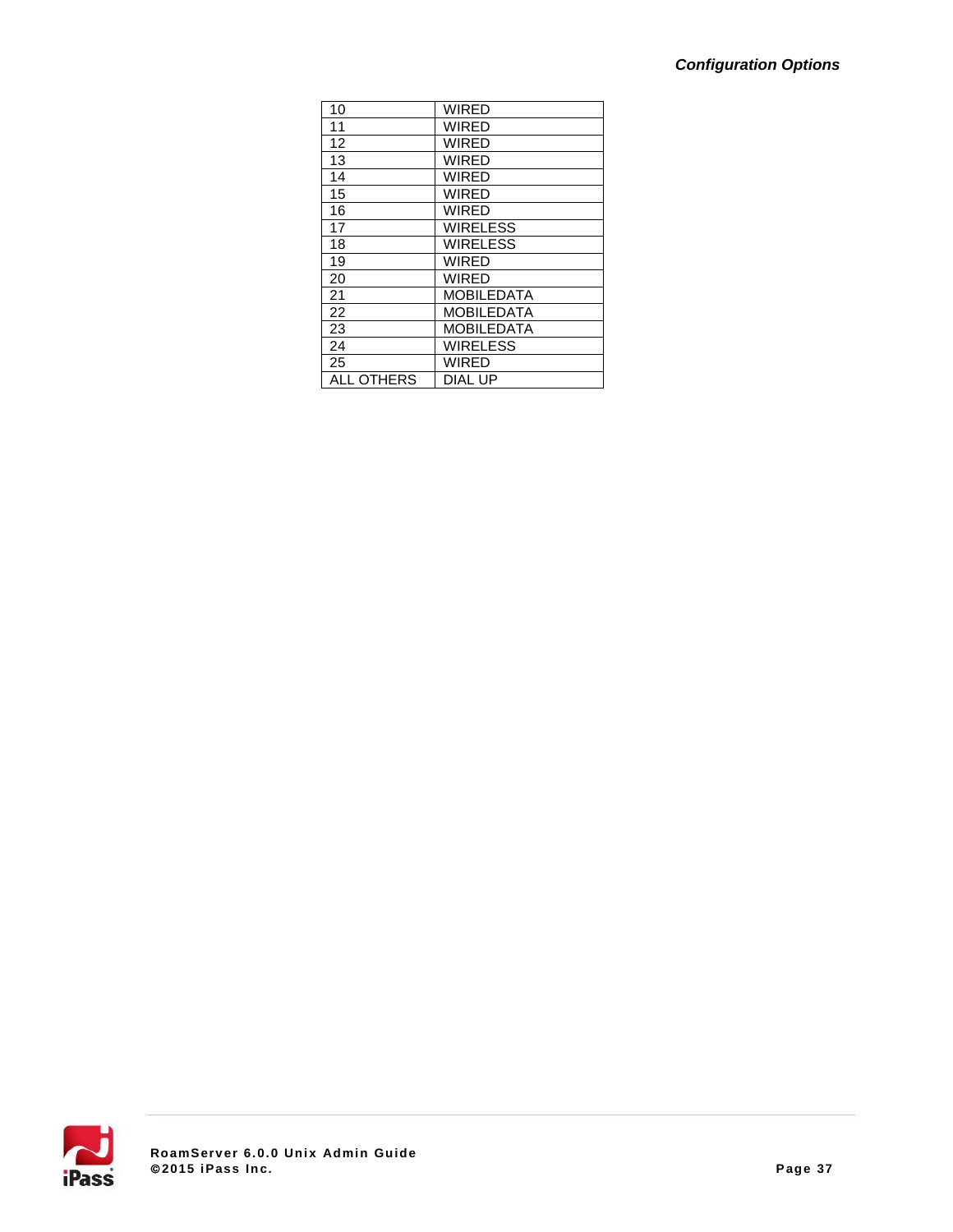# **Failover Configuration**

# <span id="page-37-0"></span>**Failover**

If the primary server is unreachable, RoamServer can fail over to one or more secondary authentication or accounting servers. This feature works with RADIUS, LDAP and TACACS authentication protocols.

> *Your secondary servers do not have to be of the same type as your primary server. For example, if you had both a RADIUS server and an LDAP server, you could designate your RADIUS server as primary and your LDAP server as secondary.*

**To configure RoaServer to failover to a secondary authentication server:**

- 1. Run **ipassconfig.csh -conf**
- 2. Enter **Yes** when the following prompt appears **Do you wish to add new AuthServer?**
- 3. Enter the properties for the new authentication server as described under authentication Servers above.
- 4. If you are using RADIUS or TACACS, you must make sure that the shared secrets are the same for each server. In addition, if using RADIUS, you must make sure that RoamServer is entered as a client of the Secondary RADIUS as well as with the Primary.
- 5. Restart RoamServer. RoamServer will now be able to fail over to the secondary authentication server in the case of a power, hardware, or software failure happen to primary authentication server.

There is no limit to the number of secondary authentication servers you can specify. You can repeat the above to specify more authentication servers, by incrementing the number for each new server (AuthServer1, AuthServer2, etc.). However, in the ipassRS.properties file, you must ensure that servers are listed in numerical order such as:

#### AuthServer1, AuthServer2, AuthServer3, or failover will not occur.

In addition, you may not skip any numbers in the sequence when specifying servers. (For example, AuthServer1, AuthServer2 and AuthServer4 would not be an acceptable sequence.)

**To configure the RoamServer to fail over to a secondary accounting server:**

- 1. Run **ipassconfig.csh -conf**
- **2.** Enter **Yes** when the following prompt appears **Do you wish to add new AcctServer?**
- 3. Enter the properties for the new accounting server as described under Accounting Servers, above.
- 4. If you are using RADIUS or TACACS, you must make sure that the shared secrets are the same for each server. In addition, if using RADIUS, you must make sure that RoamServer is entered as a client of the Secondary RADIUS as well as with the Primary.
- 5. Restart RoamServer. RoamServer should now be able to fail over to the secondary accounting server in the case of a power, hardware, or software failure happen to primary accounting server.

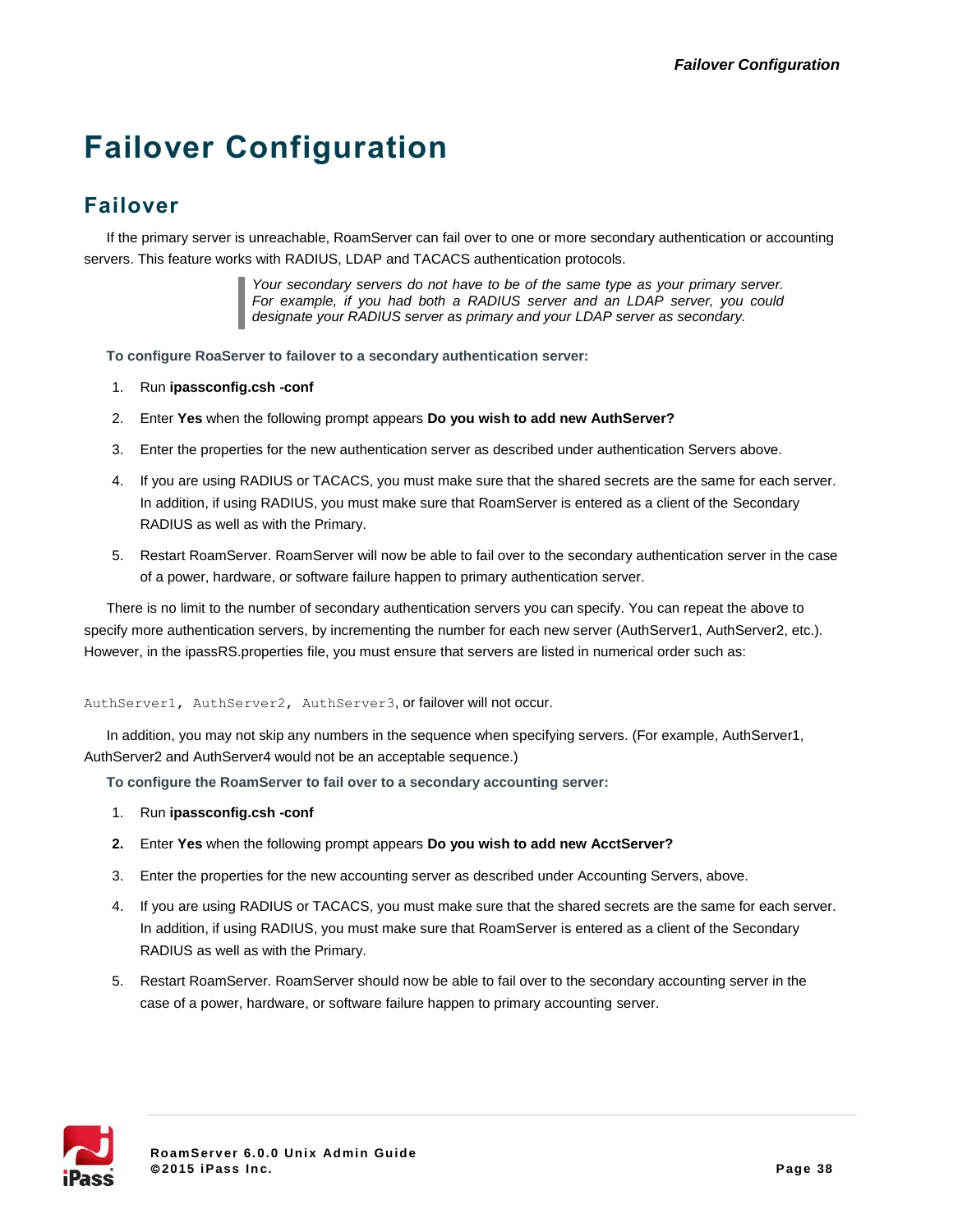#### **UNIX and Site Failover**

Since there will always be a response from the local server, if you set one of your failover servers to UNIX or Site, there is no need to set any further servers in the sequence.

## **Trace Log File Configuration**

RoamServer can be configured to write information about access attempts to a log file for debugging purposes. If enabled, debugging information is output to a local log file, named roamserver.trace, which is found in the <RS\_Home>/logs directory. The amount of debugging output can be controlled by changing the DebugLevel setting. The range for this value is 0 to 5 (inclusive), where 0 produces the least amount of output, and 5 produces the highest.

RoamServer can log information about both access attempts and accounting transactions. When placed into debug mode, RoamServer will log transactional information into a local file that can be used in troubleshooting. In addition, the software can be configured to log accounting data to either a local file or to forward it to a remote accounting server. (Some earlier versions of RoamServer could log to both a local server and remote server at the same time.

If your DebugLevel value is set to any value greater than 0, you will need to customize the log file rotation and backup process so that the logs do not build up unnecessarily. A DebugLevel of *5* produces a great deal of output. This can cause roamserver.trace file to grow very large, and may slow the processing time of RoamServer. iPass recommends a debug level of 0 in a production environment.

## **Ascend Data Filters for Non-VPN Access**

Some network providers on the iPass network filter port 25 traffic (SMTP), in an effort to prevent the distribution of spam mail on their networks. Although traffic through port 25 is blocked from these providers, they do allow traffic to pass to a limited number of IP addresses to allow users to send SMTP mail to valid mail servers. The IP addresses to which port 25 traffic is allowed is communicated by the Ascend Data Filter attributes, which are sent when the user successfully authenticates. These attributes are configured in ipassRS.properties. (The format is similar to how a RADIUS users file would be configured to return those attributes.)

If users will be connecting through a VPN, this property can be ignored with no effects. If users will not be connecting through a VPN, then iPass strongly recommends you configure these settings to reflect your SMTP servers.

### **Sample Settings**

AscendDataFilter1=ip in forward tcp est AscendDataFilter2=ip in forward dstip xxx.xxx.xxx.xxx/yy AscendDataFilter3=ip in drop tcp dstport=25 AscendDataFilter4=ip in forward

xxx.xxx.xxx.xxx/yy would be replaced by an IP mask identifying the customer's mail server IP addresses (for example, 218.239.99.139/32). Note that most providers only allow masks ranging from 24 to 32.

For example, if your SMTP servers' public IP address is 236.14.5.70, then the settings would look like this: AscendDataFilter1=ip in forward tcp est

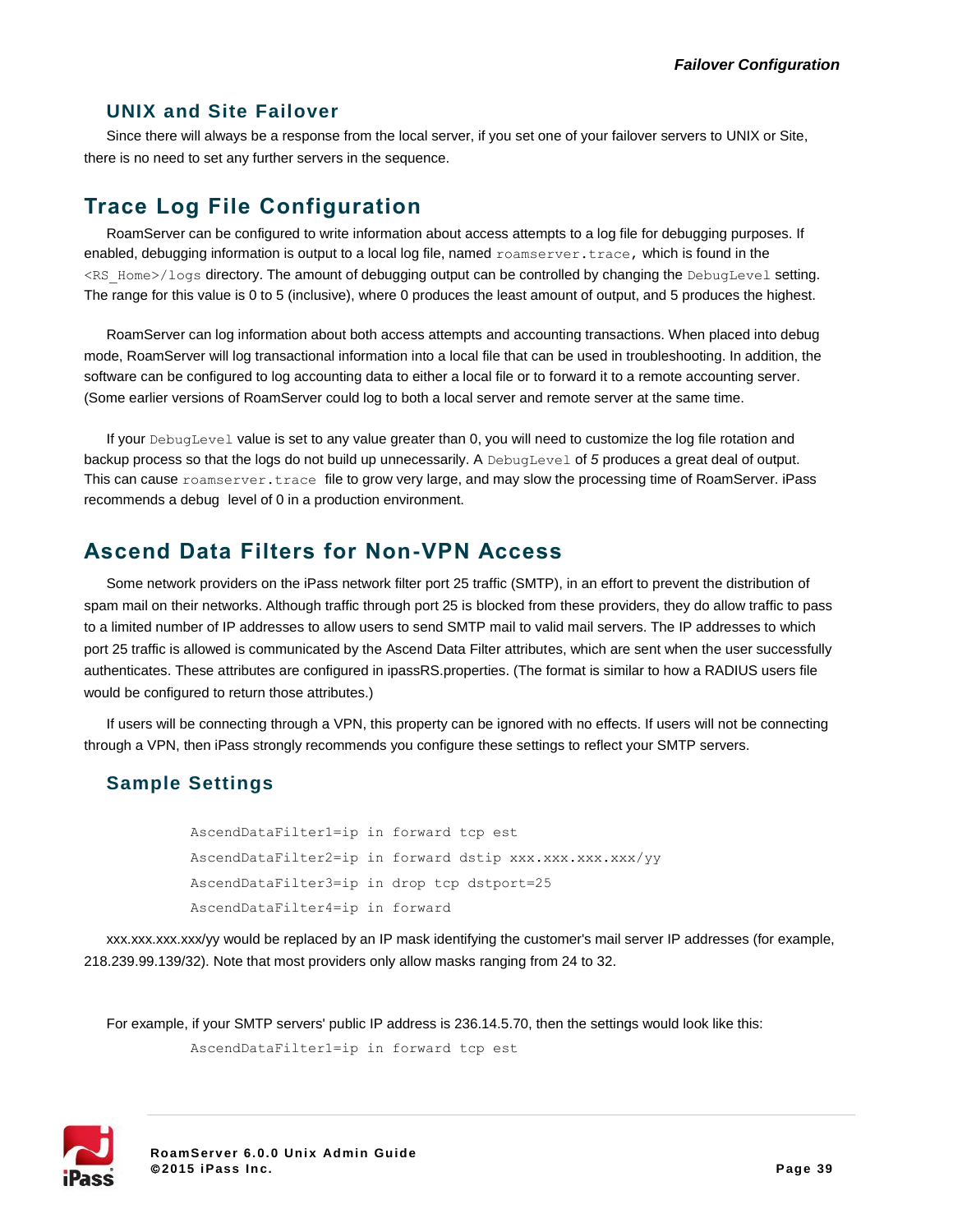AscendDataFilter2=ip in forward dstip 236.14.5.70/32 AscendDataFilter3=ip in drop tcp dstport=25 AscendDataFilter4=ip in forward

Note that either a single IP address (236.14.5.70/32) or a range of IP addresses (236.14.5.0/24) can be specified.

In this second example, there are two entries. The first is a single SMTP server, and the second is a network range. Port 25 traffic will be allowed to the single IP address specified in AscendDataFilter2, as well as the entire network specified in

> AscendDataFilter3. AscendDataFilter1=ip in forward tcp est AscendDataFilter2=ip in forward dstip 236.14.5.70/32 AscendDataFilter3=ip in forward dstip 236.16.6.0/24 AscendDataFilter4=ip in drop tcp dstport=25 AscendDataFilter5=ip in forward

Up to 17 different IP addresses or range strings can be specified in this manner.

## **Log File Deletion**

Log files and accounting files can grow to unmanageable sizes. To control this, you can set log files to be deleted after a specified period of time by setting LogDirFileDeletionAge to an appropriate value. The default is 90 days.

## **Route-by-Realm**

Route-by-Realm allows routing requests to specific AAA servers, based on the user's realm or domain. Routing can also be done by routing prefix.

This allows you to use different types of authentication server, if necessary. For example, you could use both a RADIUS server and an LDAP server simultaneously. Requests from one domain, or with one prefix, can be directed to one server while requests from another domain or with another prefix can be directed to a second server.

**To enable Route-by-Realm**:

Set **RouteByRealm** to **YES**. If Route-by-Realm is enabled, you will also need to set other properties to specify your other AAA servers, including RoutingRealm, AuthServer, and AcctServer.

#### **Sample Settings**

AuthServer1=protocol=RADIUS, ipaddress=10.10.0.1, port=1812, sharedsecret=foo, Attempts=3, I dleTimeout=5000,IncludePrefix=No,IncludeDomain=No,IncludeDomainAsWinPrefix=No

AuthServer2=protocol=LDAP,ipaddress=10.10.0.2,port=389,LdapConfigFile=C:/ipass/roamserv er/6.0.0/ipassLDAP.properties,IdleTimeout=10000,enableSsl=No

AcctServer1=protocol=RADIUS, ipaddress=10.10.0.1, port=1813, sharedsecret=foo, Attempts=3, I dleTimeout=5000,IncludePrefix=No,IncludeDomain=No,IncludeDomainAsWinPrefix=No

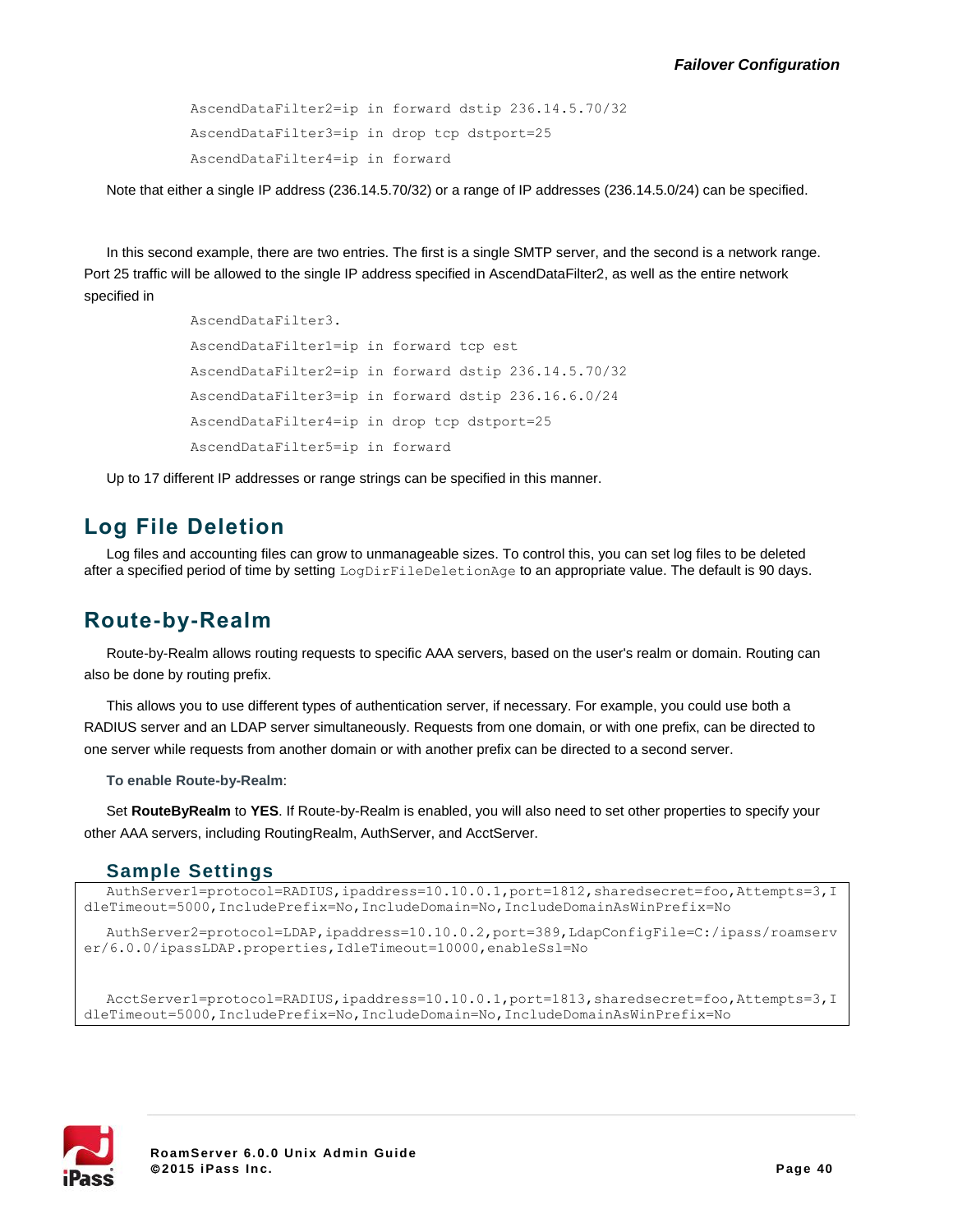AcctServer2=protocol=AcctFile,localAcctFileName=C:/ipass/roamserver/6.0.0/logs/acct.log ,IncludeDomainAsWinPrefix=No

RouteByRealm=YES

RoutingRealm1=Realm=mydomain.com,AuthServer1=AuthServer1,AcctServer1=AcctServer1 RoutingRealm2=Realm=XY,AuthServer1=AuthServer2,AcctServer1=AcctServer2 RoutingRealm3=Realm=DEFAULT,AuthServer1=AuthServer1,AcctServer1=AcctServer1

In this sample there are two Authentication Servers defined. AuthServer1 is a RADIUS. AuthServer2 is an LDAP.

If the customer logs in using the realm mydomain.com, the line which begins, "RoutingRealm1" is in play. It defines the primary Authentication Server as AuthServer1. The rule is written as AuthServer1=AuthServer1. This translates as "The primary authentication server for this realm is the line above that starts with 'AuthServer1='"

But if the customer logs in with the realm XY, the line which begins, "RoutingRealm2" is in play. It defines the primary Authentication Server as AuthServer2. The rule is written as AuthServer1=AuthServer2. This translates as "The primary authentication server for this realm is the line above that starts with 'AuthServer2='"

You'll notice Route-by-Realm also directs traffic to Accounting Servers. When addressing the Accounting Server the key AuthServer becomes AcctServer. Otherwise, the logic of how Route-by-Realm works is the same.

In the examples, when routing realm mydomain.com is used, AcctServer1 is employed to send the accounting records to the RADIUS.

When routing realm XY is used, AcctServer2 is used. Please note, in this case, a text file is being populated because LDAP does not record accounting records.

The final line, where the realm is DEFAULT is required to catch any requests that contain malformed realms. This line gives the RoamServer an avenue to forward the request. Not having this line can cause the RoamServer to crash if a malformed realm is used.

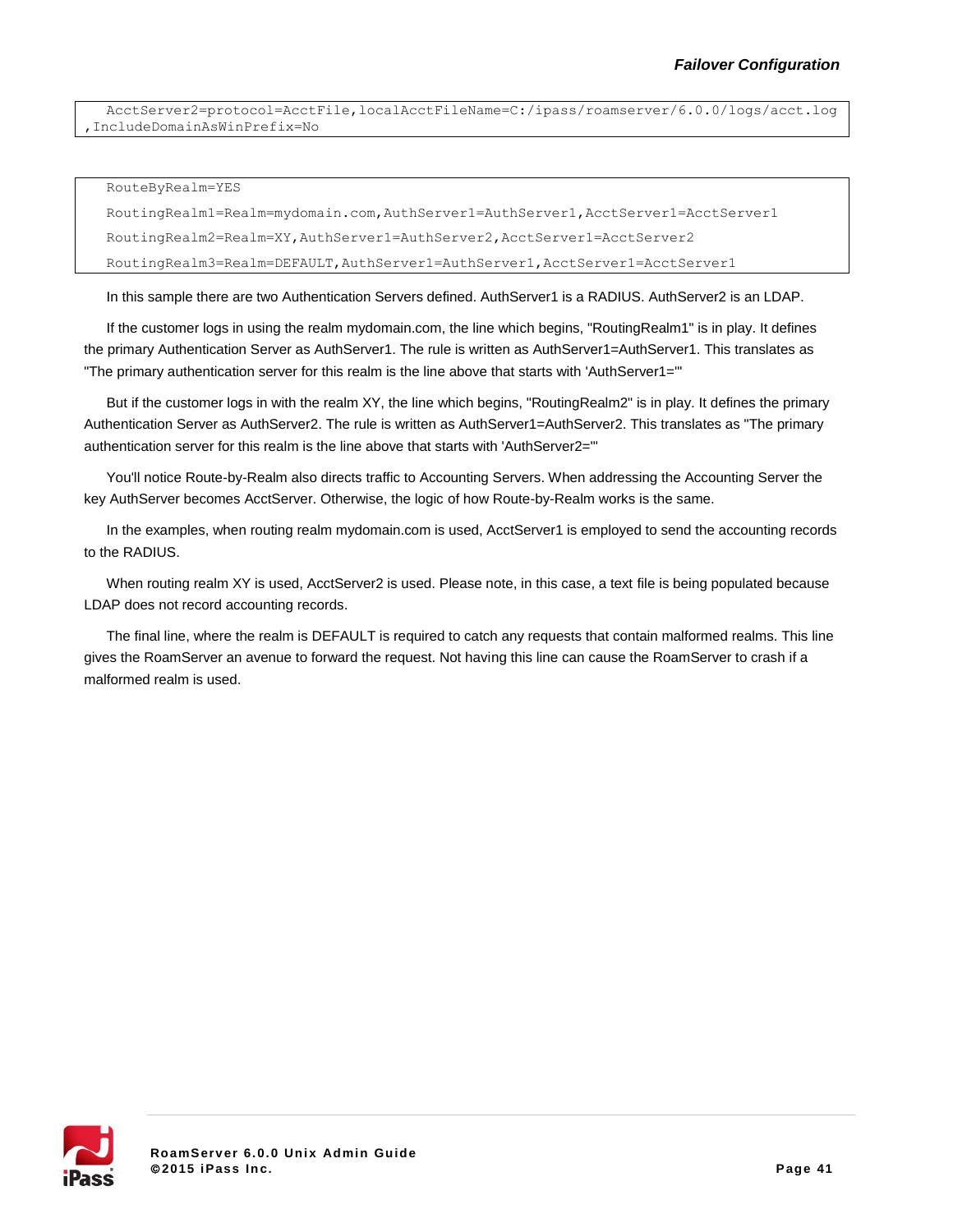# **ipassLDAP.properties**

In the AuthServer property of **ipassRS.properties**, you can specify a path to a file containing special LDAP settings named **ipassLDAP.properties**. This section explains configuration of this file.

# **User-Configurable Options**

This table summarizes the configurable options in **ipassLDAP.properties**. When an **ipassLDAP.properties** file is not present, or if an option is not specified, the default values will be used.

| Property           | Default Value | Comments                                                                                                                                                                                                                                                                                                                                                                                                                                                                                                                                                                                                                                                                                                                                                                                                                                                                                                                                                                                                                                                                                                                                                                                                                                                      |
|--------------------|---------------|---------------------------------------------------------------------------------------------------------------------------------------------------------------------------------------------------------------------------------------------------------------------------------------------------------------------------------------------------------------------------------------------------------------------------------------------------------------------------------------------------------------------------------------------------------------------------------------------------------------------------------------------------------------------------------------------------------------------------------------------------------------------------------------------------------------------------------------------------------------------------------------------------------------------------------------------------------------------------------------------------------------------------------------------------------------------------------------------------------------------------------------------------------------------------------------------------------------------------------------------------------------|
| LdapBaseDn         | <b>NULL</b>   | Specifies base DNs to be used during LDAP authentication. When<br>configured, it will be appended to the LdapExactMatchRdn<br>during exact match bind and used as a search base during the<br>LDAP search operation. Any variables supplied in the format of<br>\$VARIABLE will be replaced with the actual value of that<br>variable. The current variables supported are \$USERID,<br><b>SPREFIX</b> and<br>\$DOMAIN.<br>If no LdapBaseDn is configured, then no anonymous bind<br>and search will be performed.<br>Multiple base DNs (more than one line) are permitted in the<br>ipassLDAP.properties file. When multiple base DNs are configured,<br>the authentication process will use them in the order they appear in<br>the ipassLDAP.properties file. If authentication fails using the first<br>LdapBaseDn, authentication will be re-attempted using the<br>second LdapBaseDn and so on.<br>Since a base DN is added on to the login name when an exact<br>match bind is performed, if a user logs on using a full DN<br>(uid=Joe, ou=people, o=example.com), LdapBaseDn<br>should not be because performance will be reduced.<br>Examples:<br>LdapBaseDn=ou=people, o=example.co<br>m LdapBaseDn=o=example.com<br>LdapBaseDn=dc=company, dc=com |
| LdapBindDn         | <b>NULL</b>   | For LDAP servers that do not support anonymous binds, this<br>configuration will set a specific DN to be used for binding to the<br>LDAP server, before performing a search operation. When<br>anonymous binds are supported, omit this configuration and the<br>default value of NULL will be used.<br>Example:<br>LdapBindDn=uid=bindmaster, ou=people, o=example.com                                                                                                                                                                                                                                                                                                                                                                                                                                                                                                                                                                                                                                                                                                                                                                                                                                                                                       |
| LdapBindPasswd     | <b>NULL</b>   | For LDAP servers that do not support anonymous binds, this<br>configuration will set a password to be used for binding to the LDAP<br>server before performing a search operation. When anonymous<br>binds are supported, omit this configuration and the default value of<br>NULL will be used.<br>Example: LdapBindPasswd=bindpasswd                                                                                                                                                                                                                                                                                                                                                                                                                                                                                                                                                                                                                                                                                                                                                                                                                                                                                                                        |
| LdapBindPasswdEncr | <b>NULL</b>   | This property has been added to keep the bind password of LDAP<br>files in encrypted format.<br>After server startup, the LdapBindPassword attribute will change to                                                                                                                                                                                                                                                                                                                                                                                                                                                                                                                                                                                                                                                                                                                                                                                                                                                                                                                                                                                                                                                                                           |

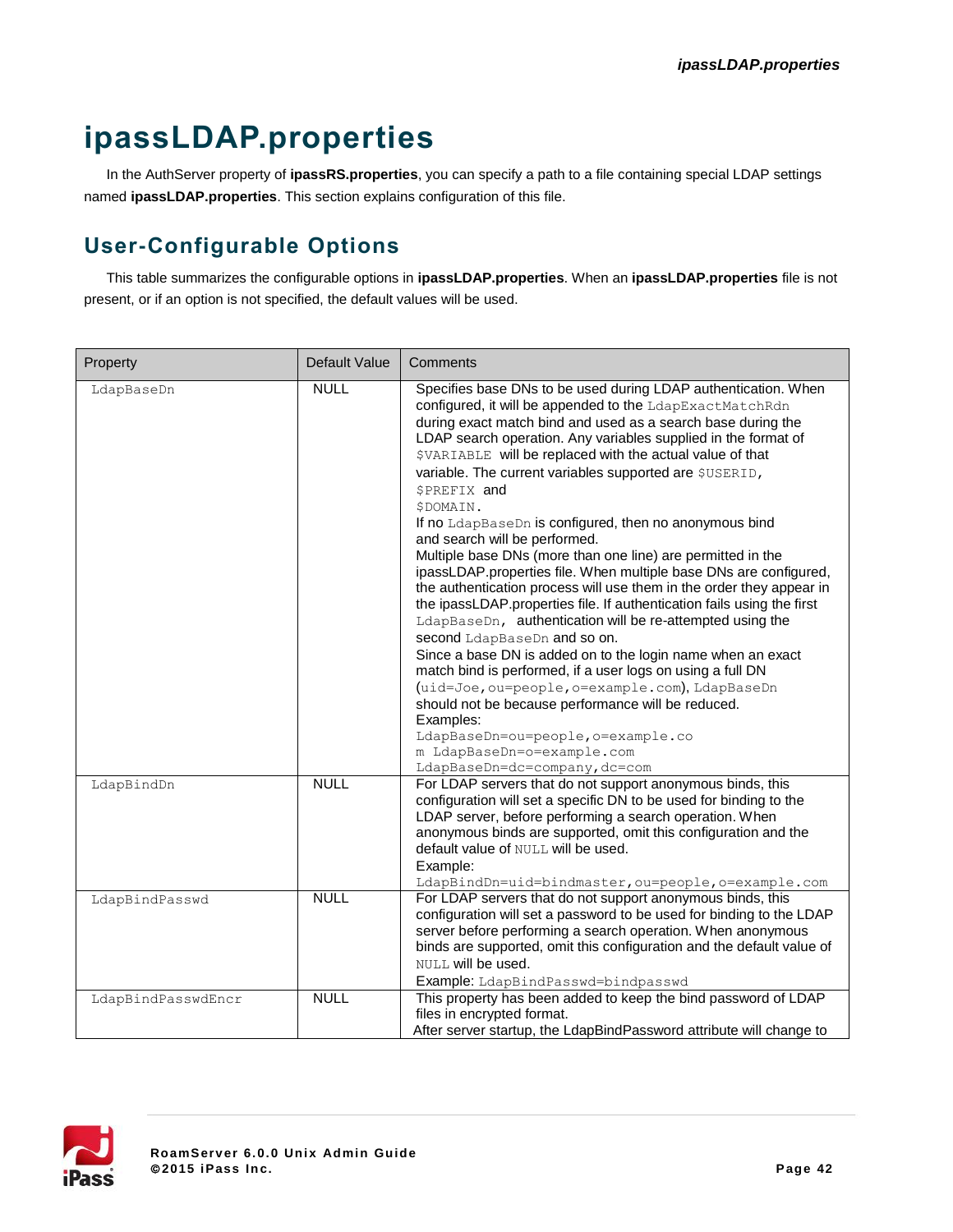|                                     |                      | LdapBindPasswdEncr attribute with password encrypted.                                                                                                                                                                                                                                                                                                                                                                                                                                                                                                                                                                                                                                                                                                                                                                                                                                                                                                                                                                                                                                                                                                                                                                         |
|-------------------------------------|----------------------|-------------------------------------------------------------------------------------------------------------------------------------------------------------------------------------------------------------------------------------------------------------------------------------------------------------------------------------------------------------------------------------------------------------------------------------------------------------------------------------------------------------------------------------------------------------------------------------------------------------------------------------------------------------------------------------------------------------------------------------------------------------------------------------------------------------------------------------------------------------------------------------------------------------------------------------------------------------------------------------------------------------------------------------------------------------------------------------------------------------------------------------------------------------------------------------------------------------------------------|
| LdapCompareAttr                     | <b>NULL</b>          | Configuration to enable comparison of user passwords against a<br>specific user attribute in the LDAP directory as a means of<br>authentication. The user attribute specified must contain a<br>password saved in clear text in the LDAP directory for<br>LdapCompareAttr to work.<br>This compare replaces the final user bind to authenticate the user.<br>The user bind authenticates against the standard password<br>attribute<br>(usually userpassword), which may or may not be encrypted in the<br>LDAP directory.<br>Example: LdapCompareAttr=roamingPassword                                                                                                                                                                                                                                                                                                                                                                                                                                                                                                                                                                                                                                                        |
| LdapDetectBaseDn                    | <b>YES</b>           | When LdapDetectBaseDn is enabled, and no LdapBaseDn is<br>configured, it will detect all the available BaseDn (a.k.a.<br>namingContexts) of the LDAP server. Valid values: YES or NO.                                                                                                                                                                                                                                                                                                                                                                                                                                                                                                                                                                                                                                                                                                                                                                                                                                                                                                                                                                                                                                         |
| LdapDoExactMatch                    | <b>NO</b>            | Disables or enables binding directly to the LDAP server for user<br>authentication using only the user's login id, password, and any<br>base DN by the LdapBaseDn configuration.<br>Accepted values are YES or NO.<br>Example: LdapDoExactMatch=YES                                                                                                                                                                                                                                                                                                                                                                                                                                                                                                                                                                                                                                                                                                                                                                                                                                                                                                                                                                           |
| LdapExactMatchRdn                   | $uid = $USER$<br>I D | The DN used for the exact match bind is comprised of two parts: the<br>relative DN (RDN) and the base DN. The base portion can be<br>specified by the LdapBaseDn configuration. The relative DN format<br>can be specified by the LdapExactMatchRdn. The RDN is by<br>default uid=\$USERID, where the variable \$USERID is replaced<br>by the username specified at login time. The current variables<br>supported are \$USERID and \$DOMAIN.<br>For example:<br>User joe exists in a LDAP tree with a DN of<br>uid=joe, ou=people, o=example.com, and he logs in as<br>joe @example.com. For a successful exact match bind, leave the<br>LdapExactMatchRdn as default and set the<br>LdapBaseDn=ou=people, o=example.com.<br>User Mary exists in a LDAP tree with a DN of<br>cn=Mary, dc=company, dc=com, and she logs in as<br>Mary @example.com. For a successful exact match bind, set the<br>LdapExactMatchRdn=cn=\$USERID and set the<br>LdapBaseDn=dc=company, dc=com.<br>The exact match bind can be disabled by setting<br>LdapDoExactMatch=NO.<br>Only one LdapExactMatchRdn (one line) is allowed in the<br>ipassLDAP.properties file.<br>Examples:<br>LdapExactMatchRdn=cn=\$USERID<br>LdapExactMatchRdn=\$USERID |
| LdapGroupDepth                      | 3                    | Can be used in conjunction with LdapMemberOfGroup to limit the<br>depth of the search for nested groups. Valid values are from 1 to 10.<br>A value of 1 would avoid any nested group search and only look for<br>direct group memberships.                                                                                                                                                                                                                                                                                                                                                                                                                                                                                                                                                                                                                                                                                                                                                                                                                                                                                                                                                                                    |
| LdapIgnoreExpiredAdPass<br>W<br>ord | <b>NO</b>            | If set to YES, RoamServer will allow access by ignoring expired<br>Active Directory (AD) passwords.                                                                                                                                                                                                                                                                                                                                                                                                                                                                                                                                                                                                                                                                                                                                                                                                                                                                                                                                                                                                                                                                                                                           |
| LdapMemberOfGroup                   | <b>NULL</b>          | This property will enable verification that a user is a member of a<br>given group in Active Directory. RoamServer compares the given<br>group DN to the attribute and any subsequent nested groups, up<br>to a maximum depth of 10 nested groups.<br>Example:                                                                                                                                                                                                                                                                                                                                                                                                                                                                                                                                                                                                                                                                                                                                                                                                                                                                                                                                                                |

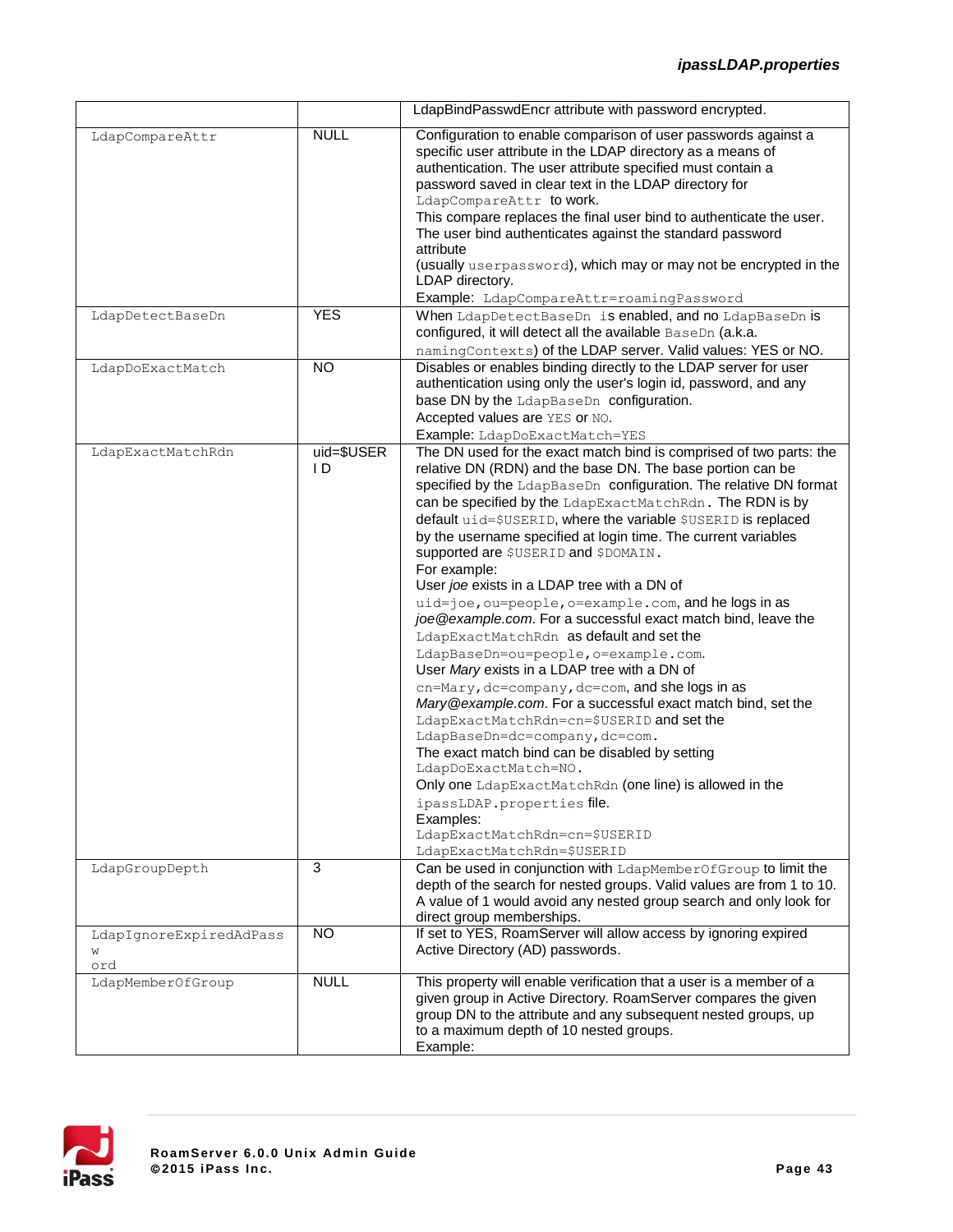|                       |                   | LdapMemberOfGroup=CN=CompanyUsers, CN=Users, DC=Cor                                                                                                                                                                                                                                                                                                                                                                                                                                                                                                                                                                                                                                                                                                                                                                                                                                                                                                                                                                                                                                                                                                                                                                                                                                                                                                                                                                                                                                                                                                                                                                                                                                                                    |
|-----------------------|-------------------|------------------------------------------------------------------------------------------------------------------------------------------------------------------------------------------------------------------------------------------------------------------------------------------------------------------------------------------------------------------------------------------------------------------------------------------------------------------------------------------------------------------------------------------------------------------------------------------------------------------------------------------------------------------------------------------------------------------------------------------------------------------------------------------------------------------------------------------------------------------------------------------------------------------------------------------------------------------------------------------------------------------------------------------------------------------------------------------------------------------------------------------------------------------------------------------------------------------------------------------------------------------------------------------------------------------------------------------------------------------------------------------------------------------------------------------------------------------------------------------------------------------------------------------------------------------------------------------------------------------------------------------------------------------------------------------------------------------------|
|                       |                   | p orateHQ, DC=company, DC=com                                                                                                                                                                                                                                                                                                                                                                                                                                                                                                                                                                                                                                                                                                                                                                                                                                                                                                                                                                                                                                                                                                                                                                                                                                                                                                                                                                                                                                                                                                                                                                                                                                                                                          |
| LdapSearchFilter      | uid=\$USER<br>I D | Specifies a custom filter when searching an LDAP server for a<br>user. If this option is not set, the default filter (uid=\$USERID) will<br>be used. When an exact match bind is disabled or is unsuccessful,<br>an anonymous bind and search will be used. A custom filter may<br>be supplied for the search. Any variables supplied in the format of<br>\$VARIABLE will be replaced with the actual value of that variable.<br>The current variables supported are \$USERID, \$PREFIX and<br>\$DOMAIN.<br>Only one filter (one line) is presently allowed in the<br>ipassLDAP.properties file.<br>The variables' values are taken from the user's login. For example if<br>someone logs in as joe@example.com, the variable<br>\$USERID would be replaced by joe (that is, everything to<br>the left of the leftmost @-sign, not including any prefix such<br>as iPass/). The variable \$DOMAIN would be replaced by<br>example.com (that is, everything to the right of the leftmost<br>$@$ -sign).<br>For example: if the search filter is<br>(&(mail=\$USERID@\$DOMAIN)(dialup=true)), when joe<br>from<br>example.com logs on, the search filter will be converted<br>$to$ ( $&$ (mail=joe@example.com) (dialup=true))<br>Examples:<br>LdapSearchFilter=uid=\$USERID<br>LdapSearchFilter=mail=\$USERID @\$DOMAIN<br>LdapSearchFilter=(&(uid=\$USERID)(dialup=true))<br>Class of service str can also be used as a valid attribute<br>for the search query. Valid values for this attribute are: DIAL-UP,<br>DIAL-UP-ISDN, DIAL-UP-PHS, WIRED, WIRELESS,<br>MOBILEDATA.<br>Example:<br>LdapSearchFilter=(&(sAMAccountName=\$USERID)<br>(member00f=CN=\$(class of service str), CN=Users, DC=<br>company, DC=com)) |
| LdapSearchMoreServers | <b>NO</b>         | Uncomment and customize the LdapSearchMoreServers line to<br>enable/disable searching other LDAP servers when the user is not<br>found on the current LDAP server. Valid values are YES or NO.<br>Default value is NO. Note to Active Directory (AD) users: you will,<br>in most cases, need this enabled to YES.                                                                                                                                                                                                                                                                                                                                                                                                                                                                                                                                                                                                                                                                                                                                                                                                                                                                                                                                                                                                                                                                                                                                                                                                                                                                                                                                                                                                      |
| LdapSearchScope       | 2                 | Determines the scope of the LDAP search. Valid values are:<br>0=Object Scope, 1=One Level Scope, 2=Subtree Scope                                                                                                                                                                                                                                                                                                                                                                                                                                                                                                                                                                                                                                                                                                                                                                                                                                                                                                                                                                                                                                                                                                                                                                                                                                                                                                                                                                                                                                                                                                                                                                                                       |

# **Suggested Configuration**

### **Example 1 (Most common)**

For companies with an LDAP directory structure where roaming users are stored in different directories:

```
uid=user1,ou=development,o=example.com
uid=user2,ou=finance,o=example.com
uid=user3,ou=marketing,o=example.com
```
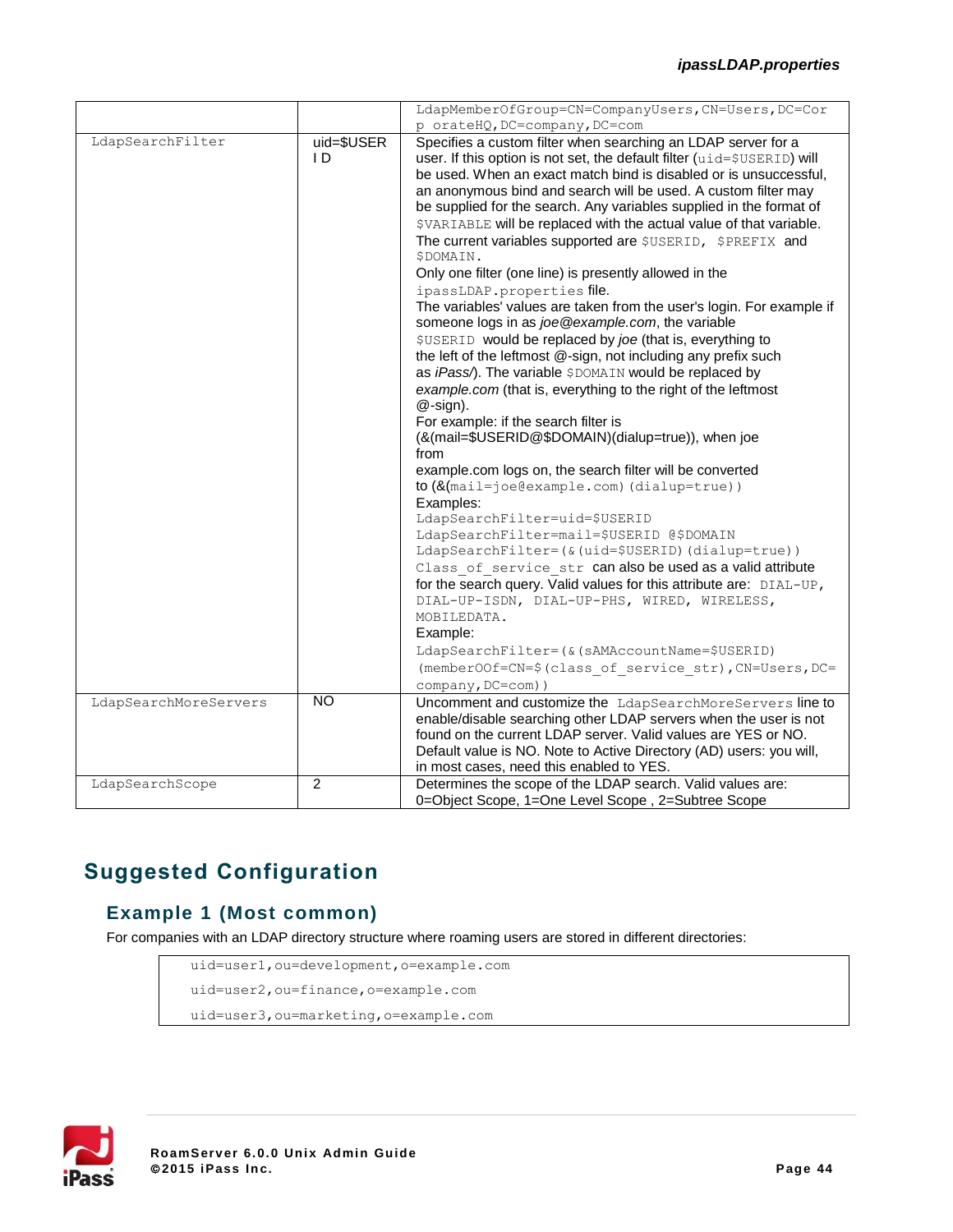Performing a search for the user might be a simpler approach. Therefore, the exact match bind step can be skipped all together. If all users login with the format of user1@example.com, then only do an anonymous bind and search of the LDAP directory.

Set the following in the ipassLDAP.properties file:

```
LdapBaseDn=o=example.com
LdapDoExactMatch=no
```
LdapSearchFilter=uid=\$USERID

#### **Example 2**

For companies with an LDAP directory structure where all roaming users are stored in the same directory:

```
uid=user1,ou=people,o=example.com
uid=user2,ou=people,o=example.com
uid=user3,ou=people,o=example.com
```
All users are in the ou=people,o=example.com directory. If all users log in with the format of user1@example.com, then to bind to the LDAP server on the first try with the exact match bind.

Set the following in the ipassLDAP.properties file:

```
LdapBaseDn=ou=people,o=example.com
```
#### **Example 3**

For companies whose roaming users login with a full Distinguished Name (DN) such as:

uid=user1, ou=development, o=example.com@example.com, the user id portion (which is everything to the left of the leftmost @-sign) is the full DN of the user.

Only the exact match bind is needed.

Set the following in the ipassLDAP.properties file:

LdapExactMatchRdn=\$USERID

LdapDoExactMatch=Yes

## **Using Active Directory**

When using Active Directory, configure RoamServer to point to any domain controller server when setting up your authentication server. AD listens on TCP port 389, but for large AD 'forests', you may consider configuring RoamServer to point to Global Catalog DCs on TCP port 3268.

Normal LDAP traffic on port 389 to AD DCs will not support 'referral chasing' for object binds outside of the resident domain which the DC resides in. To be able to authenticate users in other domains in your organization, RoamServer needs to authenticate against a GC DC in any domain, preferably at the root of the forest.

The error codes returned by Active Directory are the hexadecimal numbers of the Microsoft System Error Codes. You can convert a hex number to a decimal number and look up the corresponding error code on the Microsoft Website at:

[http://msdn.microsoft.com/library/default.asp?url=/library/en-us/debug/base/system\\_error\\_codes.asp](http://msdn.microsoft.com/library/default.asp?url=/library/en-us/debug/base/system_error_codes.asp)

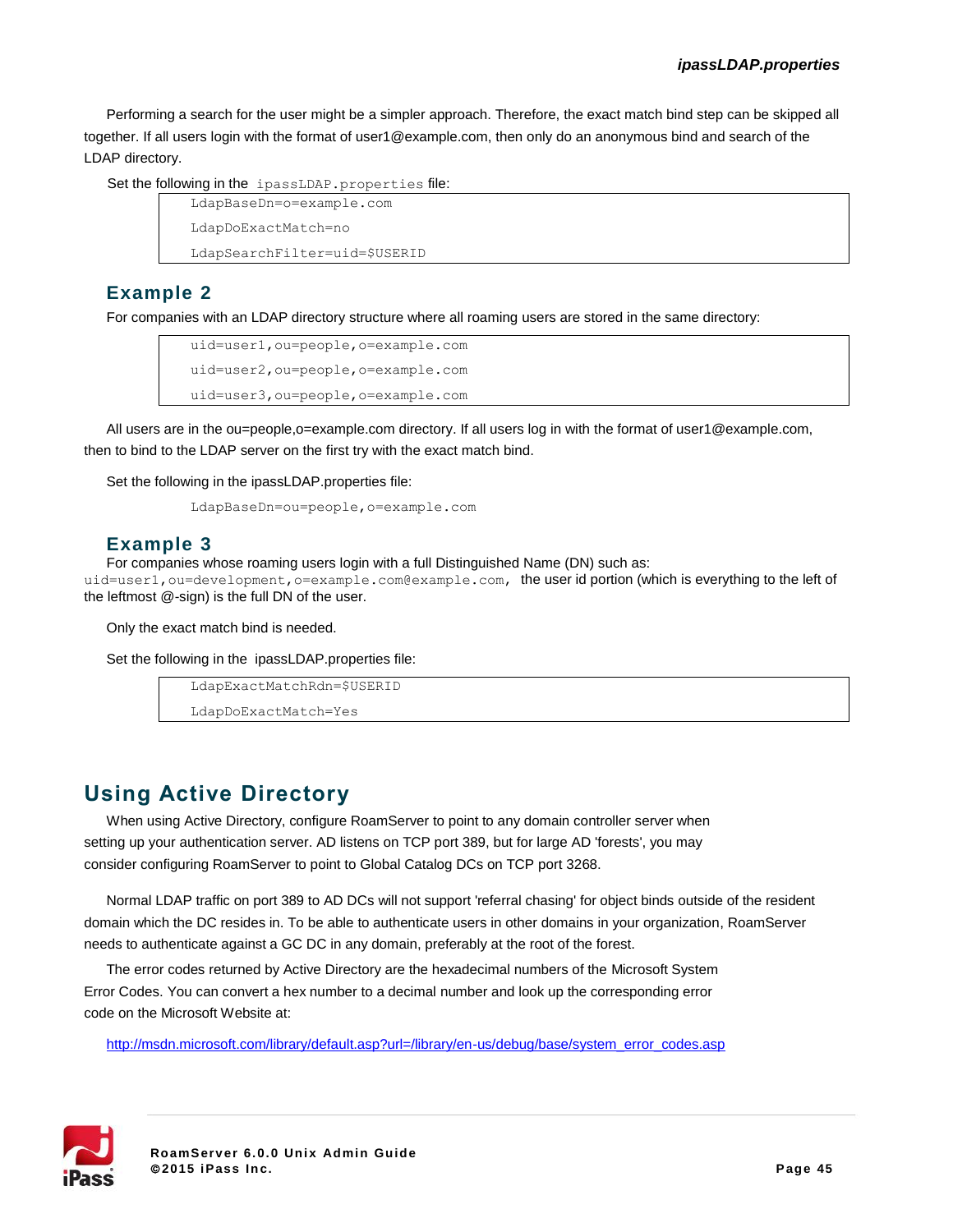Here is an example of an iPassLDAP.properties file configured for use with Active Directory. All lines in ipassLDAP.properties prefaced with a space or # sign are ignored.

# File: ipassLDAP.properties.example # # Description: Contains configurations for customizing LDAP authentication. # The AuthServer's LdapConfigFile property must be set # in ipassRS.properties for RoamServer to use this file. # # Blank lines and lines beginning with # or spaces are ignored. # ########################################################## # Sample for Active Directory (AD) users:# ########################################################## LdapBaseDn1=dc=company,dc=com LdapSearchFilter=sAMAccountName=\$USERID LdapBindDn=cn=bindUser,cn=Users,dc=dev,dc=company,dc=com LdapBindPassword=bindUserPassword LdapDetectBaseDn=YES #LdapSearchMoreServers=YES #LdapCompareAttr=someUserAttribute #LdapDetectBaseDn=YES #LdapMemberOfGroup=CN=iPassUsers,CN=Users,DC=company,DC=com #LdapGroupDepth=3 #LdapSearchScope=2 ########################################################## # Sample for LDAP: # ########################################################## #LdapBaseDn1=o=company.com #LdapSearchFilter=uid=\$USERID #LdapDetectBaseDn=YES #LdapSearchScope=2 #LdapDoExactMatch=NO #LdapExactMatchRdn=uid=\$USERID #LdapBindDn=uid=bindUser,ou=people,o=company.com #LdapBindPassword=bindUserPassword #LdapCompareAttr=someUserAttribute #LdapSearchMoreServers=YES ########################################################## # More Documentation on the settings above # ########################################################## ########################################################## # # Uncomment and customize the 'LdapBaseDn' line to set a search base. # Important: a minimum of 1 'LdapBaseDn' is required for a search to occur. # Supported variables are USERID, PREFIX and DOMAIN. # Default is no base DN. # # LdapBaseDn1= o=company1.com LdapBaseDn2= o=\$DOMAIN # # Sample for Active Directory (AD) users: # LdapBaseDn1= dc=company,dc=com # ########################################################## ########################################################## # # Uncomment and customize the 'LdapSearchFilter' line to set a search filter. # Supported variables are USERID, PREFIX and DOMAIN. # Default is "uid=\$USERID".

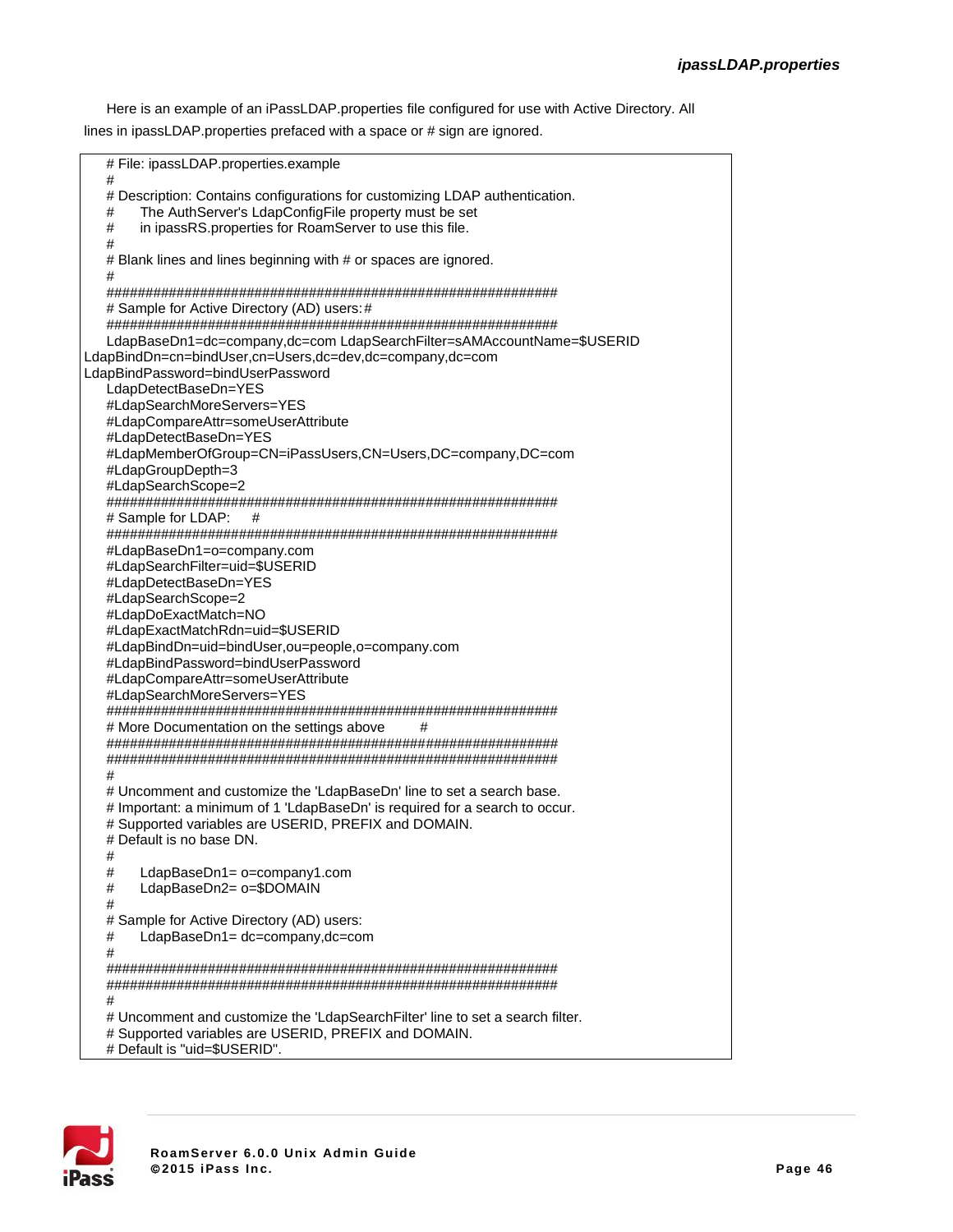```
#
  # LdapSearchFilter=uid=$USERID
  #
  # NOTE to Active Directory (AD) users: you will
  # need to configure this property for searches.
   #
  # Most common filter is:
  #
       LdapSearchFilter=sAMAccountName=$USERID
  #
  # Search filter to find a member of a group
  #
   #
  LdapSearchFilter=(&(sAMAccountName=$USERID)(memberOf=CN=iPassUsers,CN=Users,DC=co
mp any,DC=com))
   #
  # Search filter to find a member of a group using the class_of_service_str
  # iPass attribute (wrapped with ${}) from the incoming auth_request packet:
   #
   #
  LdapSearchFilter=(&(sAMAccountName=$USERID)(memberOf=CN=${class_of_service_str},CN=
  Users,DC=company,DC=com))
  #
  # Valid values for class_of_service_str are:
   #
  # DIAL-UP,DIAL-UP-ISDN,DIAL-UP-PHS,WIRED,WIRELESS
   #
  ##########################################################
  ##########################################################
   #
  # When LdapDetectBaseDn is enabled, and no LdapBaseDn is configured,
  # it will detect all the available BaseDn (a.k.a. namingContexts) of the LDAP server.
  # Options: NO or YES
  # Default: YES
  #
       LdapDetectBaseDn=YES
  #
  ##########################################################
  ##########################################################
   #
  # Property to enable verifying that a user is a member of
  # a given group in Active Directory.
  # This is a special feature to handle nested groups.
  # It compares the given <Group DN> to the memberOf attribute of the user
  # and any subsequent nested groups, up to a max depth of 10 nested groups.
  # Default is none.
  #
  # LdapMemberOfGroup=CN=iPassUsers,CN=Users,DC=company,DC=com
  #
  ##########################################################
  ##########################################################
  #
  # This property can be used in conjunction with the LdapMemberOfGroup feature
  # to limit the depth of which we search for nested groups.
  # The valid range is from 1 to 10.
  # A value of 1 would avoid any nested group search and only look at the
  # user's memberOf attribute for direct group memberships.
  # The default depth is 3.
  #
```
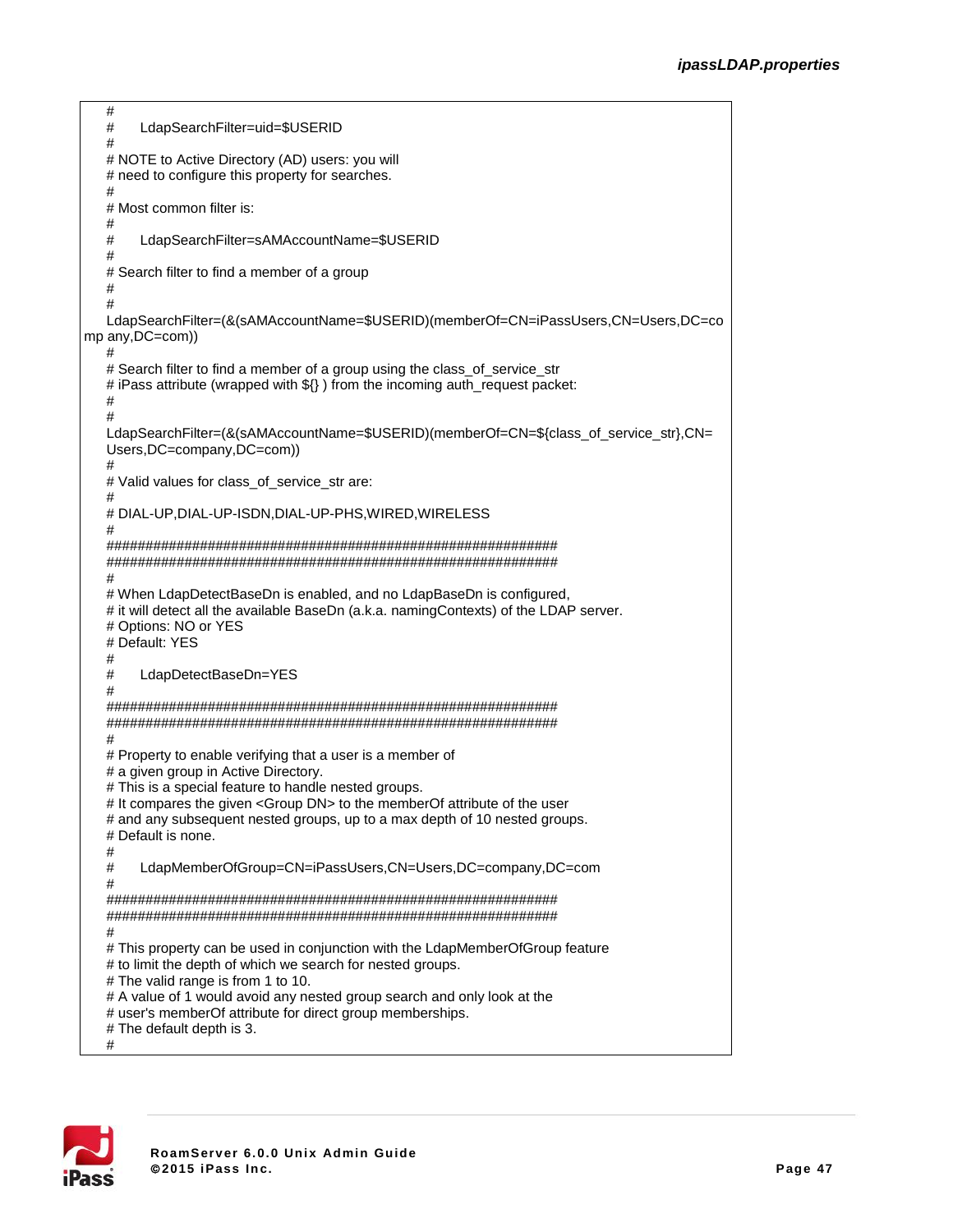```
# LdapGroupDepth=3
#
##########################################################
##########################################################
#
# Search Scope.
# Valid values are:
# 0 (Object Scope)<br># 1 (OneLevel Scor
# 1 (OneLevel Scope)<br># 2 (Subtree Scope)
     2 (Subtree Scope)
# Default is 2 (Subtree Scope).
#
# LdapSearchScope=2
#
##########################################################
##########################################################
#
# Uncomment the following to enable the exact match bind. This is
# recommended when the LDAP search is not needed. Options: NO or YES.
# Default is NO.
#
     LdapDoExactMatch=YES
#
##########################################################
##########################################################
#
# Uncomment and customize the 'LdapExactMatchRdn' line to specify the RDN
# format for the exact match bind. Supported variables are USERID, PREFIX and DOMAIN.
# Note that the LdapExactMatchRdn will be concatenated with the LdapBaseDn
# to formulate the exact match DN.
# Default is "uid=$USERID".
#
     LdapExactMatchRdn=uid=$USERID,o=company.com
#
##########################################################
##########################################################
#
# Uncomment and customize the 'LdapBindDn' and 'LdapBindPassword' lines
# if your LDAP server does not support anonymous binds.
# Default is none.
#
# LdapBindDn=uid=test,ou=people,o=company.com
# LdapBindPassword=test
#
# NOTE to Active Directory (AD) users: you will
# need to configure these properties for binding.
#
# LdapBindDn=cn=bindUser,cn=Users,dc=company,dc=com
     LdapBindPassword=bindUserPassword
#
##########################################################
##########################################################
#
# Uncomment and customize the 'LdapCompareAttr' line to specify a user attribute
# to compare the password with when authenticating. NOTE: This will replace
# the final user bind for authenticating.
# Default is none.
#
     LdapCompareAttr=someUserAttribute
```
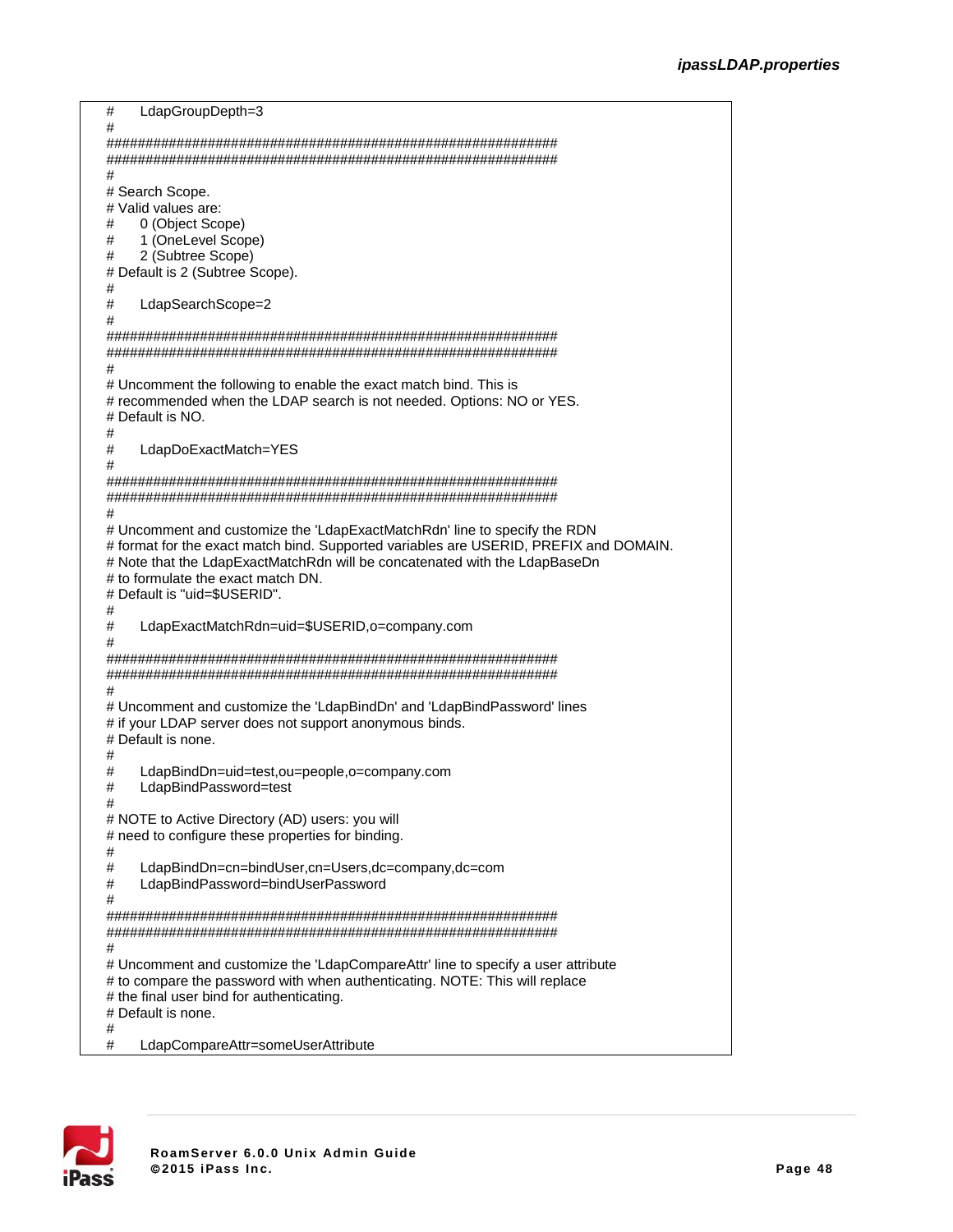| #                                                          |
|------------------------------------------------------------|
|                                                            |
|                                                            |
| #                                                          |
| # Uncomment and customize the 'LdapSearchMoreServers' line |
| # to enable/disable searching other LDAP servers           |
| # when the user is not found on the current LDAP server.   |
| # Valid values are YES or NO. Default value is NO.         |
| #                                                          |
| # NOTE to Active Directory (AD) users: you will,           |
| # in most cases, need this enabled to YES.                 |
| #                                                          |
| #<br>LdapSearchMoreServers=YES                             |
| #                                                          |
|                                                            |

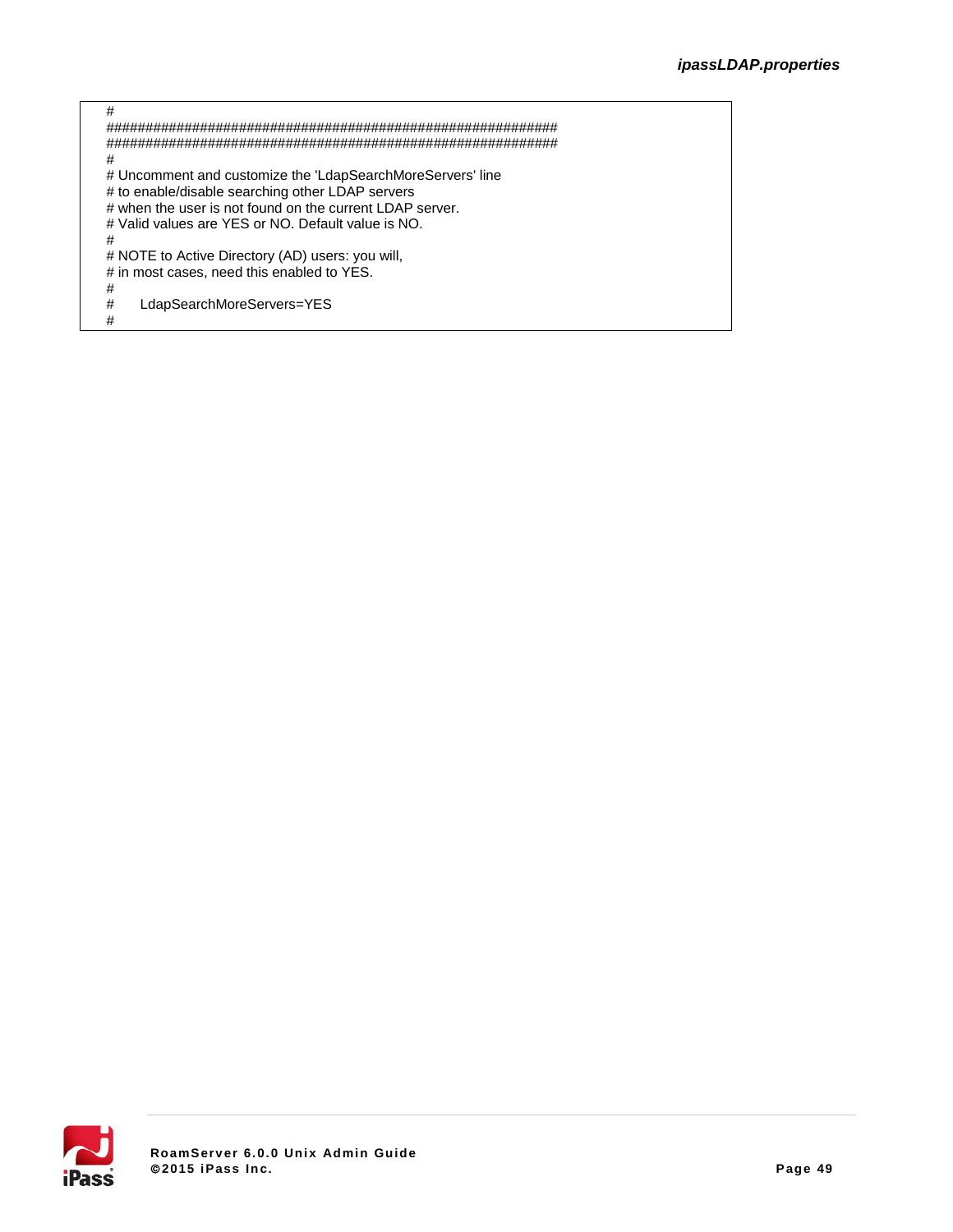# **Appendix I: Error Messages**

This section lists error messages that can be returned by the RoamServer at Debug Levels 0, 1 and 2. Although other debug levels are possible, they are used only for packet dumps and no error messages are associated with them.

Variables denoted in the list by + (for example,  $\pm$ ioe.getMessage()) will be replaced at runtime with specific data.

| <b>Feature</b> | Debug<br>Level                                                            | Message                                                                       |  |  |  |  |  |
|----------------|---------------------------------------------------------------------------|-------------------------------------------------------------------------------|--|--|--|--|--|
| Tacacs+        |                                                                           |                                                                               |  |  |  |  |  |
|                | $\mathbf{1}$                                                              | Error occurred while trying to communicate to the TACACS+                     |  |  |  |  |  |
|                | $\mathbf{1}$                                                              | Failed to convert TACACS+ packet to bytes                                     |  |  |  |  |  |
|                | $\mathbf{1}$                                                              | "Failed to open TCP socket to TACACS+ server: IO Error,<br>"+ioe.getMessage() |  |  |  |  |  |
|                | $\mathbf{1}$                                                              | "Failed to open TCP socket to TACACS+ server:                                 |  |  |  |  |  |
|                | $\mathbf{1}$                                                              | Failed to send packet to TACACS+ server" +ioe.getMessage()                    |  |  |  |  |  |
|                | $\mathbf{1}$                                                              | Unexpected NULL clientSocket, socket could be closed.                         |  |  |  |  |  |
|                | $\mathbf{1}$                                                              | Timed Out reading packet from TACACS+ server "                                |  |  |  |  |  |
|                | $\mathbf{1}$                                                              | "Failed to read packet from TACACS+ server "                                  |  |  |  |  |  |
|                | $\mathbf{1}$                                                              | Cannot parse raw TACACS+ packet                                               |  |  |  |  |  |
|                | "Error closing socket to TACACS+ " +ioe.getMessage()<br>$\mathbf{1}$      |                                                                               |  |  |  |  |  |
|                | $\mathbf{1}$                                                              | "ERROR parsing header of packet received from TACACS+                         |  |  |  |  |  |
|                | $\mathbf{1}$                                                              | "Unsupported reply packet type " +this.hdr type +" received                   |  |  |  |  |  |
|                |                                                                           | from                                                                          |  |  |  |  |  |
|                | $\mathbf{1}$                                                              | "ERROR decrypting TACACS+ packet"                                             |  |  |  |  |  |
|                | $\mathbf{1}$                                                              | "ERROR: missing TACACS+ packet type"                                          |  |  |  |  |  |
|                | $\mathbf{1}$                                                              | "parse() not supported for this reply packet type " +pktType                  |  |  |  |  |  |
|                | $\mathbf{1}$                                                              | "ERROR: missing TACACS+ packet type"                                          |  |  |  |  |  |
|                | $\mathbf{1}$                                                              | "ERROR: toBytes () not supported for packet type " +pktType                   |  |  |  |  |  |
|                | $\mathbf{1}$                                                              | "ERROR encrypting TACACS+ packet"                                             |  |  |  |  |  |
|                | $\mathbf{1}$                                                              | "CHAP challenge conversion failed."                                           |  |  |  |  |  |
|                | $\mathbf{1}$                                                              | "CHAP password conversion failed."                                            |  |  |  |  |  |
|                | $\mathbf{1}$                                                              | "ERROR encrypting TACACS+ packet"                                             |  |  |  |  |  |
|                | $\overline{2}$                                                            | Error or Timeout in getting reply from TACACS+ server                         |  |  |  |  |  |
|                | Password is NULL, TACACS+ Minor Version 0 does not support<br><b>CHAP</b> |                                                                               |  |  |  |  |  |
|                | $\overline{2}$                                                            | Error/Timeout getting first auth reply from TACACS+ server                    |  |  |  |  |  |
| LDAP           |                                                                           |                                                                               |  |  |  |  |  |
|                | $\Omega$                                                                  | "Server's LDAP Info is Missing "                                              |  |  |  |  |  |
|                | $\Omega$                                                                  | "Unexpected return code (" +rc +")"                                           |  |  |  |  |  |
|                | $\Omega$                                                                  | "Internal Error: LDAP server address not set"                                 |  |  |  |  |  |
|                | $\mathbf{1}$                                                              | "Illegal LDAP Configuration: Must configure an                                |  |  |  |  |  |
|                |                                                                           | "+LdapInfo.LDAP BASE DN +" or Enable                                          |  |  |  |  |  |
|                |                                                                           | "+LdapInfo.LDAP DO EXACT MATCH                                                |  |  |  |  |  |
|                | $\mathbf{1}$                                                              | "Error creating RDN from ldapExactMatchRdn"                                   |  |  |  |  |  |
|                | $\mathbf{1}$                                                              | "ExactMatchBind failed " +ne.getMessage ()                                    |  |  |  |  |  |
|                | $\mathbf{1}$                                                              | "Error creating Search Filter."                                               |  |  |  |  |  |
|                | $\mathbf{1}$                                                              | "LDAP Authentication failed " +reason                                         |  |  |  |  |  |
|                | $\mathbf{1}$                                                              | "Error, LDAP search found multiple matches "+entryCount +"<br>found           |  |  |  |  |  |
|                | 1                                                                         | "LDAP Search found multiple matches for this user "                           |  |  |  |  |  |
|                |                                                                           | +slee.getMessage()                                                            |  |  |  |  |  |

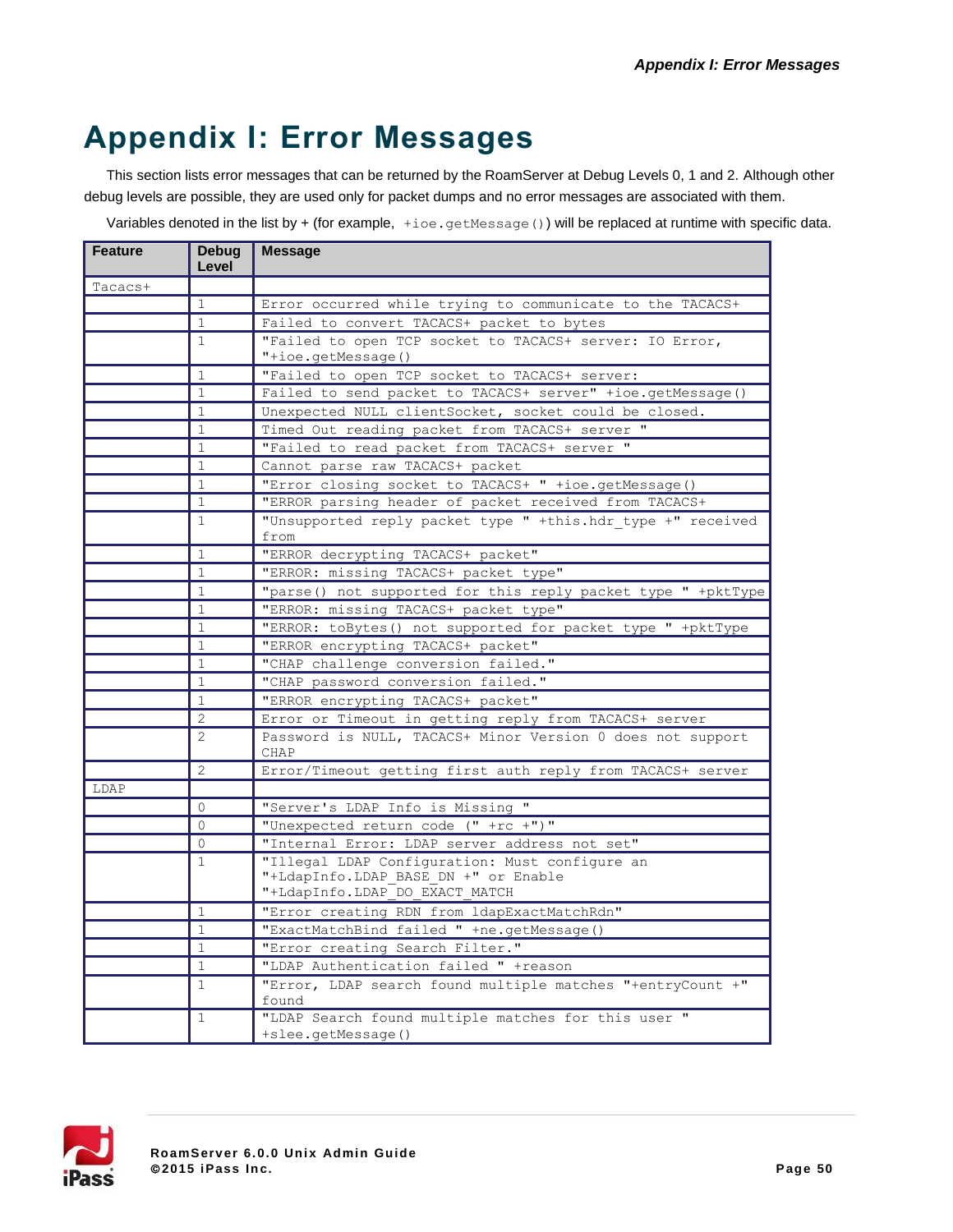|         | $\mathbf{1}$ | "LDAP Search exceeded " +searchTimeout +" millisecond time<br>limit:          |
|---------|--------------|-------------------------------------------------------------------------------|
|         | $\mathbf{1}$ | "LDAP Search Error: " +ne.getMessage()                                        |
|         | $\mathbf{1}$ | "LDAP Compare of (" +name +") attribute with password<br>failed."             |
|         | $\mathbf{1}$ | "LDAP Compare of (" +name +") attribute failed: "<br>+ne.getMessage()         |
|         | $\mathbf{1}$ | "Unexpected NULL ldap context"                                                |
|         | $\mathbf{1}$ | "Invalid attribute name: "+attrName+", in line:<br>"+origString               |
|         | $\mathbf{1}$ | "Could not authenticate user at this LDAP server"                             |
|         | $\mathbf{1}$ | "TIMEOUT while talking to LDAP server after "<br>+sInfo.NumRetry +"           |
|         | 2            | "Error while closing connection to LDAP server"<br>+ne.getMessage()           |
| SSLPost |              |                                                                               |
|         | $\Omega$     | fileDesc+fileName+" does not exist"                                           |
|         | $\Omega$     | "Cannot read "+fileDesc+filename                                              |
|         | $\Omega$     | "Failed to instanciate SSLPostCommunicator:<br>"+cce.getMessage()             |
|         | $\Omega$     | "Could not instantiate SSLSocketImpl"                                         |
|         | 0            | "ERROR: Missing IpassDictionaryEntry"                                         |
|         | 1            | "Socket receive timed out"                                                    |
|         | $\mathbf{1}$ | "Failed to receive data from server: " +<br>serverInfoRec.IpAddress           |
|         | 1            | "IOEXCEPTION: while talking to server: " +<br>serverInfoRec.IpAddress + ":" + |
|         | $\mathbf{1}$ | "received null Communicator object"                                           |
|         | $\mathbf{1}$ | "received null serverInfoRec"                                                 |
|         | 1            | "received null requestPkt"                                                    |
|         | $\mathbf{1}$ | "received null replyPkt"                                                      |
|         | 1            | "Could not create sslSocket: doHandshake failed"                              |
|         | $\mathbf{1}$ | "Could not create sslSocket: Instantiation failed"                            |
|         | $\mathbf{1}$ | "sslSocket null for ServerSide communicator"                                  |
|         | 1            | "Could parse post packet: " +replyStr                                         |
|         | 1            | Malformed Post Packet                                                         |
|         | $\mathbf{1}$ | "Malformed post packet header"                                                |

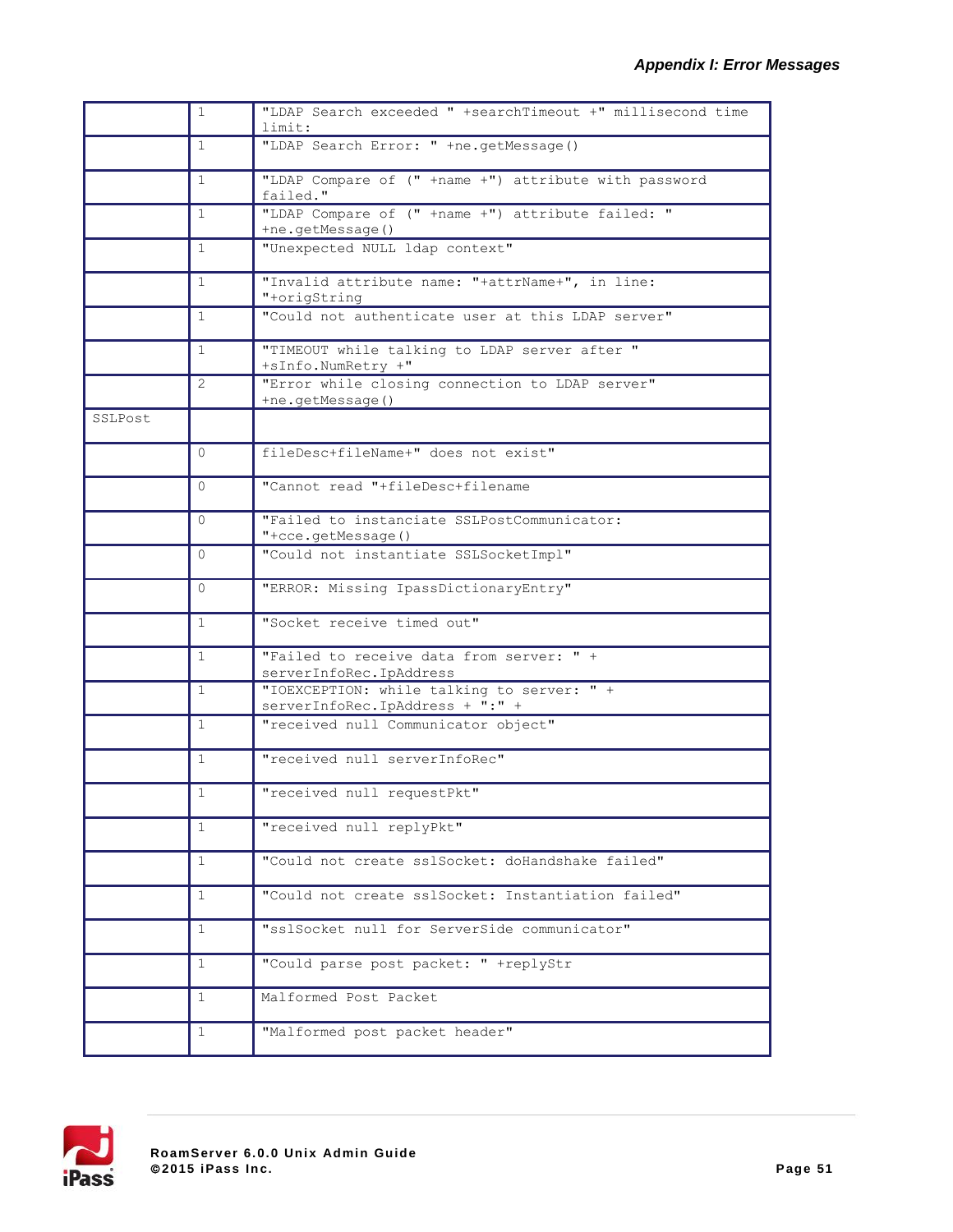|          | $\mathbf{1}$ | "Unexpected NULL sslSocket."                                                                             |
|----------|--------------|----------------------------------------------------------------------------------------------------------|
|          | $\mathbf{1}$ | "Error parsing MultiInstance attribute "+name+", of type "<br>+de.getType()                              |
|          | $\mathbf{1}$ | "Error parsing attribute "+name+", of type " +de.getType()                                               |
|          | $\mathbf{1}$ | "Error in converting the packet to bytes: $" + e.$ toString()                                            |
|          | $\mathbf{1}$ | "Error for attribute "+name+ ": "+i.getMessage()+" Ignoring<br>it"                                       |
|          | $\mathbf{1}$ | "Dropping attribute for ipassCode " +ipassCode+" value<br>$"+value+"$ ,                                  |
|          | $\mathbf{1}$ | Base64 Decode ERROR: Dropping OBJECT of ipassCode "<br>+ipassCode+"                                      |
|          | $\mathbf{1}$ | "Dropping OBJECT of ipassCode " +ipassCode+" value<br>"+value+", OptionalDataException: "+o.getMessage() |
|          | $\mathbf{1}$ | "Dropping OBJECT of ipassCode " +ipassCode+" value<br>$"+value+",$                                       |
|          | 1            | "Dropping OBJECT of ipassCode " +ipassCode+" value<br>"+value+", IOException: "+i.getMessage()           |
|          | $\mathbf{1}$ | "Dropping attribute for ipassCode " +ipassCode+" value<br>$"$ +value+",                                  |
|          | 2            | "NULL sslServerSocket, listener socket could be closed."                                                 |
|          | 2            | "SSL handshake failed, closing accepted socket."                                                         |
|          | 2            | "Listeners are shutdown, closing accepted socket."                                                       |
|          | 2            | "Rejecting packet from: " +sslSocket.getHost()                                                           |
|          | 2            | "Error: No ipassPkt to send"                                                                             |
|          | 2            | "Unexpected NULL sslSocket, socket could be closed."                                                     |
|          | 2            | "Could parse post packet: " +packetStr                                                                   |
|          | 2            | "Error parsing IpassPostPkt: Unknown URI/request type " +uri                                             |
|          | 2            | "Error parsing IpassPostPkt: missing empty string."                                                      |
|          | 2            | "Error parsing IpassPostPkt."                                                                            |
|          | 2            | "Unknown PostPkt attribute (" +name +"): ignoring it."                                                   |
| Handlers |              |                                                                                                          |
|          | 0            | "Software update failed"                                                                                 |
|          | $\mathbf{0}$ | "Download failed"                                                                                        |
|          | $\Omega$     | "Error occurred while trying to instantiate RSPolicyRules: "<br>+ i.getMessage()                         |
|          | 0            | "Error occurred while adding policy rule: An entry with the<br>same rule:" + id + " exists!"             |
|          | $\mathbf{0}$ | "File "+policyFile+" not found"                                                                          |

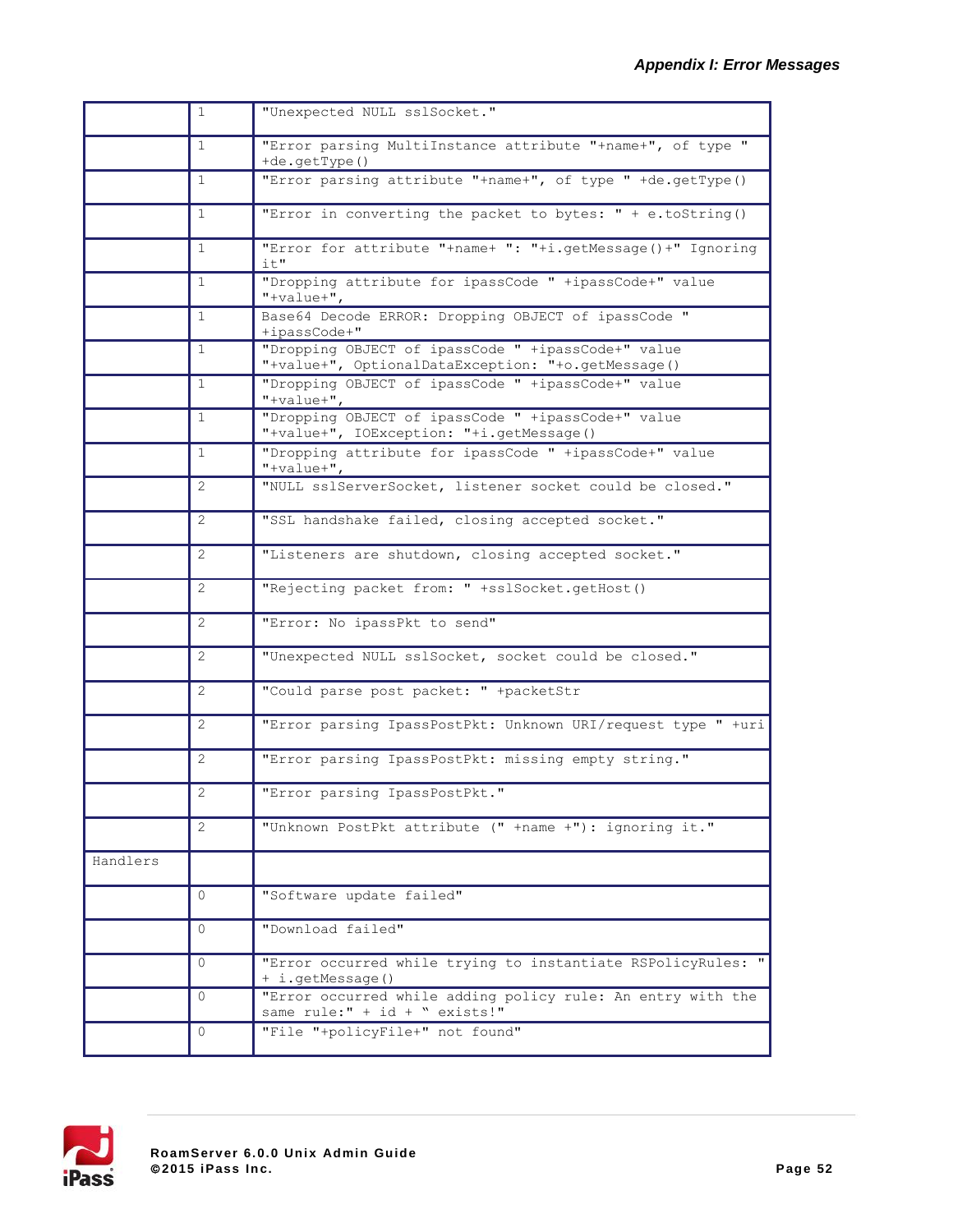| $\mathbf{0}$ | "Failed to Shutdown due to policy errors<br>as the TransactionController is null"                            |
|--------------|--------------------------------------------------------------------------------------------------------------|
| $\Omega$     | "Failed to Shutdown due to policy errors as the<br>TransactionContext is null"                               |
| $\Omega$     | Cannot find TRANSACTION CONTROLLER                                                                           |
| $\mathbf{0}$ | Cannot find exceptionHandler                                                                                 |
| $\mathbf{0}$ | Could not get LOCAL HOST IP                                                                                  |
| $\Omega$     | Error occurred while trying to instantiate " + s.toString()                                                  |
| 0            | Error occurred while trying to send the reply packet                                                         |
| $\Omega$     | No Server found for the following transaction type: "+<br>reqTypeName                                        |
| $\Omega$     | No valid handler found for the request of type "+type);                                                      |
| $\mathbf{0}$ | ERROR occurred while trying to save the acct record in a<br>file: "+i.getMessage())                          |
| $\Omega$     | Error occurred while trying to instantiate RSAcctReqHandler:<br>$" +$                                        |
| 0            | Unexpected ERROR: "+Config. FAILED ACCT LOG DIR+" property<br>not set!                                       |
| $\Omega$     | Could not create directory $\Upsilon'' +$ failedDirPath + " $\Upsilon'$ to<br>store                          |
| $\Omega$     | ERROR, expected "+Config. FAILED ACCT LOG DIR+" to be a<br>directory, got \"" + failedDirPath + "\" instead. |
| $\mathbf{1}$ | "Software Update Failed due to failure to load the Server's<br>Version Table."                               |
| $\mathbf{1}$ | "Unable to copy "+this.serverJarFileName +" to<br>"+this.updatefilesJarFileName                              |
| $\mathbf{1}$ | "User " + user_id + " is denied access based on the policy<br>rule:                                          |
| $\mathbf{1}$ | "IO error in loading policy File "+policyFile                                                                |
| $\mathbf{1}$ | "Error loading the policy file"                                                                              |
| $\mathbf{1}$ | "Cannot get SSLPOST listener port, defaullting to:" +<br>UNKNOWN PORT                                        |
| 1            | "Failed to handle Heartbeat message!"                                                                        |
| 1            | "Failed to load RS Policy Rules: "+se.getMessage()                                                           |
| $\mathbf{1}$ | "Policy Restriction. Verify Policy Failed."                                                                  |
| $\mathbf{1}$ | "Authentication Rejected: Invalid Reply Packet"                                                              |
| $\mathbf{1}$ | "ERROR: list lock is NULL. Cannot check for duplicates in<br>our                                             |
| $\mathbf{1}$ | "exception ocurred: " + e.toString()                                                                         |
| 1            | "ERROR: list lock is NULL. Cannot add entry to our<br>accessList"                                            |
| $\mathbf{1}$ | "No such hashing alrorithm error: "+nsae.getMessage()                                                        |

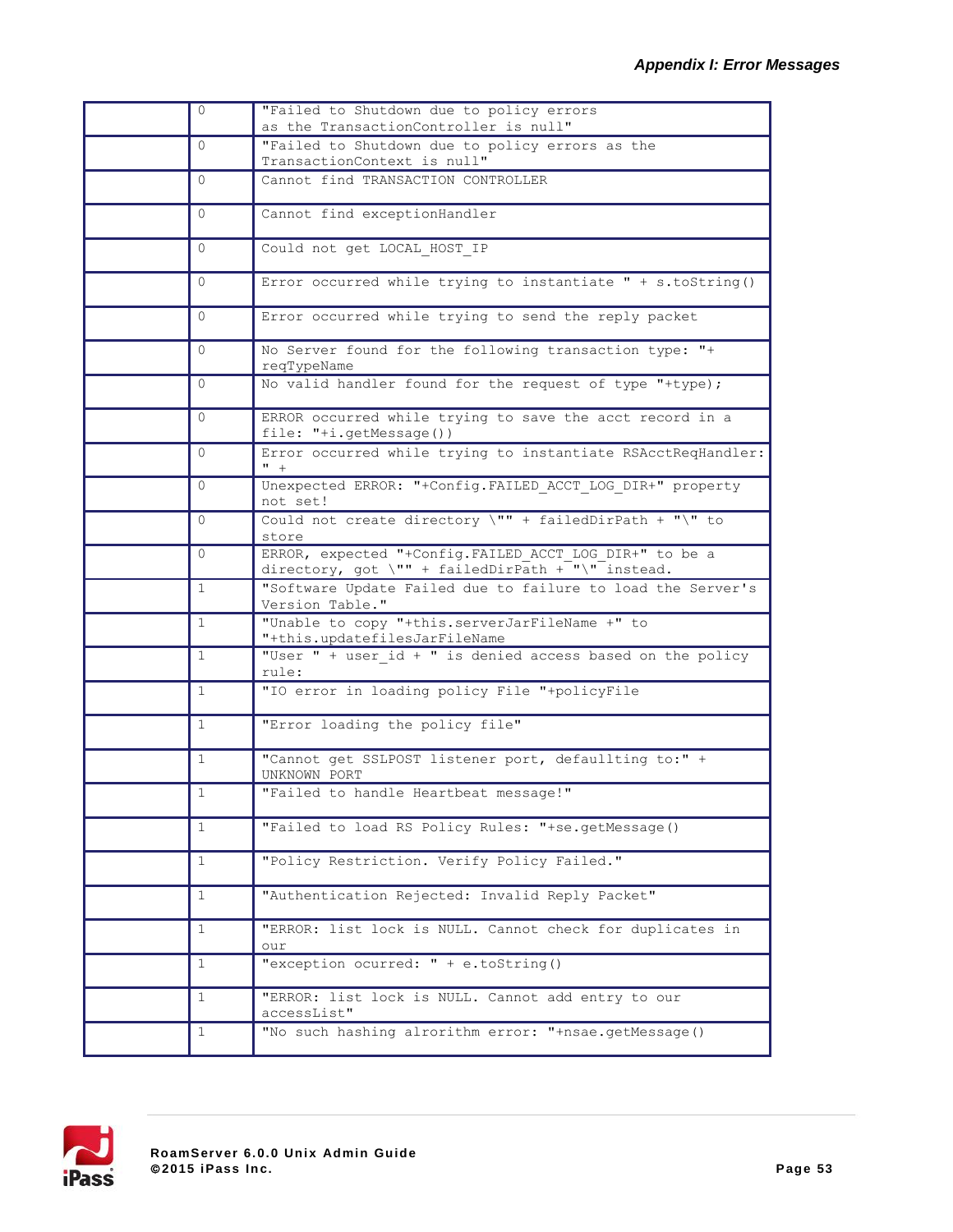|        | $\mathbf{1}$ | handleRequest-Communicator object is null                                                                                 |
|--------|--------------|---------------------------------------------------------------------------------------------------------------------------|
|        | $\mathbf{1}$ | Error: File: " + fileName + " does not exist on the server                                                                |
|        | $\mathbf{1}$ | Error: File: " + fileName + " content is empty!                                                                           |
|        | $\mathbf{1}$ | failed to get file contents                                                                                               |
|        | $\mathbf{1}$ | Invalid Request: Failed to get the path of the file: " +<br>fileName                                                      |
|        | 1            | Invalid Request: Cannot return the files in the keys folder!                                                              |
|        | $\mathbf{1}$ | Invalid Request: filename is not from the<br>\$ipass.server.home: " +                                                     |
|        | $\mathbf{1}$ | Invalid Request: File:" + fileName + " does not exist on the<br>server!                                                   |
|        | 1            | "Invalid Request: File name not specified!                                                                                |
|        | $\mathbf{1}$ | handleRequest-Communicator object is null                                                                                 |
|        | $\mathbf{1}$ | Failed to reload the new config file, reverted to the old<br>config file                                                  |
|        | $\mathbf{1}$ | Invalid request, Failed to Reload the new config file, and<br>failed                                                      |
|        | $\mathbf{1}$ | Invalid request, Failed to Reload the new config file, and<br>failed to find the $"$ + fileName + ".bak in order to       |
|        | $\mathbf{1}$ | Invalid request, Failed to Reload the new config file, and<br>failed to delete it. \nPlease copy the " + fileName + ".bak |
|        | $\mathbf{1}$ | Failed to rename $"$ + fileName + $"$ to $"$ + fileName + $".$ bak"                                                       |
|        | $\mathbf{1}$ | Failed to delete " + fileName + ".bak"                                                                                    |
|        | $\mathbf{1}$ | Error, Config Filename could not be obtained!                                                                             |
|        | 1            | source Ip is null, not a valid CTRL MSG IP                                                                                |
|        | $\mathbf{1}$ | netSourceIp +" is not a valid/configured CTRL MSG IP                                                                      |
|        | $\mathbf{1}$ | Invalid Request: File contents are empty!                                                                                 |
|        | 1            | Invalid Request: Failed to load the config changes: " +<br>e.getMessage()                                                 |
|        | $\mathbf{1}$ | Protocol is not supported by current version of software:<br>Server ID=" + serverInfoRec.ServerInfoId<br>+ ", Server      |
|        | $\mathbf{1}$ | ERROR: Cannot get communicator for server IP: " +<br>serverInfoRec.IpAddress + ", of Protocol: " +                        |
|        | $\mathbf{1}$ | "No Servers found: Null returned from getRoute ()"                                                                        |
|        | 2            | netSourceIp +" is not a valid/configured CTRL MSG IP");                                                                   |
|        |              |                                                                                                                           |
| RADIUS |              |                                                                                                                           |
|        | 0            | Failed to open DatagramSocket                                                                                             |

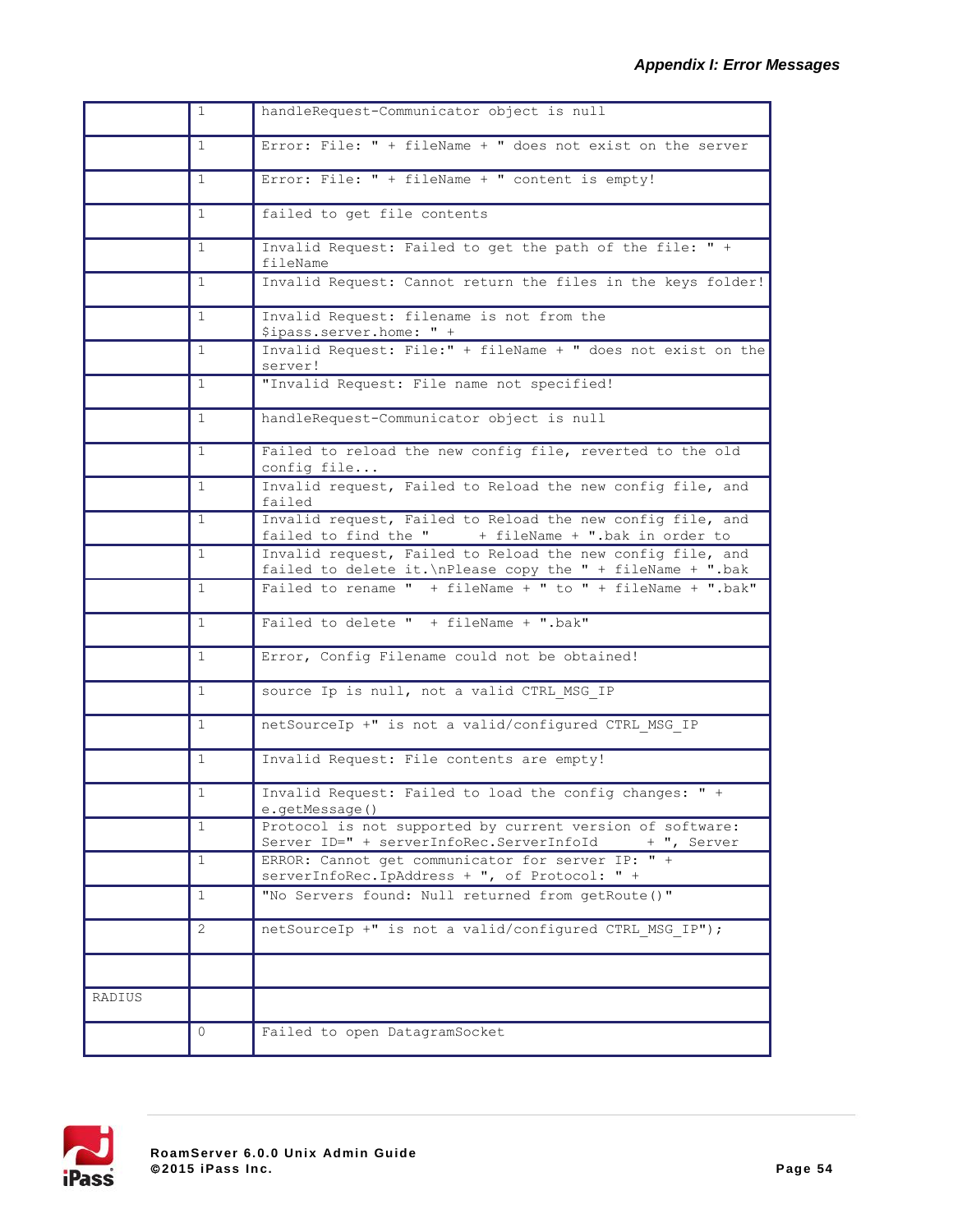| 0            | Cannot get LOCAL HOST IP, unable to set NAS IP in RADIUS<br>packet                       |
|--------------|------------------------------------------------------------------------------------------|
| $\Omega$     | IOException on listener for port "+serverPort+":<br>"+e.getMessage();                    |
| $\Omega$     | IOException on listener for port is due to RADIUS Listeners<br>being                     |
|              | shutdown                                                                                 |
| $\Omega$     | ERROR creating the UDP socket at port "+port+". (Port may be<br>in use) $'$ );           |
| $\Omega$     | Failed to instanciate SharedSSLPostCommunicator                                          |
| 1            | Unexpected NULL socket, socket could be closed                                           |
| $\mathbf{1}$ | IOException on DatagramSocket                                                            |
| 1            | Error occurred while trying to talk to AAA server                                        |
| $\mathbf{1}$ | Failed to communicate with radius server after "<br>+sInfo.NumRetry                      |
| $\mathbf{1}$ | RADIUSPkt parsing errors                                                                 |
| 1            | Input not a byte array                                                                   |
| 1            | Empty RADIUS data                                                                        |
| 1            | Illegal type in RADIUS packet                                                            |
| $\mathbf{1}$ | Missing identifier in the RADIUS packet                                                  |
| 1            | Missing Length in the RADIUS packet                                                      |
| $\mathbf{1}$ | Missing authenticator in the RADIUS packet                                               |
| $\mathbf{1}$ | Missing code in the RADIUS packet                                                        |
| 1            | Missing length in the RADIUS packet                                                      |
| 1            | ERROR: Invalid CHAP_PASSWD length of "+dataLen                                           |
| 1            | ERROR: Invalid MESSAGE_AUTHENTICATOR length of "+dataLen                                 |
| $\mathbf{1}$ | Missing IpassDictionaryEntry for radius code " + code                                    |
| $\mathbf{1}$ | Illegal data type                                                                        |
| $\mathbf{1}$ | Malformed radius packet (When data length is longer than<br>the packet header specified) |
| $\mathbf{1}$ | ERROR: missing MESSAGE AUTHENTICATOR to validate EAP-Message                             |
| $\mathbf{1}$ | ERROR: missing Request Authenticator to validate EAP-Message                             |
| $\mathbf{1}$ | ERROR: failed to re-calculate Message-Authenticator"                                     |
| 1            | ERROR: Invalid Message-Authenticator                                                     |

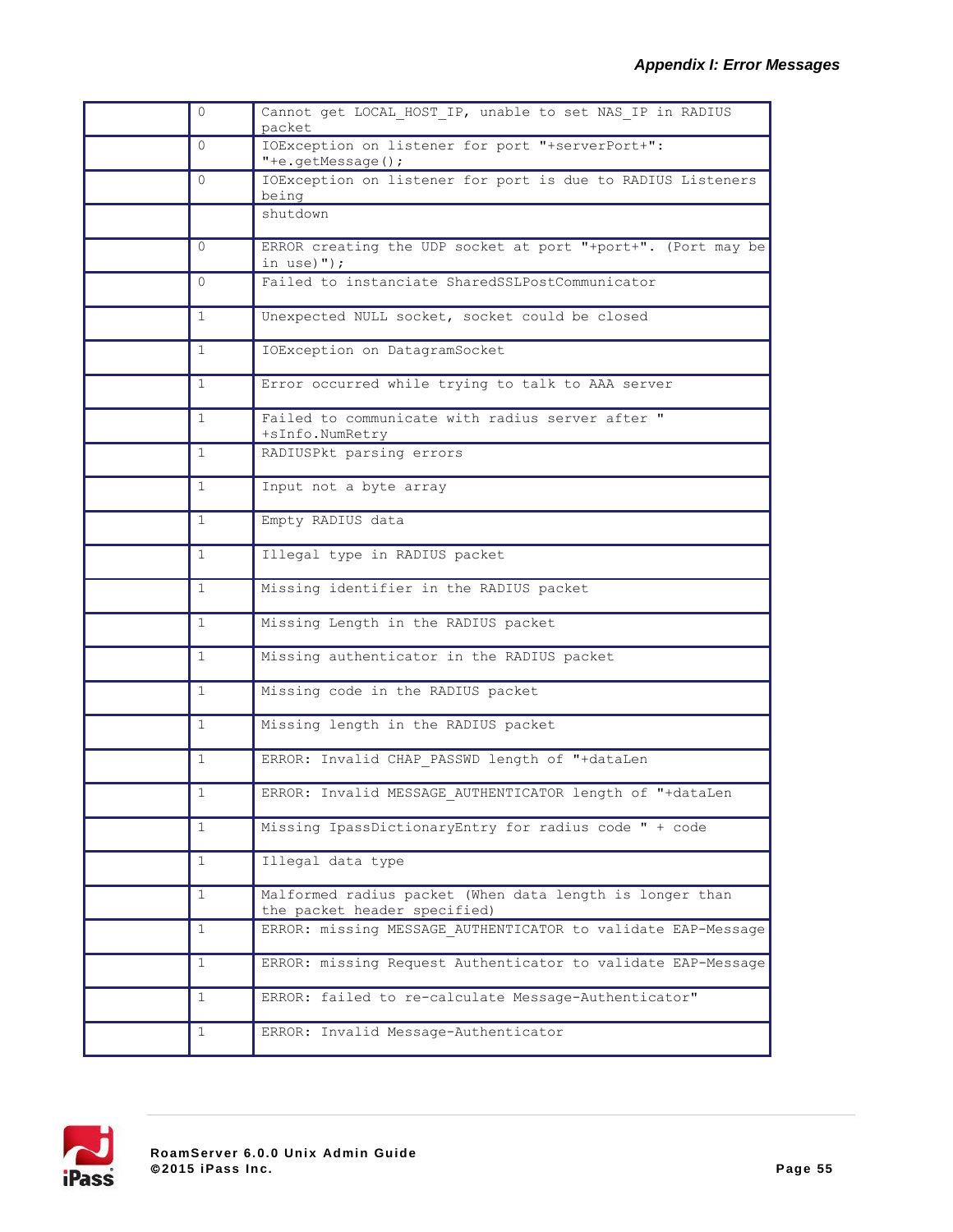| $\mathbf{1}$ | ERROR: missing Request Authenticator                                                                     |
|--------------|----------------------------------------------------------------------------------------------------------|
| $\mathbf{1}$ | ERROR: failed to generate test Authenticator                                                             |
| $\mathbf{1}$ | ERROR: missing Response Authenticator                                                                    |
| $\mathbf{1}$ | ERROR: Invalid Response Authenticator                                                                    |
| $\mathbf{1}$ | No such algorithm                                                                                        |
| $\mathbf{1}$ | Digest Exception                                                                                         |
| $\mathbf{1}$ | No valid RADIUS code for Ipass Packet Type<br>"+getPktType()+" Status "+status                           |
| $\mathbf{1}$ | Missing IDENTIFIER header attribute, using value of<br>"+ident+"                                         |
| 1            | Error: CHAP Identifier missing from packet                                                               |
| 1            | CHAP password conversion failed.                                                                         |
| $\mathbf{1}$ | CHAP challenge conversion failed.                                                                        |
| $\mathbf{1}$ | ERROR: missing Shared Secret to calculate the<br>Message Authenticator                                   |
| $\mathbf{1}$ | ERROR: when calculating HMAC digest of Message Authenticator                                             |
| $\mathbf{1}$ | ERROR: Request Authenticator is missing.                                                                 |
| 1            | Unsupported encoding exception                                                                           |
| $\mathbf{1}$ | NoSuchAlgorithmException                                                                                 |
| $\mathbf{1}$ | Exception: $" + e.toString()$ ;                                                                          |
| 1            | ERROR: missing Shared Secret                                                                             |
| $\mathbf{1}$ | ERROR: Base64 Decode of iPass Attribute " +ipassAttrCode +"<br>Failed                                    |
| 1            | WARNING: Unable to get Dictionary entry for iPass<br>Attribute                                           |
| 1            | ERROR: UTF8 conversion of iPass Attribute "<br>+ipassAttrC                                               |
| $\mathbf{1}$ | ERROR: Base64 Decode of iPass Attribute " +ipassAttrCode +"<br>failed                                    |
| $\mathbf{1}$ | ERROR: Base64 Decode Vendor Specific Attribute "<br>+vendorId+":"+vendorType +"                          |
| $\mathbf{1}$ | ERROR: Invalid Vendor Specific Attribute format                                                          |
| $\mathbf{1}$ | Vendor ID missing from Vendor Specific Attribute                                                         |
| $\mathbf{1}$ | Vendor Type missing from Vendor Specific Attribute<br>(VendorID="+vendorId+                              |
| $\mathbf{1}$ | Vendor Length missing from Vendor Specific Attribute<br>(VendorID="+vendorId+", VendorType="+vendorType+ |
| $\mathbf{1}$ | Value missing from Vendor Specific Attribute<br>(VendorID="+vendorId+", VendorType="+vendorType          |
|              |                                                                                                          |

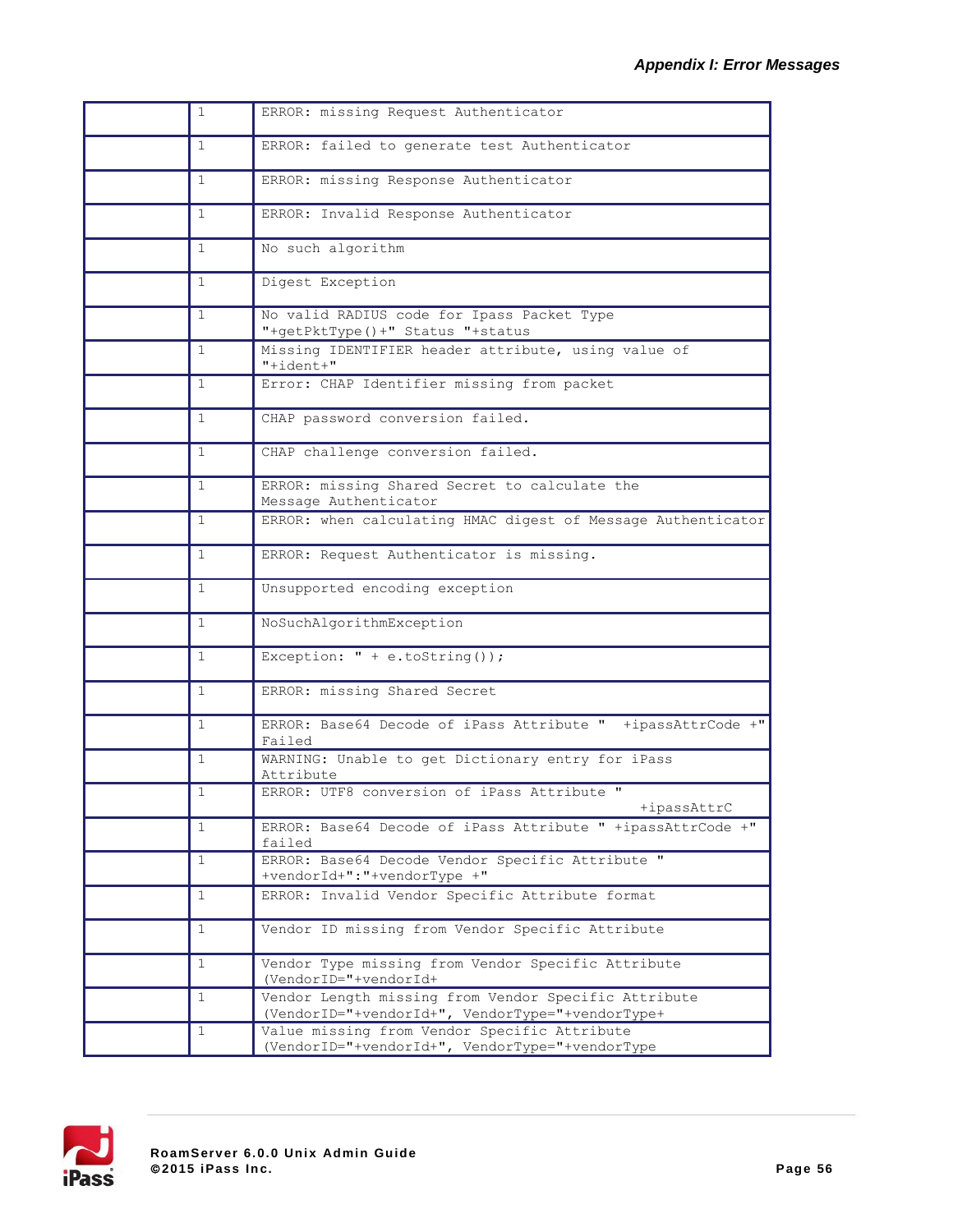|      | $\mathbf{1}$ | Value from Vendor Specific Attribute is corrupted.<br>(VendorID="+vendorId+", VendorType="+vendorType |
|------|--------------|-------------------------------------------------------------------------------------------------------|
|      | $\mathbf{1}$ | expected len was "+vendorValueBytes.length                                                            |
|      | $\mathbf{1}$ | Cannot convert attribute "+attr +", RADIUSType type of<br>IPADDRESS                                   |
|      | $\mathbf{1}$ | Cannot convert attribute "+attr +", RADIUSType of Integer to<br>iPassType " +iPassType                |
|      | $\mathbf{1}$ | Unsupported iPass attribute " +attr +", with radius value "<br>+radiusValue                           |
|      | $\mathbf{1}$ | NULL input: key is null                                                                               |
|      | $\mathbf{1}$ | NULL input: text is null                                                                              |
|      | $\mathbf{1}$ | Hashing error                                                                                         |
|      | $\mathbf{1}$ | No such hashing algorithm error                                                                       |
|      | 2            | Cannot parse raw packet                                                                               |
|      | 2            | Receive timeout set to " +sInfo. IdleTimeout milliseconds                                             |
|      | 2            | RADIUSBufferSize error                                                                                |
|      | 2            | NULL serverSocket, listener socket could be closed.                                                   |
|      | 2            | Started RADIUS Listener "+i +" on port<br>"+listenerThreads[i].getServerPort());                      |
|      | 2            | Cannot convert attribute "+attr +", RADIUSType of TEXT to<br>iPassType " +iPassType                   |
|      | 2            | Unsupported String Encoding: " +attr +", with radius Type "<br>+radiusType                            |
|      | 2            | Cannot convert attribute "+attr +", RADIUSType of String to<br>iPassType " +iPassType                 |
|      | 2            | Cannot convert to Integer: "+attr +", with radius Type "<br>+radiusType                               |
|      | 2            | Cannot convert attribute "+attr +", RADIUSType Time to<br>iPassType                                   |
|      | 2            | Cannot convert attribute "+attr +", RADIUSType BYTEARRAY to<br>iPass type " + iPassType               |
|      | 2            | Illegal data type " + radiusType                                                                      |
| Site |              |                                                                                                       |
|      | $\Omega$     | Failed to load SiteCommunicator library                                                               |
|      | 1            | Error occurred while trying to do Site file authentication                                            |
|      | 2            | Failed talking to SITE server                                                                         |
| Unix |              |                                                                                                       |
|      | $\Omega$     | Failed to load UnixCommunicator library                                                               |
|      | 1            | Error occurred while trying to do UNIX authentication                                                 |

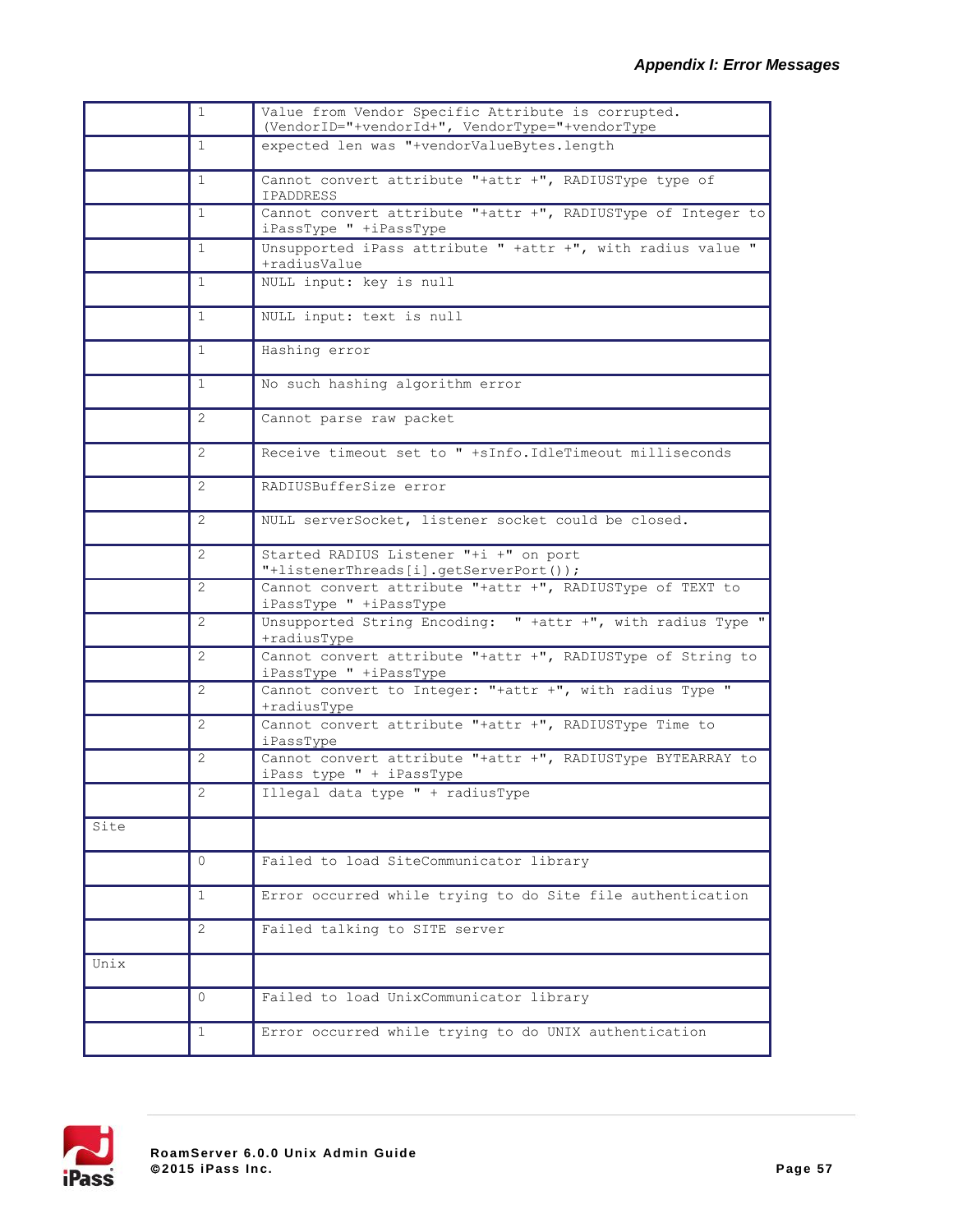|                  | $\mathcal{P}$  | Failed talking to Unix server                                     |
|------------------|----------------|-------------------------------------------------------------------|
| NT and<br>NT RAS |                |                                                                   |
|                  | $\mathfrak{D}$ | Received authentication accept packet from Windows Server         |
|                  | $\mathfrak{D}$ | Received authentication reject packet from Windows Server         |
|                  |                |                                                                   |
| AcctFile         |                |                                                                   |
|                  | 1              | Failed to write to local AcctFile                                 |
|                  | 1              | Error occurred while trying to talk to Windows server             |
|                  | $\mathbf{1}$   | Failed talking to Windows server                                  |
|                  | $\mathfrak{D}$ | Received unexpected null packet when writing to local<br>AcctFile |

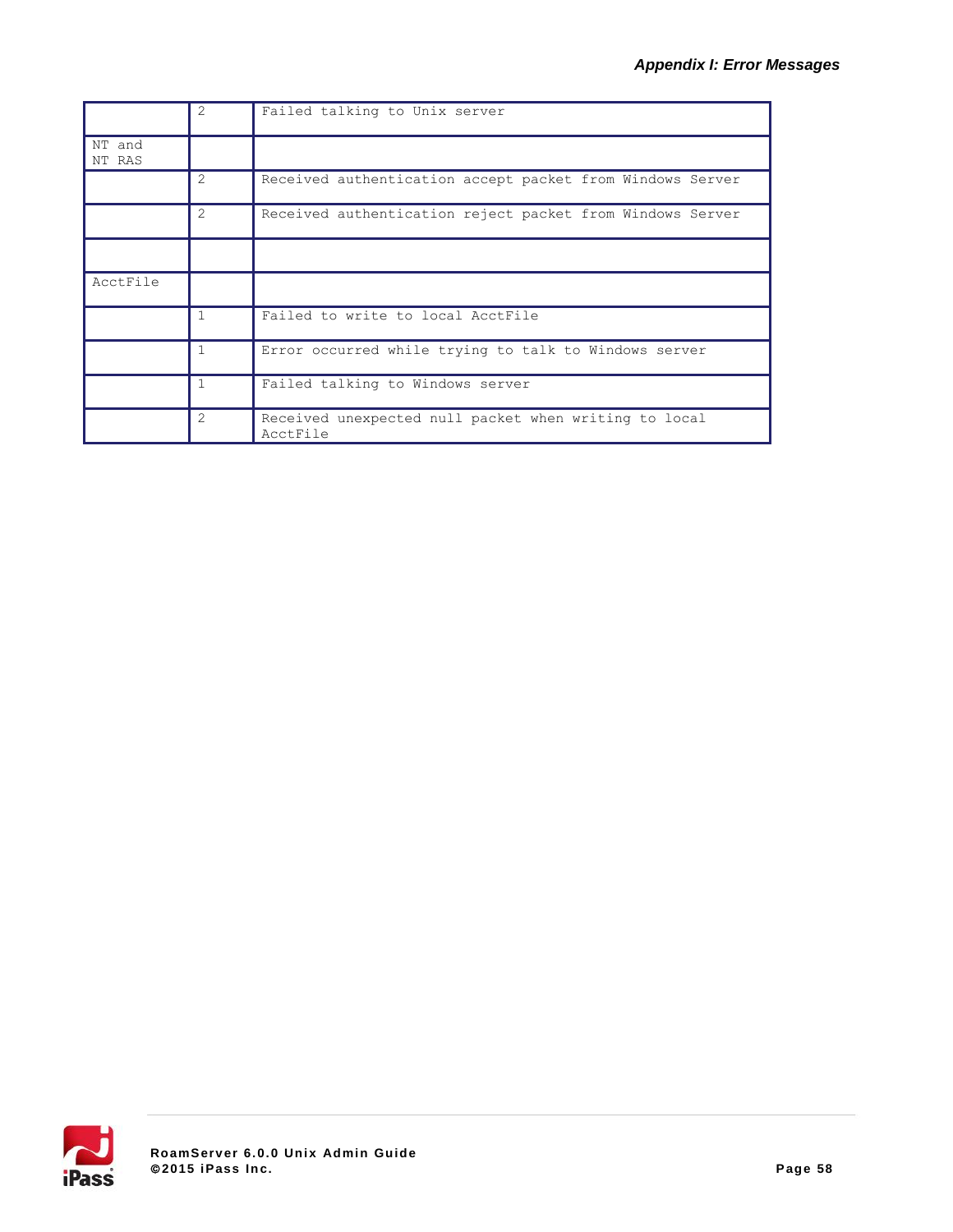# **Appendix II: RADIUS Attributes**

When using RoamServer 5.x with RADIUS authentication, check your RADIUS logs to verify your RFC attributes. If an attribute is not shown in the tables here, then you need to re-configure your RADIUS to eliminate the attribute.

# **RADIUS Authentication Attributes**

This table shows which attributes may be found in which kinds of packets, and in what quantity. On the table:\

- **0:** This attribute must not be present in the packet.
- **0+:** Zero or more instances of this attribute may be present in the packet.
- **0-1:** Zero or one instance of this attribute may be present in the packet.
- **1:** Exactly one instance of this attribute must be present in the packet.

| <b>Request</b> | <b>Accept</b>  | Reject         | <b>Challenge</b> | #               | <b>Attribute</b>          | <b>Notes</b>                                                                                                                                                                                                                                                                                                                                                                      |
|----------------|----------------|----------------|------------------|-----------------|---------------------------|-----------------------------------------------------------------------------------------------------------------------------------------------------------------------------------------------------------------------------------------------------------------------------------------------------------------------------------------------------------------------------------|
| $0 - 1$        | $0 - 1$        | 0              | $\Omega$         | $\mathbf{1}$    | User-Name                 |                                                                                                                                                                                                                                                                                                                                                                                   |
| $0 - 1$        | $\Omega$       | $\Omega$       | $\Omega$         | $\mathfrak{p}$  | User-<br>Password         | An Access-Request must contain either a<br>User- Password Ora CHAP-Password<br>or State. An Access-Request must not<br>contain both a User- Password and a<br>CHAP-Password. If future extensions allow<br>other kinds of authentication information to<br>be conveyed, the attribute for that can be<br>used in an Access-Request instead of<br>User-Password Of CHAP-Password.  |
| $0 - 1$        | $\Omega$       | $\Omega$       | $\Omega$         | 3               | $CHAP-$<br>Password       | An Access-Request must contain either a<br>User- Password or a CHAP-Password<br>or State. An Access-Request must not<br>contain both a User- Password and a<br>CHAP-Password. If future extensions allow<br>other kinds of authentication information to<br>be conveyed, the attribute for that can be<br>used in an Access-Request instead of<br>User-Password Of CHAP-Password. |
| $0 - 1$        | $\Omega$       | $\Omega$       | $\Omega$         | 4               | $NAS-IP-$<br>Address      | An Access-Request must contain either a<br>NAS-IP- Address Of a NAS-Identifier<br>(or both).                                                                                                                                                                                                                                                                                      |
| $0 - 1$        | $\overline{0}$ | $\overline{0}$ | $\overline{0}$   | $\overline{5}$  | NAS-Port                  |                                                                                                                                                                                                                                                                                                                                                                                   |
| $0 - 1$        | $0 - 1$        | $\overline{0}$ | $\Omega$         | 6               | Service-<br>Type          | An Access-Request must contain either a<br>NAS-IP- Address Ora NAS-Identifier<br>(or both).                                                                                                                                                                                                                                                                                       |
| $0 - 1$        | $0 - 1$        | $\overline{0}$ | $\overline{0}$   | $\overline{7}$  | Framed-<br>Protocol       |                                                                                                                                                                                                                                                                                                                                                                                   |
| $0 - 1$        | $0 - 1$        | $\overline{0}$ | $\overline{0}$   | $\overline{8}$  | Framed-IP-<br>Address     |                                                                                                                                                                                                                                                                                                                                                                                   |
| $0 - 1$        | $0 - 1$        | $\Omega$       | $\Omega$         | 9               | Framed-IP-<br>Netmask     |                                                                                                                                                                                                                                                                                                                                                                                   |
| $\overline{0}$ | $0 - 1$        | $\overline{0}$ | $\overline{0}$   | 10              | Framed-<br>Routing        |                                                                                                                                                                                                                                                                                                                                                                                   |
| $\mathbf 0$    | $0+$           | $\mathbf 0$    | $\mathbf 0$      | 11              | Filter-Id                 |                                                                                                                                                                                                                                                                                                                                                                                   |
| $0 - 1$        | $0 - 1$        | $\overline{0}$ | $\overline{0}$   | $\overline{12}$ | Framed-MTU                |                                                                                                                                                                                                                                                                                                                                                                                   |
| $0+$           | $0+$           | $\Omega$       | $\Omega$         | 13              | Framed<br>Compre<br>ssion |                                                                                                                                                                                                                                                                                                                                                                                   |

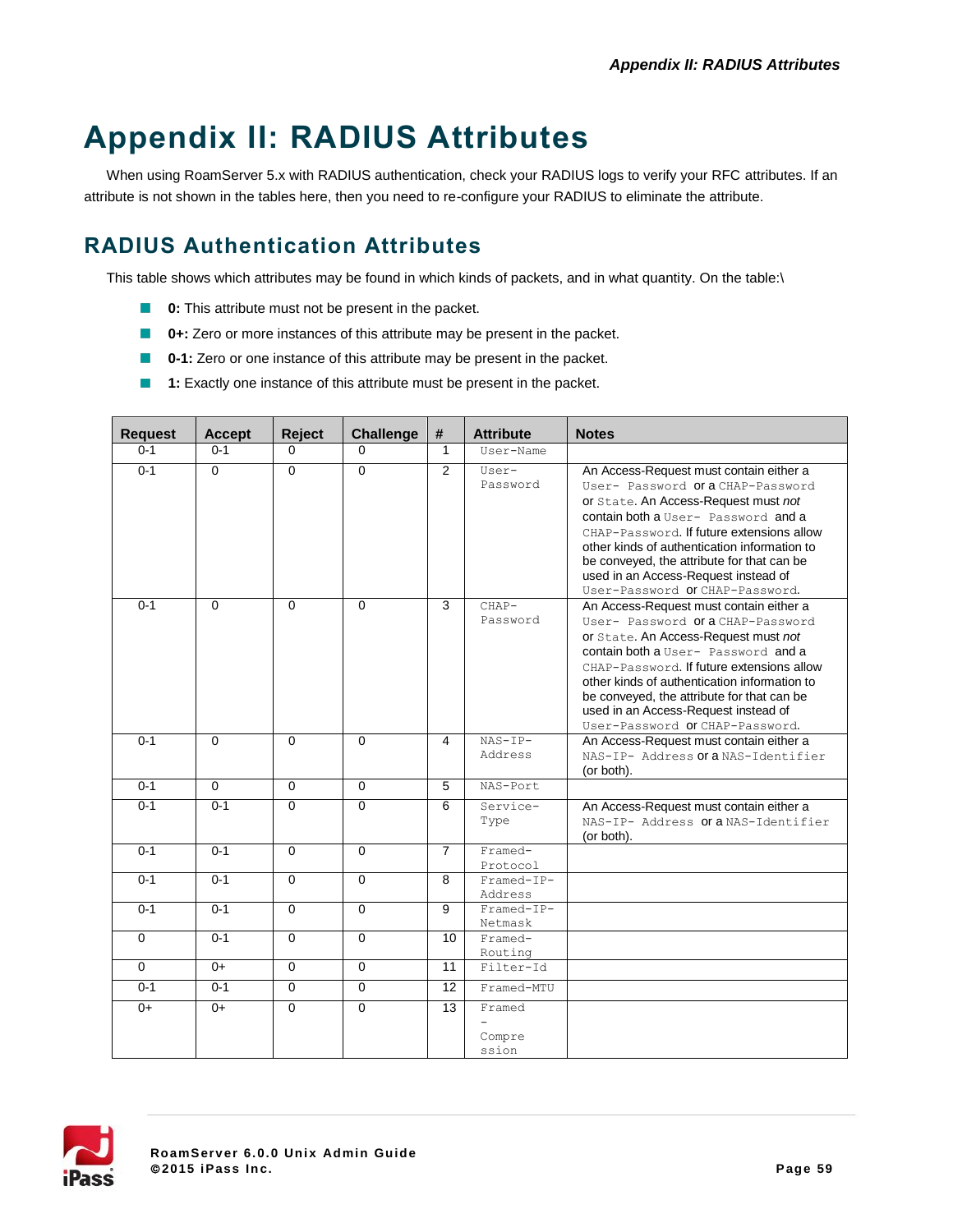| $0+$           | $0+$           | $\mathbf 0$    | $\mathbf 0$    | 14              | Login-IP-             |                                                                                  |
|----------------|----------------|----------------|----------------|-----------------|-----------------------|----------------------------------------------------------------------------------|
|                |                |                |                |                 | Host                  |                                                                                  |
| $\overline{0}$ | $0 - 1$        | $\overline{0}$ | $\overline{0}$ | 15              | Login-                |                                                                                  |
|                |                |                |                |                 | Service               |                                                                                  |
| $\mathbf 0$    | $0 - 1$        | $\overline{0}$ | $\overline{0}$ | 16              | Login-TCP-            |                                                                                  |
| $\overline{0}$ | $0+$           | $0+$           | $0+$           | 18              | Port<br>Reply-        |                                                                                  |
|                |                |                |                |                 | Message               |                                                                                  |
| $0 - 1$        | $0 - 1$        | $\overline{0}$ | $\overline{0}$ | 19              | Callback-             |                                                                                  |
|                |                |                |                |                 | Number                |                                                                                  |
| $\mathbf 0$    | $0 - 1$        | $\overline{0}$ | $\overline{0}$ | $\overline{20}$ | Callback-             |                                                                                  |
| $\overline{0}$ | $0+$           | $\overline{0}$ | $\overline{0}$ | 22              | Id<br>Framed-         |                                                                                  |
|                |                |                |                |                 | Route                 |                                                                                  |
| $\overline{0}$ | $0 - 1$        | $\overline{0}$ | $\overline{0}$ | 23              | Framed-               |                                                                                  |
|                |                |                |                |                 | IPX-                  |                                                                                  |
|                |                |                |                |                 | Network               |                                                                                  |
| $0 - 1$        | $0 - 1$        | $\overline{0}$ | $0 - 1$        | $\overline{24}$ | State                 | An Access-Request must contain either a                                          |
|                |                |                |                |                 |                       | User- Password Ora CHAP-Password                                                 |
|                |                |                |                |                 |                       | or State. An Access-Request must not                                             |
|                |                |                |                |                 |                       | contain both a User- Password and a<br>CHAP-Password. If future extensions allow |
|                |                |                |                |                 |                       | other kinds of authentication information to                                     |
|                |                |                |                |                 |                       | be conveyed, the attribute for that can be                                       |
|                |                |                |                |                 |                       | used in an Access-Request instead of                                             |
|                |                |                |                |                 |                       | User-Password Of CHAP-Password.                                                  |
| $\overline{0}$ | $0+$           | $\overline{0}$ | $\overline{0}$ | 25              | Class                 |                                                                                  |
| $0+$           | $0+$           | $\overline{0}$ | $0+$           | $\overline{26}$ | Vendor-               |                                                                                  |
|                |                |                |                |                 | Specific              |                                                                                  |
| $\overline{0}$ | $0 - 1$        | $\overline{0}$ | $0 - 1$        | $\overline{27}$ | Session-              |                                                                                  |
|                |                |                |                |                 | Timeout               |                                                                                  |
| $\overline{0}$ | $0 - 1$        | $\overline{0}$ | $0 - 1$        | $\overline{28}$ | Idle-                 |                                                                                  |
| $\overline{0}$ | $0 - 1$        | $\overline{0}$ | $\overline{0}$ | 29              | Timeout<br>Terminatio |                                                                                  |
|                |                |                |                |                 | n- Action             |                                                                                  |
| $0 - 1$        | $\mathbf 0$    | $\mathbf 0$    | $\mathbf 0$    | 30              | Called-               |                                                                                  |
|                |                |                |                |                 | Station-Id            |                                                                                  |
| $0 - 1$        | $\overline{0}$ | $\overline{0}$ | $\overline{0}$ | $\overline{31}$ | Calling-              |                                                                                  |
|                |                |                |                |                 | Station-Id            |                                                                                  |
| $0 - 1$        | $\overline{0}$ | $\overline{0}$ | $\overline{0}$ | 32              | $NAS-$                |                                                                                  |
| $0+$           | $0+$           | $0+$           | $0+$           | 33              | Identifier<br>Proxy-  |                                                                                  |
|                |                |                |                |                 | State                 |                                                                                  |
| $0 - 1$        | $0 - 1$        | $\mathbf 0$    | $\mathbf 0$    | 34              | Login-LAT-            |                                                                                  |
|                |                |                |                |                 | Service               |                                                                                  |
| $0 - 1$        | $0 - 1$        | $\mathbf 0$    | $\mathbf 0$    | 35              | $Login-LAT-$          |                                                                                  |
|                |                |                |                |                 | Node                  |                                                                                  |
| $0 - 1$        | 0-1            | 0              | 0              | 36              | Login-LAT-<br>Group   |                                                                                  |
| $\overline{0}$ | $0 - 1$        | $\overline{0}$ | $\overline{0}$ | $\overline{37}$ | $Framed -$            |                                                                                  |
|                |                |                |                |                 | AppleTalk-            |                                                                                  |
|                |                |                |                |                 | Link                  |                                                                                  |
| $\overline{0}$ | $0+$           | $\overline{0}$ | $\overline{0}$ | 38              | Framed-               |                                                                                  |
|                |                |                |                |                 | AppleTalk-            |                                                                                  |
| $\overline{0}$ | $0 - 1$        | $\mathbf 0$    | $\overline{0}$ | $\overline{39}$ | Network<br>Framed-    |                                                                                  |
|                |                |                |                |                 | AppleTalk-            |                                                                                  |
|                |                |                |                |                 | Zone                  |                                                                                  |
| $0 - 1$        | 0              | $\mathbf 0$    | 0              | 60              | $CHAP-$               |                                                                                  |
|                |                |                |                |                 | Challenge             |                                                                                  |
| $0 - 1$        | $\overline{0}$ | $\overline{0}$ | $\overline{0}$ | 61              | NAS-Port-             |                                                                                  |
|                |                |                |                |                 | Type                  |                                                                                  |
| $0 - 1$        | $0 - 1$        | $\overline{0}$ | $\overline{0}$ | 62              | Port-Limit            |                                                                                  |
| $0 - 1$        | $0 - 1$        | $\overline{0}$ | $\overline{0}$ | 63              | Login-LAT-            |                                                                                  |
|                |                |                |                |                 | Port                  |                                                                                  |

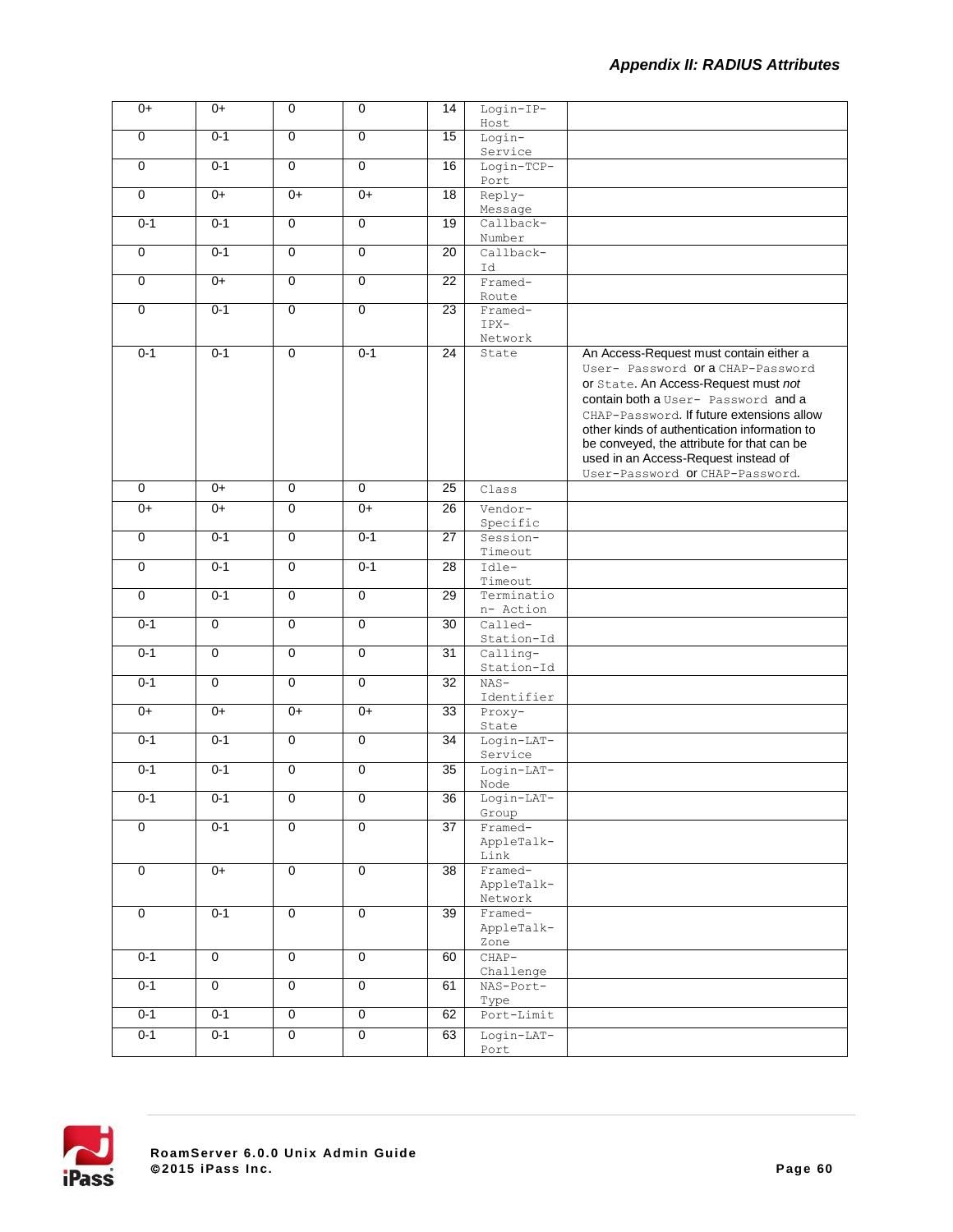| 0 -1    | 0       | υ       |         | 77 | Connect- |  |
|---------|---------|---------|---------|----|----------|--|
|         |         |         |         |    | Info     |  |
| 0+      | $0+$    | $0+$    | $0+$    | 79 | $EAP-$   |  |
|         |         |         |         |    | Message  |  |
| $0 - 1$ | $0 - 1$ | $0 - 1$ | $0 - 1$ | 80 | Message- |  |
|         |         |         |         |    | Authenti |  |
|         |         |         |         |    | cator    |  |
|         | $0 - 1$ | 0       |         | 85 | Acct-    |  |
|         |         |         |         |    | Interim- |  |
|         |         |         |         |    | Interval |  |

# **RADIUS Accounting Attributes**

This table shows the attributes found in Accounting-Request packets. No attributes should be found in Accounting-Response packets except Proxy-State and possibly Vendor-Specific. On the table:

- **0:** This attribute must not be present in packet.
- **0+:** Zero or more instances of this attribute may be present in packet.
- **0-1**: Zero or one instance of this attribute may be present in packet.  $\Box$
- **1**: Exactly one instance of this attribute must be present in packet.

| #           | <b>Attribute</b>   | <b>Notes</b>                                                                                  |
|-------------|--------------------|-----------------------------------------------------------------------------------------------|
| $0 - 1$     | User-Name          |                                                                                               |
| $\Omega$    | User-Password      |                                                                                               |
| $\mathbf 0$ | CHAP-Password      |                                                                                               |
| $0 - 1$     | NAS-TP-Address     | An Accounting-Request must contain either a NAS-IP-Address or a<br>NAS- Identifier (or both). |
| $0 - 1$     | NAS-Port           |                                                                                               |
| $0 - 1$     | Service-Type       |                                                                                               |
| $0 - 1$     | Framed-Protocol    |                                                                                               |
| $0 - 1$     | Framed-IP-Address  |                                                                                               |
| $0 - 1$     | Framed-IP-Netmask  |                                                                                               |
| $0 - 1$     | Framed-Routing     |                                                                                               |
| $0+$        | Filter-Id          |                                                                                               |
| $0 - 1$     | Framed-MTU         |                                                                                               |
| $0+$        | Framed-Compression |                                                                                               |
| $0+$        | Login-IP-Host      |                                                                                               |
| $0 - 1$     | Login-Service      |                                                                                               |
| $0 - 1$     | Login-TCP-Port     |                                                                                               |
| 0           | Reply-Message      |                                                                                               |
| $0 - 1$     | Callback-Number    |                                                                                               |
| $0 - 1$     | Callback-Id        |                                                                                               |
| $0+$        | Framed-Route       |                                                                                               |
| $0 - 1$     | Framed-IPX-Network |                                                                                               |
| $\mathbf 0$ | State              |                                                                                               |
| $0+$        | Class              |                                                                                               |
| $0+$        | Vendor-Specific    |                                                                                               |
| $0 - 1$     | Session-Timeout    |                                                                                               |
| $0 - 1$     | Idle-Timeout       |                                                                                               |
| $0 - 1$     | Termination-Action |                                                                                               |
| $0 - 1$     | Called-Station-Id  |                                                                                               |
| $0 - 1$     | Calling-Station-Id |                                                                                               |
| $0 - 1$     | NAS-Identifier     | An Accounting-Request must contain either a NAS-IP-Address or a<br>NAS- Identifier (or both). |

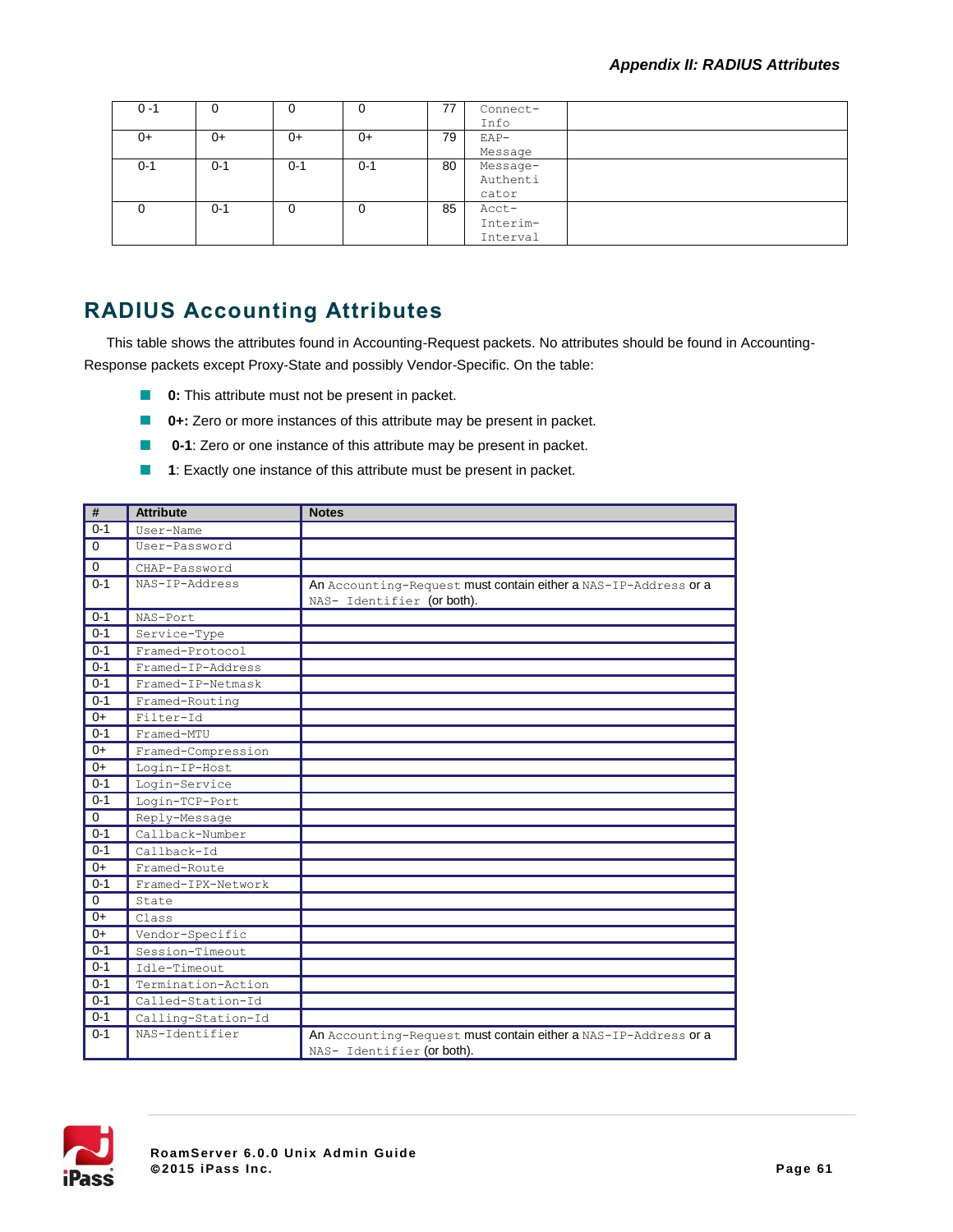| $0+$         | Proxy-State                  |  |
|--------------|------------------------------|--|
| $0 - 1$      | Login-LAT-Service            |  |
| $0 - 1$      | Login-LAT-Node               |  |
| $0 - 1$      | Login-LAT-Group              |  |
| $0 - 1$      | Framed-AppleTalk-<br>Link    |  |
| $0 - 1$      | Framed-AppleTalk-<br>Network |  |
| $0 - 1$      | Framed-AppleTalk-<br>Zone    |  |
| $\mathbf{1}$ | Acct-Status-Type             |  |
| $0 - 1$      | Acct-Delay-Time              |  |
| $0 - 1$      | Acct-Input-Octets            |  |
| $0 - 1$      | Acct-Output-Octets           |  |
| $\mathbf{1}$ | Acct-Session-Id              |  |
| $0 - 1$      | Acct-Authentic               |  |
| $0 - 1$      | Acct-Session-Time            |  |
| $0 - 1$      | Acct-Input-Packets           |  |
| $0 - 1$      | Acct-Output-Packets          |  |
| $0 - 1$      | Acct-Terminate-Cause         |  |
| $0+$         | Acct-Multi-Session-<br>T d   |  |
| $0+$         | Acct-Link-Count              |  |
| $\mathbf{0}$ | CHAP-Challenge               |  |
| $0 - 1$      | NAS-Port-Type                |  |
| $0 - 1$      | Port-Limit                   |  |
| $0 - 1$      | Login-LAT-Port               |  |
| $0 - 1$      | Acct-Input-Gigawords         |  |
| $0 - 1$      | Acct-Output-                 |  |
| $0 - 1$      | Event-Timestamp              |  |
| $0+$         | Connect-Info                 |  |